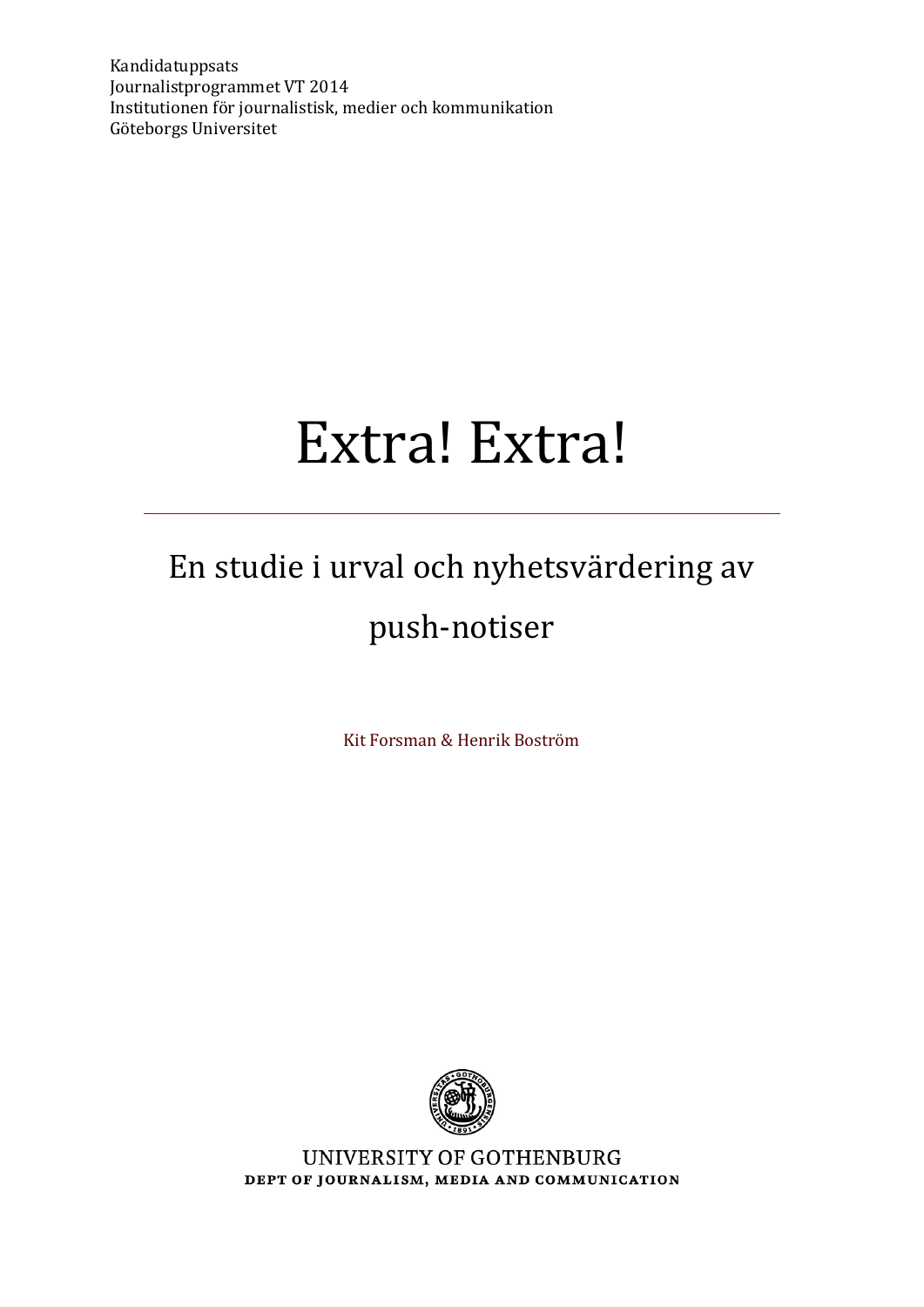### **Abstract**

This case study aims to find out whether the promotion of Swedish news through push technology, and the selection process behind it, obeys the traditional criteria of news values. A months-worth of push notifications, sent out by the mobile phone applications of newspapers Dagens Nyheter and Expressen, were analysed through the application of a number of taxonomies meant to determine their newsworthiness.

These taxonomies were, however, based on 20th century media, and do not necessarily adapt well to analysis of digital news publication forms. The purpose of this study is therefore to find out which criteria are still relevant to the news selection behind a digital format such as push notifications; and which have become obsolete.

The basis of this study is the criteria of news values originally designed by Galtung and Ruge in 1965 and revised by Harcup and O'Neill in 2001; as well as the model of assessing front page news proposed by Hvitfelt. The content analysis was conducted in a manner as similar to that of Harcup and O'Neill's own study as possible, so as to constitute a re-revisal – revamped for the digital age.

Our results show that the criterion of "frequency" – that is the conformance between the time-span of an event and the publication frequency of a medium – has acquired an ambiguous importance. Urgency and freshness of an event have become the most important factors of newsworthiness; still the term "frequency" seems antiquated when there is in digital media no such a thing as a conventional deadline.

We conclude by suggesting a further revisal of the Galtung-Ruge-Harcup-O'Neill-criteria, better suited to formats such as push notifications.

*Key words: push notifications, push technology, news values, push-notis, pushnotis, nyhetsflash, nyhetsvärdering*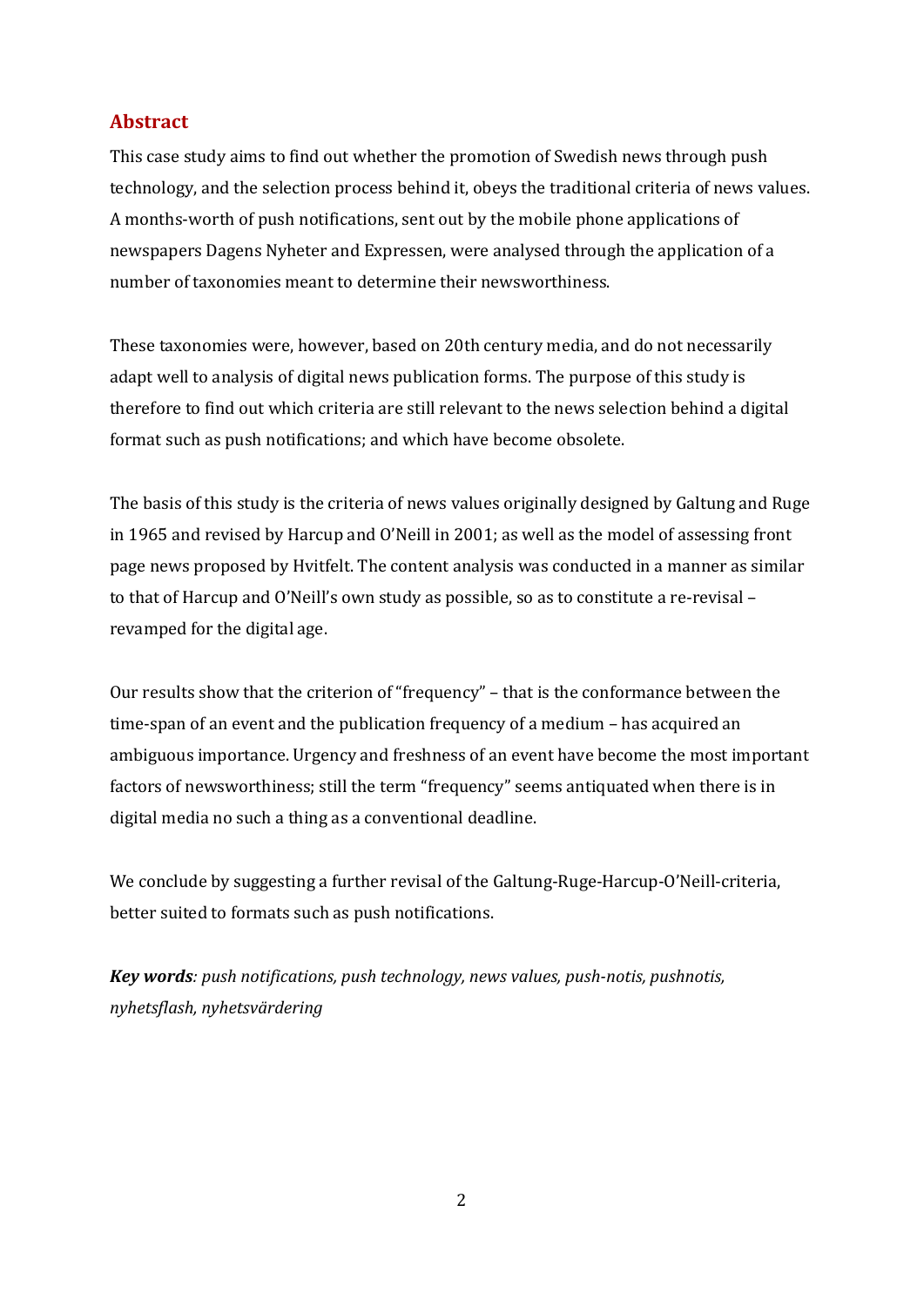# Innehåll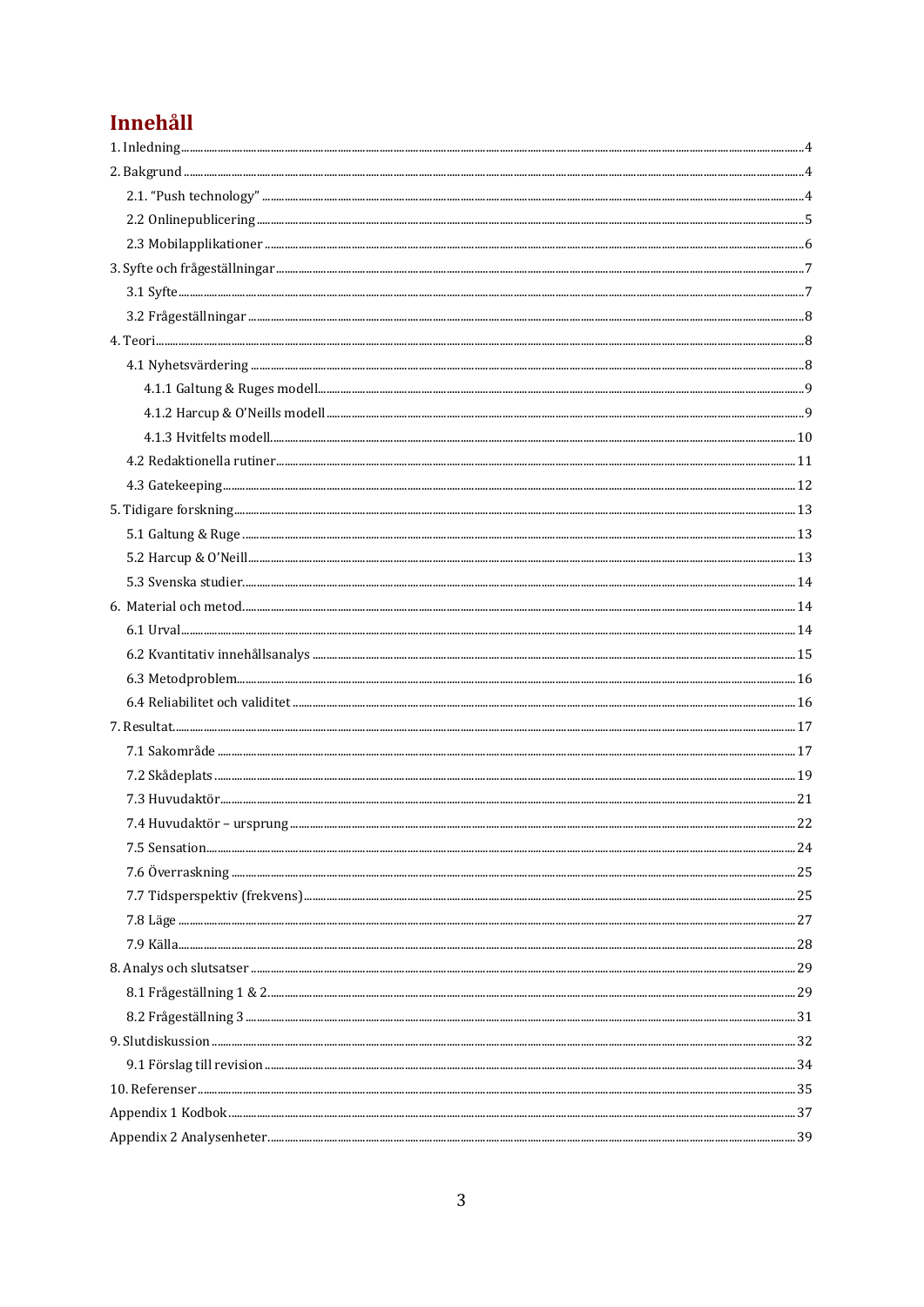# <span id="page-3-0"></span>**1. Inledning**

När Johan Galtung och Mari Holmboe-Ruge i mitten av sextiotalet konstruerade sina kriterier för nyhetsvärdering påpekade de vikten av faktorn *frekvens[1](#page-3-3).* Begreppet åsyftar hur det tidsspann under vilket en händelse utvecklas och får betydelse är essentiellt för dess nyhetsvärde – beroende på hur väl det stämmer överens med nyhetsmediets periodicitet. Ett mord, exemplifierar de i den stilbildande artikeln *The Structure of Foreign News,* tar kort tid och utspelar sig mellan publiceringen av två successiva nummer av en dagstidning. En meningsfull historia kan därför berättas från ett nummer till nästa. I en krigssituation anser de däremot att en annan logik måste brukas:

*"… to single out one murder during a battle where there is one person killed every minute would make little sense — one will typically only record the battle as such (if newspapers were published every minute the perspective could possibly be changed to the individual soldier)."[2](#page-3-4)*

Idag har Galtung och Ruges hypotetiska parentes mer eller mindre besannats. Tidningar publiceras förvisso inte varje minut – men i och med digitala format som webb, mobil och surfplatta har de genom sina hemsidor och applikationer möjlighet att presentera nyhetsmaterial kontinuerligt, när som helst och i obegränsad volym per dag[3.](#page-3-5) Till en viss del tack vare den internetbaserade kommunikationsteknologin "Push".

# <span id="page-3-1"></span>**2. Bakgrund**

### <span id="page-3-2"></span>**2.1. "Push technology"**

*"… the promotion of Push is the silliest piece of puffery to waft along in several seasons. In fact, Push is nothing more than a thinly disguised return to ideas of information delivery that the Internet has made obsolete. The failure of Push is preordained."[4](#page-3-6)*

Året är 1997, och den nyligen lanserade "push-teknologin" hyllas som internetutvecklingens framtid av Business Week, Wired och Wall Street Journa[l5.](#page-3-7) New York Times krönikör James

<span id="page-3-7"></span><span id="page-3-3"></span><sup>1</sup> Galtung & Ruge, 1965, s 66

<span id="page-3-4"></span><sup>2</sup> Ibid

<span id="page-3-5"></span><sup>3</sup> Kawamoto, 2003, s 70

<span id="page-3-6"></span><sup>4</sup> Gleick, 1997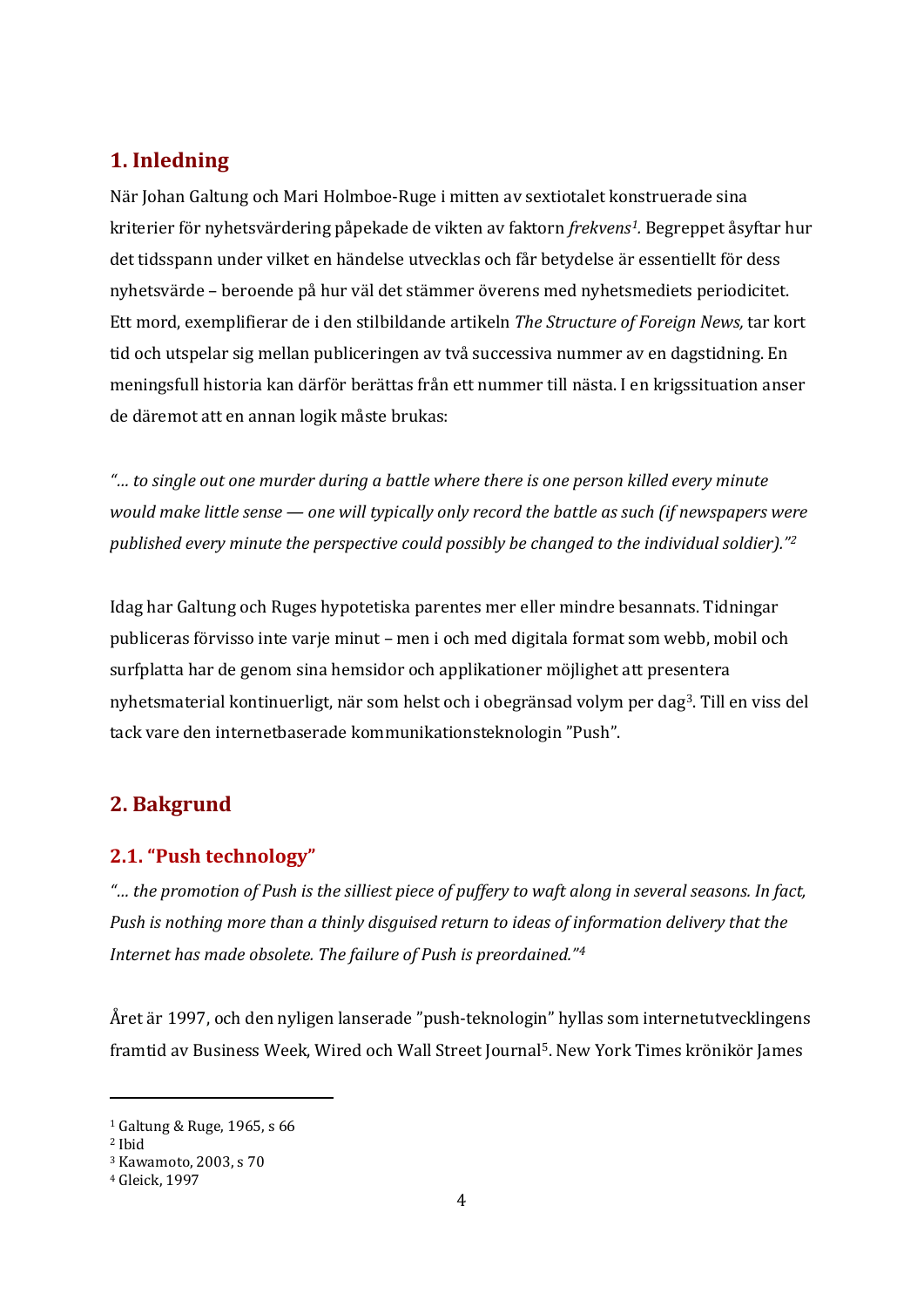Gleick är däremot inte lika imponerad. Den 23 mars jämför han i sin krönika teknikens påtvingade passivitet med det – i hans ögon – redan då förlegade fenomenet broadcasting. "Push antyder avbrott och försäljarskap", menar Gleick, "Pull antyder valfrihet". I den digitala tidsåldern vill folk själva välja vilken information de tar del av.[6](#page-4-1)

När den här undersökningen genomförs, sjutton år senare, har den hype som Gleick kritiserade[7](#page-4-2) visat sig vara relativt rättfärdigad. Samtida entusiaster siade om hur teknologin snart skulle komma att brukas i smarta, interaktiva tv-skärmar och mobiltelefoner<sup>[8](#page-4-3)</sup>. Och mycket riktigt – idag erbjuder mängder av applikationer för Iphone, Androidtelefoner och liknande apparater tjänsten "push-notiser". Detta gäller även de största nyhetsorganisationernas, både internationellt och i Sverige.[9](#page-4-4)

Vad teknologin Push innebär är i grunden en motpol till föregångaren Pull. Istället för att en klient skickar en förfrågan till en server – som i sin tur levererar det material som efterfrågats – fungerar push-baserad dataleverans på en nivå där information skickas ut till klientpopulationen, innan någon specifik förfrågan lagts fram. Servern initierar helt enkelt leveransen.[10](#page-4-5)

I ovan nämnda nyhetsapplikationer blir teknologin ett filter, där ett smalare urval från dagens nyhetsflöde presenteras på användarens skärm, vare sig applikationen i fråga är igång eller nedstängd. Detta urval presenteras således på en plats som är synligare än övrigt material – inte helt olikt de nyheter som väljs ut för de dagliga löpsedlarna och förstasidorna i traditionell tryckt press. På grund av dessa placeringars höga exponeringsgrad har tidigare studier undersökt hur nyhetsvärderingen bakom dem ser ut.

### <span id="page-4-0"></span>**2.2 Onlinepublicering**

Den teknologiska utvecklingen revolutionerande på många vis journalistiken och tidningsbranschen. Två faktorer som ändrades radikalt var de som handlade om tid och rymd, eller som de oftast kallas med pressterminologiska termer: deadline och utrymme.

-

<sup>5</sup> Ibid

<span id="page-4-1"></span><sup>6</sup> Gleick, 1997

<span id="page-4-2"></span><sup>7</sup> Ibid

<span id="page-4-3"></span><sup>8</sup> Kelly & Wolf, 1997

<span id="page-4-4"></span><sup>9</sup> Westlund, 2014, s 103

<span id="page-4-5"></span><sup>10</sup> Franklin & Zdonik, 1998, s 517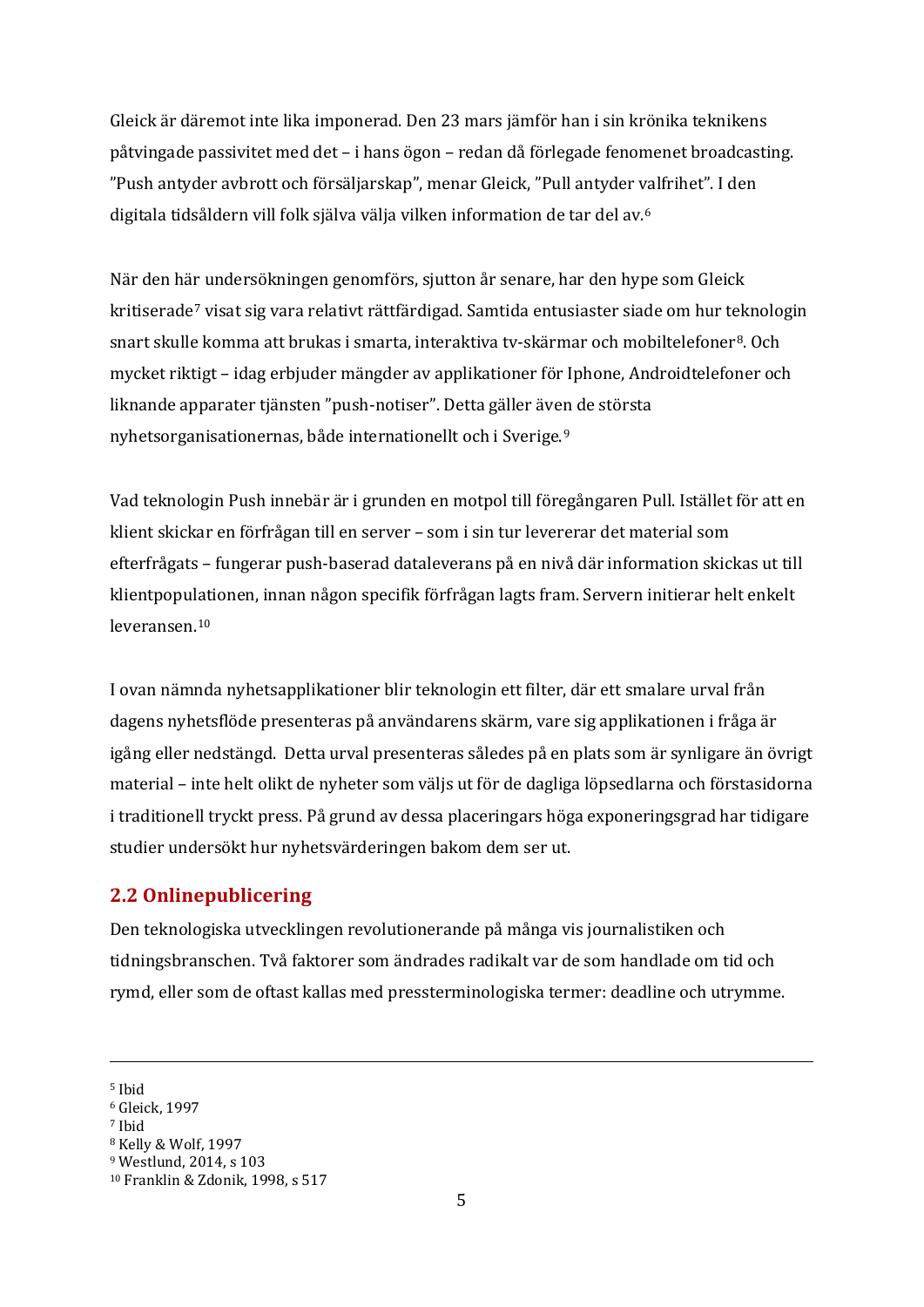Då tidningen evolverade och bredde ut sig på internet var inte längre journalisten nödgad att begränsa sig i form av antal ord eller antal artiklar. Tankarna på det limiterade utrymmet kunde till en viss mån upphöra.*[11](#page-5-1)*

Samma sak gällde den dagliga deadline som journalisten förut var tvungen att anpassa sig efter. Den heliga tidpunkt då tidningarna började tryckas byttes ut av en dygnstäckande deadline där varje sekund är en potentiell sekund för att trycka en nyhet*[12](#page-5-2)*.

# <span id="page-5-0"></span>**2.3 Mobilapplikationer**

2007 släppte Apple den första generationens Iphone[13](#page-5-3). Året därpå skapades Android[14.](#page-5-4) Sedan dess har massmedia och masskommunikation genom mobiltelefoner ökat lavinartat och idag använder sig var fjärde svensk en mobil för att bruka sociala medier, söka information eller ta del av nyheter<sup>15</sup>.

Detta har resulterat i en förändring av den svenska publikens nyhetsvanor. Läsandet av nyheter i smartphones har nämligen fått en ersättande effekt på såväl papperstidningar som  $datorer$ <sup>[16](#page-5-6)</sup>.

*"Under 2014 och framåt kommer vi att bevittna en löpande teknologisk utveckling av mobilen liksom andra nätverksuppkopplade skärmar. [...] Portabla skärmar såsom mobilen kommer att utgöra ett nav i svenskarnas medieliv, [...]"[17](#page-5-7)*

<span id="page-5-1"></span><sup>11</sup> Kawamoto, 2003 s 70

<span id="page-5-2"></span><sup>12</sup> Ibid

<span id="page-5-3"></span><sup>13</sup> Westlund, 2014, s 103

<span id="page-5-4"></span><sup>14</sup> Ibid

<span id="page-5-5"></span><sup>15</sup> Ibid s 105

<span id="page-5-6"></span><sup>16</sup> Färdigh & Westlund, 2013, s 449

<span id="page-5-7"></span><sup>17</sup> Westlund, 2014, s 109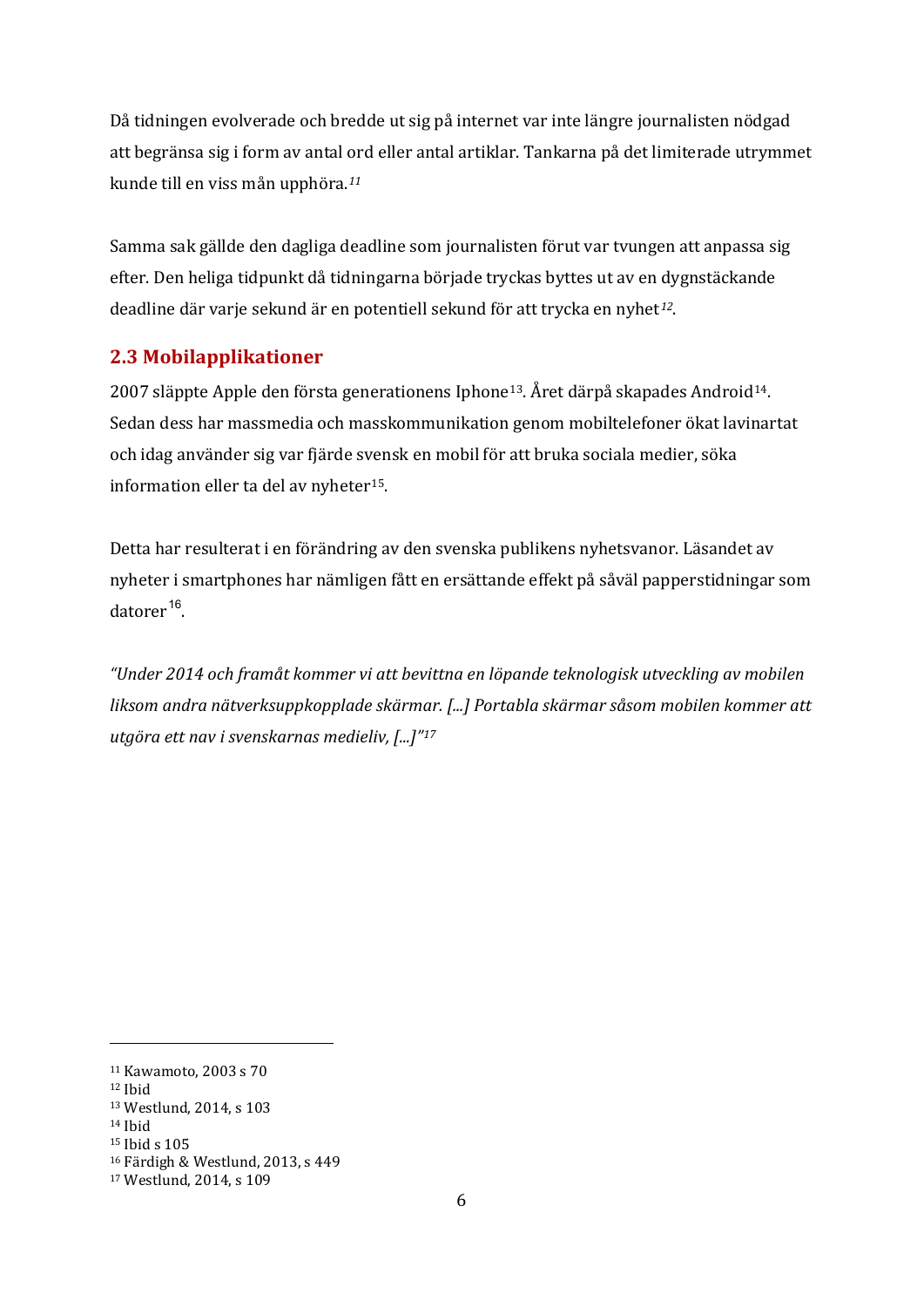# <span id="page-6-0"></span>**3. Syfte och frågeställningar**

### <span id="page-6-1"></span>**3.1 Syfte**

Syftet med denna uppsats är att undersöka de push-notiser som två svenska dagstidningar skickar ut genom sina mobilapplikationer under en månads tid – främst för att studera hur väl urvalet passar in i de modeller för nyhetsvärdering som skissats upp i tidigare studier på ämnet. Dessa kriterielistor har gjorts utifrån dagspress, men vi vill applicera dem på en av de digitala medieformer som idag brukas till vardags – för att se om de är relevanta, även i det läget.

Upplägget bygger till viss del på Tony Harcup och Deirdre O'Neills artikel *What is News? Galtung and Ruge revisited* från 2001. De två britterna ansåg att deras norska föregångare kommit en bit på vägen för att etablera pålitliga kriterier för nyhetsvärdering, men frågade sig hur väl modellen stämde då, nästan fyrtio år senare. De bestämde sig för att testa och revidera den.

Bland de aspekter av tesen som Harcup och O'Neill var mest tveksamma till märks just det tidigare nämnda kriteriet *frekvens.* Detta eftersom nyhetshändelsens färskhet just då riskerade att bli mindre och mindre viktigt för dagstidningar, ju mer de blev utträngda av elektronisk media. "Om så är fallet", hypotiserade de, "kan tidningar mer och mer komma att lämnas med rollen att tillföra bakgrundsmaterial och analytisk copy om händelser som redan tidigare rapporterats på tv, i radio eller på webben."[18](#page-6-2)

Harcup och O'Neill valde att inte inkludera faktorn *frekvens* i sin uppdaterade lista av kriterier, eftersom de anpassade sig till pressmediet i en tid då digitala medier höll på att ta över[19](#page-6-3). Väljer man att göra en liknande samtidsanpassning idag, med ett av de nu etablerade digitala distributionsalternativen som utgångspunkt, blir *frekvens* återigen intressant att undersöka. Därför väljer vi att först applicera Harcup och O'Neills reviderade kriterier på vårt urval, för att sedan revidera det utefter hur användbara det är i fallet push-notiser. En

<span id="page-6-2"></span><sup>18</sup> Harcup & O'Neill, 2001, s 277

<span id="page-6-3"></span><sup>19</sup> McNair, 2002, s 182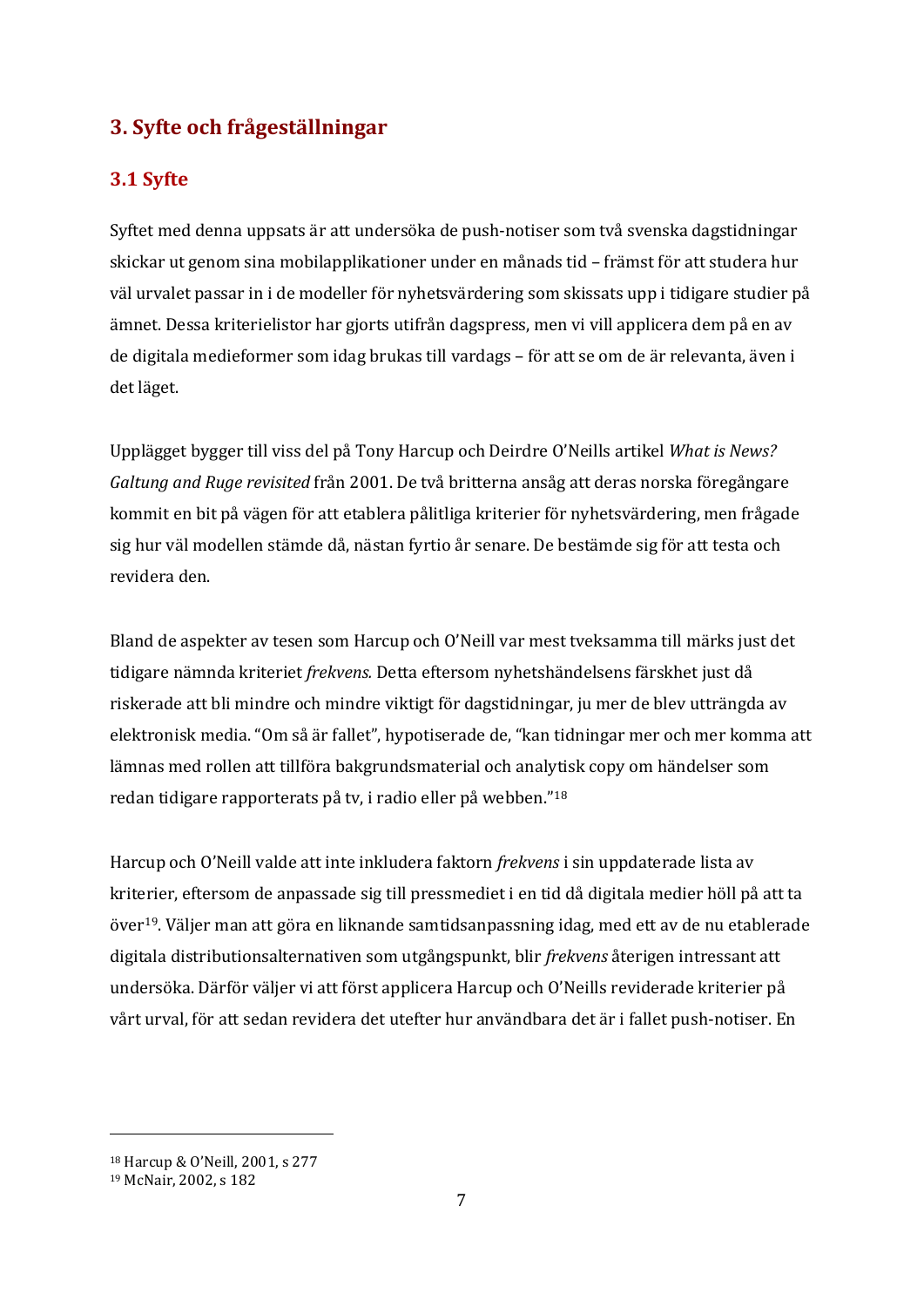revision av revisionen, anpassad till den digitala tidsåldern.

# <span id="page-7-0"></span>**3.2 Frågeställningar**

- Hur väl överensstämmer värderingen av push-promotade nyheter med tidigare etablerade kriterier för nyhetsvärdering?
- x Vilka kriterier stämmer, vilka är mindre relevanta, och vilka kan potentiellt behöva tillföras och/eller tas bort?
- Vilken typ av nyheter är det främst som marknadsförs via push-distribution?

# <span id="page-7-1"></span>**4. Teori**

# <span id="page-7-2"></span>**4.1 Nyhetsvärdering**

Det finns många olika faktorer som spelar in för vad som får en händelse att bli en nyhet. Att gå från att bara existera till att medialt uppmärksammas. Två incidenter som är snarlika varandra kan ha helt olika nyhetsvärde baserat enbart på sina geografiska skådeplatser**.** En busskrasch med dödlig utgång på exempelvis Filippinerna skulle förmodligen inte få en endaste spaltcentimeter i svensk media, däremot hade en i Östersund fått det. Detta för att både den geografiska och kulturella närheten till publiken är större när saker händer i Östersund än på Filippinerna. Närheten gäller även tid. En busskrasch igår är en större nyhet än som inträffade för en månad sedan*[20](#page-7-3)*. Och den blir en ännu större incident om bussen är fullastad riksdagspolitiker (*Elitcentrering[21](#page-7-4))*.

Nyhetsvärderingen går upp ytterligare om anledningen till kraschen var att ett sjunkhål plötsligt uppstod under den (*Sensation och avvikelser[22](#page-7-5)*). Dessutom är en busskrasch rätt lätt förklarad, den utspelar sig under en kort tid och är inte särskilt avancerad. (*Förenkling[23\)](#page-7-6).* De fyra ovan nämnda kursiverade orden är exempel på sammanfattade kriterier som kan användas för att förstå nyhetsvärdering. Nedan följer de modeller vi valt att använda oss av i vår studie.

<span id="page-7-3"></span><sup>20</sup> Ghersetti, 2012, s 212

<span id="page-7-4"></span><sup>21</sup> Ibid

<span id="page-7-5"></span><sup>22</sup> Ibid

<span id="page-7-6"></span><sup>23</sup> Ibid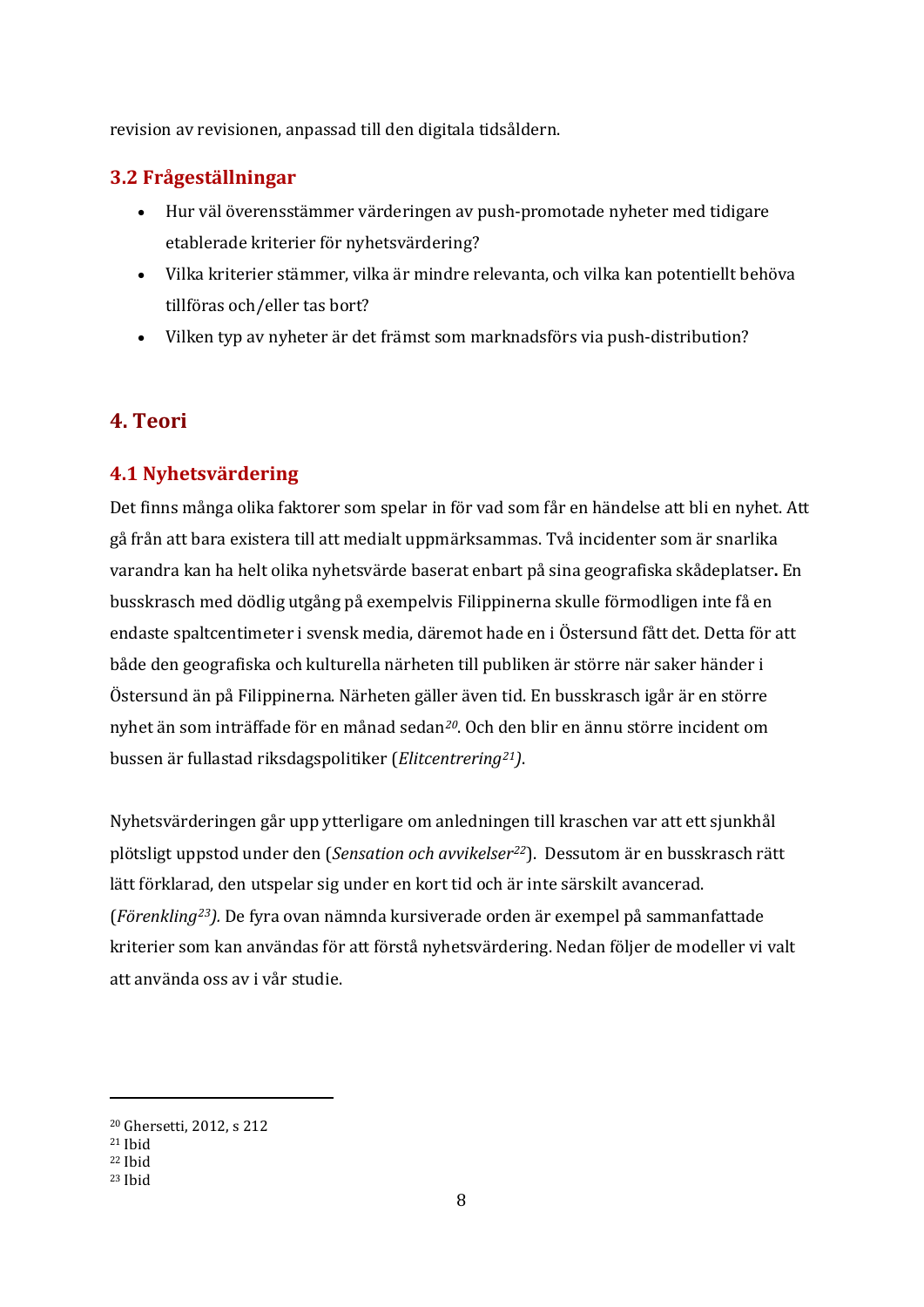### <span id="page-8-0"></span>**4.1.1 Galtung & Ruges modell**

De första undersökningarna av vad som kännetecknade de händelser och förhållanden som publicerades på nyhetsplats kom på 60-talet. Galtung och Ruges *The Structure of Foreign News* var en av dessa, och har kommit att ses som en klassisk studie inom fältet "nyhetsvärdering"[24.](#page-8-2) Deras teori räknade upp följande kriterier:

**1. Frekvens** – tidsspannet under vilket en händelse utvecklas och skaffar mening, samt hur väl detta överensstämmer med ett mediums periodicitet.

**2. Tröskelvärde** – den tröskel som en händelse måste överstiga för att ha betydelse. Ju större händelse desto större nyhetsvärde.

**3. Entydighet** – klarhet och avsaknad av mångtydighet.

- **4. Meningsfullhet**  främst i form av kulturell närhet och relevans.
- **5. Konsonans**  förväntade och/eller önskvärda händelser.
- **6. Det oväntade**  oförutsebara och ovanliga händelser.
- **7. Kontinuitet**  förlopp som redan uppmärksammats i medierna.
- **8. Komposition**  hur välbalanserat det aktuella numrets innhåll är.[25](#page-8-3)

Till dessa ordinarie åtta kriterier förde Galtung och Ruge sedan ytterligare fyra, som de ansåg vara extra viktiga "i världens nordvästliga hörn". Dessa var: *Referens till elitnationer; Referens till elitpersoner; Personifiering;* och *Referens till något negativt[26.](#page-8-4)* Hur faktorerna samverkar beskriver det i den så kallade addativitetshypotesen, som föreslår att: "Ju mer en händelse uppfyller nämnda kriterier, desto mer sannolikt är det att den registreras som en nyhet, och till och med skapar rubriker."[27](#page-8-5)

### <span id="page-8-1"></span>**4.1.2 Harcup & O'Neills modell**

Då Tony Harcup och Deidre O'Neill genomförde sin revidering 2001 presenterade de en ny lista på kriterier de fann som aktuellt relevanta:

**1. Makteliten** – en förfining av *Referens till elitpersoner,* där riksdagministrar tydligt separeras från b-filmsskådespelare. De senare kategoriseras istället som: **2. Kändisar** – människor som är berömda vare sig de har makt eller inte.

<span id="page-8-2"></span><sup>24</sup> Ghersetti, 2012, s 212

<span id="page-8-3"></span><sup>25</sup> Galtung & Ruge, 1965 , s 66–67

<span id="page-8-4"></span><sup>26</sup> Ibid s 68

<span id="page-8-5"></span><sup>27</sup> Ibid s 71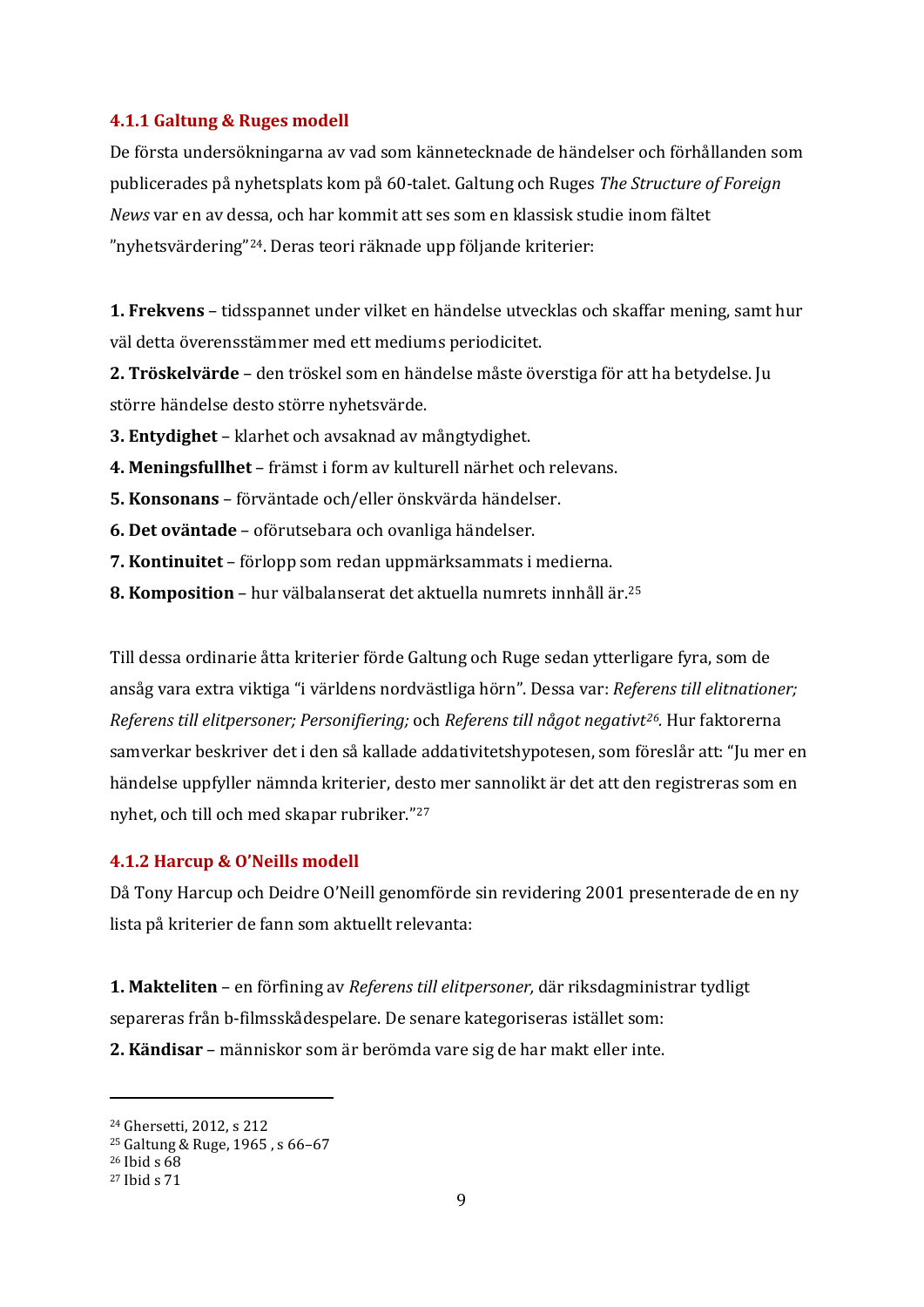**3. Underhållning** – i bemärkelsen "förströelse". Berättelser som rör sex, showbusiness, "human interest" och dylikt. Sådant som inte har någon riktig samhällelig vikt, men som är underhållande att läsa.

**4. Överraskning** – element av överraskning och/eller kontrast. Efter Galtung och Ruges *Det oväntade ("unexpectedness").*

**5. Negativa nyheter** – speciellt negativa övertoner, exempelvis konflikt eller tragedi.

**6. Positiva Nyheter** – speciellt positiva övertoner, exempelvis botemedel och triumf.

**7. Magnitud** – detsamma som Galtung och Ruges *Tröskelvärde.*

**8. Relevans** – en sammanslagning av *Meningsfullhet* och *Referens till elitnationer*, menad att innefatta det som är relevant för publiken. Exempelvis sådant som utspelar sig på kulturellt bekanta platser eller berör en viss läsarkategori.

**9. Uppföljning** – detsamma som *Kontinuitet*.

**10. Egen agenda** – istället för kriterierna *Konsonans* och *Komposition,* prioriterar revisionen en samlingskategori för sådant som gynnar nyhetsorganisationens egen agenda. Denna sista kategori rättfärdigas genom exempel på BBC-kritiska artiklar i tidningar ägda av Rupert Murdochs mediekonglomerat News Corp<sup>28</sup>. Faktorn har inte nödvändigtvis samma vikt i ett svenskt medieklimat, även om maktkamp mellan våra mediehus och tidningar förekommer i viss mån[29.](#page-9-2)

Av de anledningar som nämns i inledningen av denna uppsats valde Harcup och O'Neill att göra sig av med kriteriet *Frekvens.* Detsamma gällde även för Galtung och Ruges kriterium nummer 3: *Entydighet*. Det senare beslutet fattades med argumentet at de flesta journalister ändå skolas i att skriva tydliga, simplifierade ingresser<sup>[30](#page-9-3)</sup> – även om händelser som skulle kunna vara mångtydiga – vilket lämnar kriteriet överflödigt.

### <span id="page-9-0"></span>**4.1.3 Hvitfelts modell**

Hvitfelt presenterade denna formel för nyhetsvärdering:

*"Sannolikheten för att en nyhetsartikel ska produceras, publiceras och placeras på första sidan samt bli huvudartikel ökar ju mer den behandlar:*

*1. ett traditionellt sakområde*

<span id="page-9-1"></span><sup>28</sup> Harcup & O'Neill, 2001, s 276

<span id="page-9-2"></span><sup>29</sup> Rosén, 2005, s 13

<span id="page-9-3"></span><sup>30</sup> Harcup & O'Neill, 2001, s 270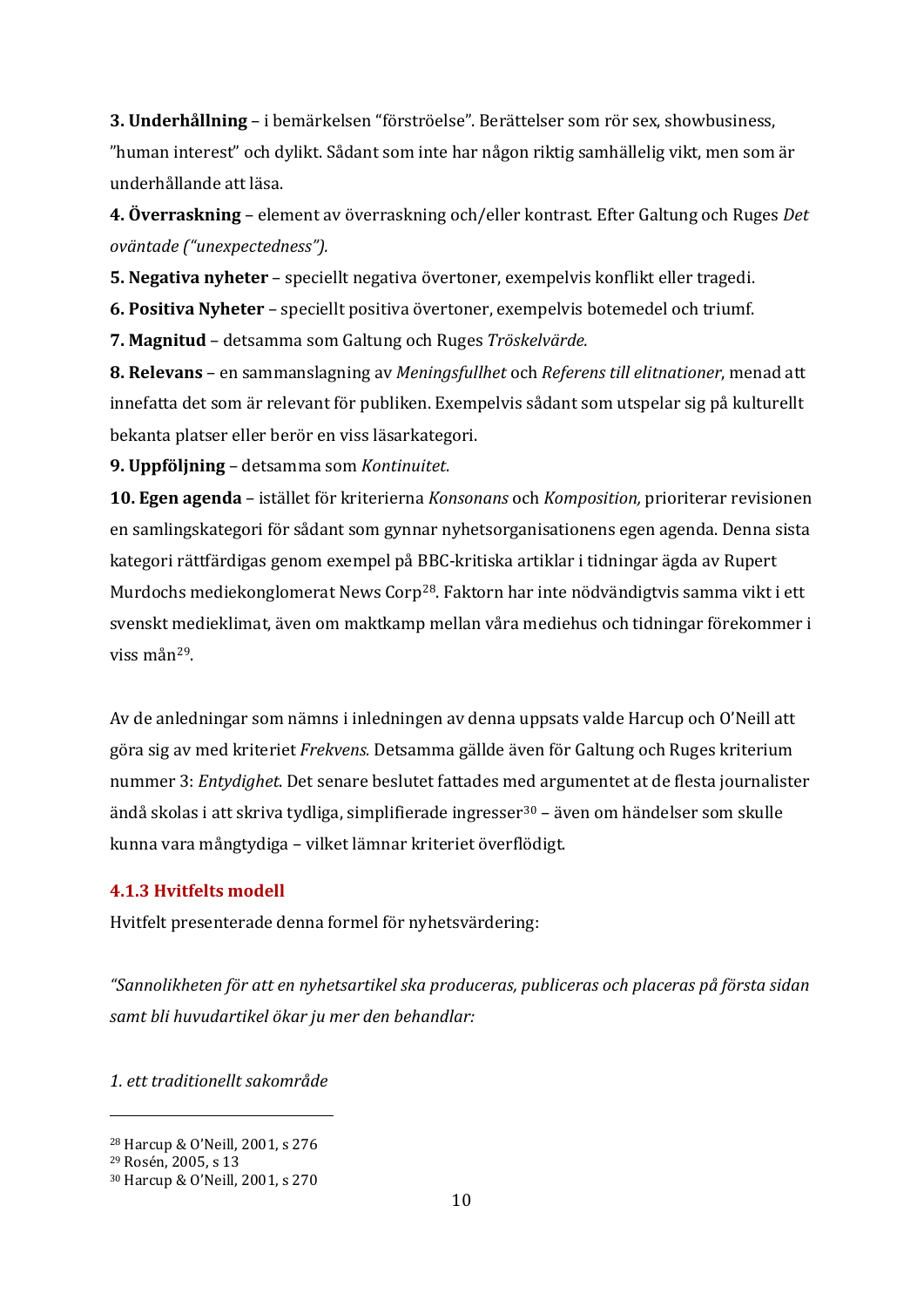*2. och det är kort avstånd 3. till faktiska händelser, 4. som dels är sensationella eller överraskande, 5. dels handlar om vissa enskilda personer 6. och är enkla 7. men viktiga eller relevanta, 8. utspelas under kort tid men som del av ett tema 9. samt är negativa 10. och härstammar från traditionella källor."[31](#page-10-1)*

Eftersom syftet med Hvitfelts studie var att undersöka vilka nyhetshändelser som kvalificerar sig för publicering på förstasidan, och dessutom bli huvudnyhet på denna, fokuserade han på ett forum som kan anses ha syftet att locka in läsare. Detta ser vi som en relevant aspekt både för förstasidor och för löpsedlar, men också när analysenheterna är push-notiser.

### <span id="page-10-0"></span>**4.2 Redaktionella rutiner**

På grund av den kopiösa mängd råmaterial – händelser, skeenden och företeelser – som potentiellt hade kunnat registreras som nyheter, har vissa så kallade redaktionella rutiner uppkommit<sup>[32](#page-10-2)</sup>. Dessa begränsas av teknologi, deadlines, utrymme och normer<sup>[33](#page-10-3)</sup>; och definieras av Shoemaker och Reese som "de mönsterbelagda, rutinmässiga och upprepade praxisar och former som journalister använder för att utöva sina arbeten["34.](#page-10-4) Deras syfte är, enligt samma författare, att "inom tids- och utrymmesbegränsade ramar leverera en så acceptabel produkt till kunden som möjligt, i den mest tidseffektiva mån möjlig"[35](#page-10-5).

Molotch och Lester, som tillsammans med Gaye Tuchman var bland de första att diskutera rutiner inom journalistik[36,](#page-10-6) påstår att media inte kan ses som objektivt återspeglande av världen där ute. Snarare är det en praxis, tillhörande de som har makten att bestämma över andras upplevelser[37.](#page-10-7) Där ute, menar de, finns ingenting sådant som en uppsättning

<span id="page-10-1"></span><sup>31</sup> Hvitfelt, 1985, s 120

<span id="page-10-2"></span><sup>32</sup> Shoemaker & Reese, 1996, s 105

<span id="page-10-3"></span><sup>33</sup> Reese, 2001, s 180

<span id="page-10-4"></span><sup>34</sup> Shoemaker & Reese, 1996, s 105

<span id="page-10-5"></span><sup>35</sup> Ibid s 108–109

<span id="page-10-6"></span><sup>36</sup> Becker & Vlad, 2008, s 62

<span id="page-10-7"></span><sup>37</sup> Molotch & Lester, 2008, s 111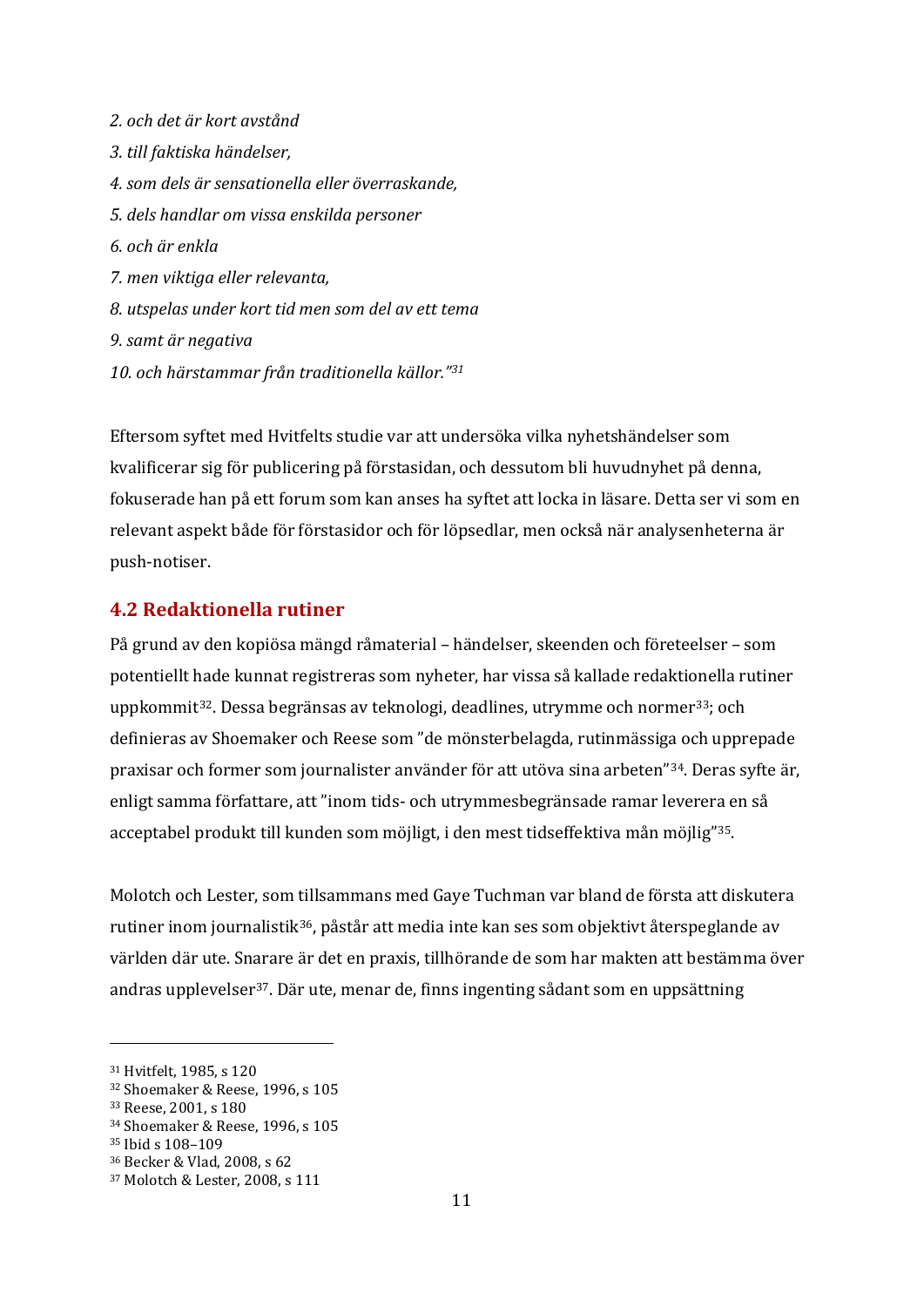objektivt viktiga händelser, som bara väntar på att plockas upp av media[38.](#page-11-1) Nyhetsurvalet är alltså baserat på bakomliggande politiska och strukturella rutiner[39](#page-11-2).

Dessa rutinpåverkade nyheter klassificerar Molotch och Lester som antingen rutinmässiga[40](#page-11-3) (medvetet utförda och uppmärksammade) skeenden, eller händelser av så kallad "serendipity"-karaktär[41](#page-11-4) (omedvetet utförda men medvetet uppmärksammade). I mindre utsträckning påverkas dock oförutsedda händelser av dessa rutiner; det vill säga olyckor<sup>[42](#page-11-5)</sup> (omedvetet utförda, uppmärksammade av utomstående observatör) och till viss del skandaler<sup>[43](#page-11-6)</sup> (medvetet utförda, uppmärksammade av utomstående observatör)<sup>[44](#page-11-7)</sup>.

Tuchman lägger fram liknande poänger och säger att nyheter borde klassificeras utefter huruvida de är schemalagda eller icke schemalagda, om det är bråttom, hur de påverkas av redaktionell teknologi samt om redaktionen kan planera uppföljning i förväg.[45](#page-11-8)

Vad denna teori vill påvisa är bland annat att nyheter är en produkt av processen som används för att ta fram nyheter, snarare än en objektiv återspegling av verkligheten[46.](#page-11-9)

### <span id="page-11-0"></span>**4.3 Gatekeeping**

*"In its simplest conceptualization within mass communication, gatekeeping is the process by which the vast array of potential news messages are winnowed, shaped, and prodded into those few that are actually transmitted by the news media.*"[47](#page-11-10)

Gatekeeping som begrepp myntades av psykologen Kurt Lewin redan 1947[48,](#page-11-11) men då handlade det primärt om människans natur, sociologi och vilken väg som matvaror var tvungna att gå innan de kom fram till sin konsument.<sup>[49](#page-11-12)</sup> Tre år senare anpassade David Manning White teorin till den journalistiska världen. Då gjorde han en fallstudie med teorin

<span id="page-11-1"></span><sup>38</sup> Molotch & Lester, 1973, s 9

<span id="page-11-2"></span><sup>39</sup> Molotch & Lester, 1974, s 111

<span id="page-11-3"></span><sup>40</sup> Molotch & Lester, 1973, s 2–3

<span id="page-11-4"></span><sup>41</sup> Molotch & Lester, 1974, s 110

<span id="page-11-5"></span><sup>42</sup> Molotch & Lester, 1973, s 5  $43$  Ibid s  $8$ 

<span id="page-11-7"></span><span id="page-11-6"></span><sup>44</sup> Molotch & Lester, 1974, s 111 <sup>45</sup> Becker & Vlad, 2008, s 61

<span id="page-11-9"></span><span id="page-11-8"></span><sup>46</sup> Ibid s 62

<span id="page-11-10"></span><sup>47</sup> Shoemaker et al., 2001, s 233

<span id="page-11-11"></span><sup>48</sup> Lewin, 1947, s 5–40

<span id="page-11-12"></span><sup>49</sup> Ibid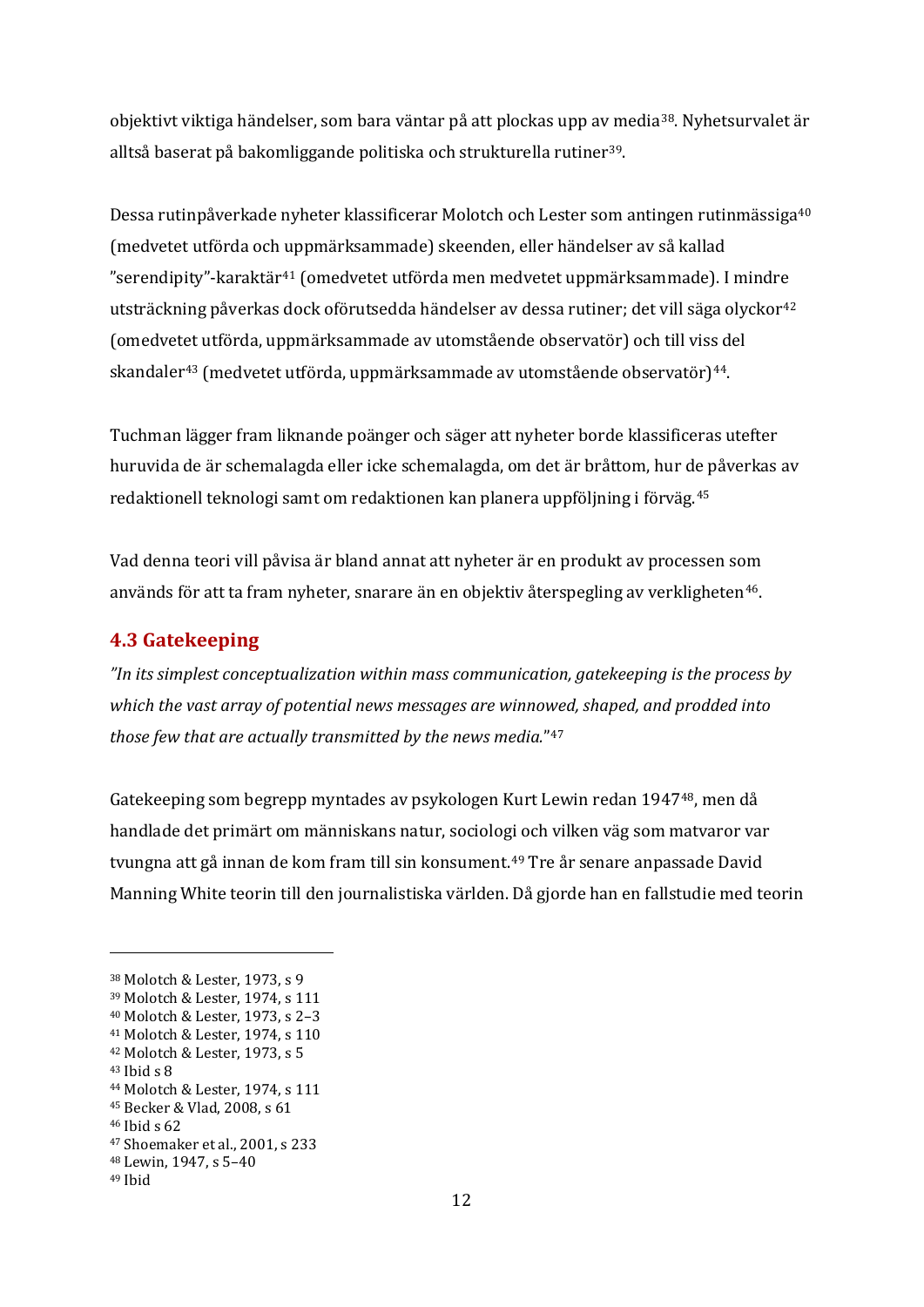om att varje "gate" består av en person, en så kallad "gate keeper"[50.](#page-12-3) Dessa personer utgör en lång kedja av personer där en händelse måste gå igenom alla dessa för att i slutändan kunna bli en nyhet, en lång kedja där deras nyhetsvärde blir prövat varje steg i ledet. I vart och ett av dessa steg så kan händelsen komma att bli nedbantad, tillfixad, eliminerad eller godkänd.

Mer moderna gatekeepingteorier pekar inte ut varje "gate" som en person utan istället pratar man om fem nivåer som händelsen behöver ta sig igenom. I första hand är det journalisten och redaktören: Sedan är det rutinerna och rådande praxis i: nyhetsproduktionen, i nyhetsorganisationen, på medienivå och samhällelig nivå[51](#page-12-4).

# <span id="page-12-0"></span>**5. Tidigare forskning**

### <span id="page-12-1"></span>**5.1 Galtung & Ruge**

Johan Galtung och Mari Ruges *The Structure of Foreign News* har länge ansetts vara grundstenen bland studier av nyhetsvärdering och nyhetsurval[52](#page-12-5). Artikeln publicerades tillsammans med Einar Östgaards *Factors Influencing the Flow of News;* en teoretisering kring nyhetsurval som fokuserade på vikten av förståelse, identifikation och sensation; i den akademiska journalen *Journal of Peace Research* 1965. Galtung och Ruges studie undersökte, på mer empiriska vägar än Östgaard[53,](#page-12-6) hur fyra norska dagstidningar rapporterar händelseförloppet kring tre internationella kriser – Kongo och Kuba 1960, samt Cypern 1964. Materialet analyserades utifrån en föreslagen lista på de faktorer som tycktes vara viktigast för att en företeelse skulle gå från bara "händelse" till "nyhet"[54.](#page-12-7)

### <span id="page-12-2"></span>**5.2 Harcup & O'Neill**

Tony Harcup och Deirdre O'Neill valde vid millennieskiftet att testa och uppdatera Galtung och Ruges taxonomi. Efter att ha genomfört en innehållsanalys på tre brittiska dagstidningar reviderade de kriterierna, och presenterade en version av modellen för nyhetsvärdering som de ansåg var bättre lämpad för samtiden.

<span id="page-12-3"></span><sup>50</sup> Manning White, 1950, s 384

<span id="page-12-4"></span><sup>51</sup> Ghersetti, 2012, s 207

<span id="page-12-5"></span><sup>52</sup> Harcup & O'Neill, 2001, s 262

<span id="page-12-6"></span><sup>53</sup> Hvitfelt, 1985, s 100

<span id="page-12-7"></span><sup>54</sup> Galtung & Ruge, 1965, s 65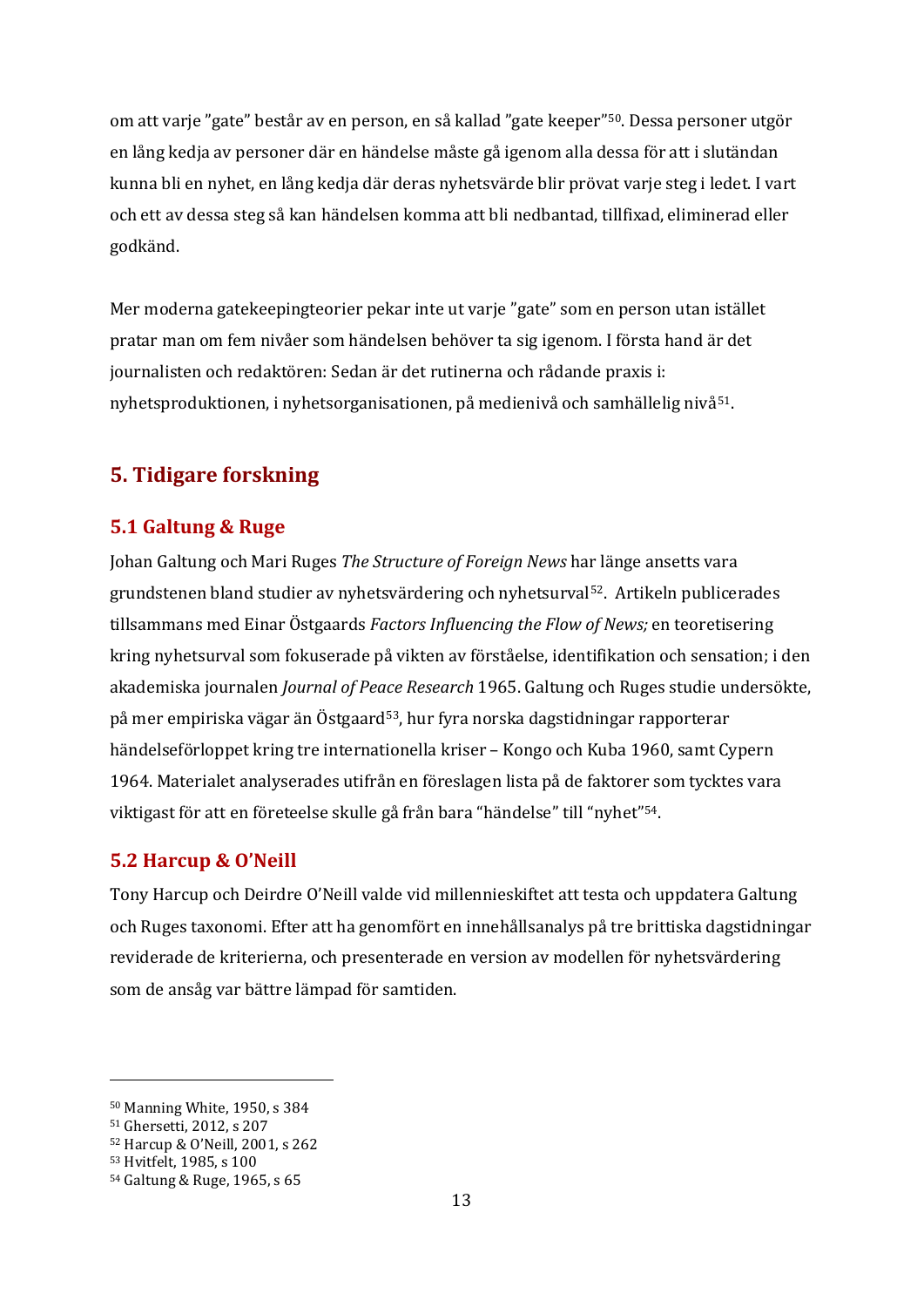### <span id="page-13-0"></span>**5.3 Svenska studier**

Inom svensk forskning har ett antal C-uppsatser skrivits på liknande ämnen. Bland annat jämförde Rosén Expressen och Aftonbladets löpsedlar under fyra utvalda månader – för att studera hur deras nyhetsvärdering skiljde sig åt, ur en sensationsjournalistisk vinkel<sup>55</sup>. Sin metod baserade hon till viss del på en tidigare C-uppsats<sup>[56](#page-13-4)</sup>, som i sin tur utgått främst från Hvitfelts kriterier för nyhetsvärdering.

Denna formel för nyhetsvärdering konstruerade Håkan Hvitfelt 1985 – baserat på Östgaard, Galtung och Ruge; samt ytterligare internationell forskning på ämnet bedriven av bland annat Mencher, Gans och Schulz[57.](#page-13-5) Den bestod av en hypotes med tio tillhörande kriterier, framtagna efter en kvantitativ analys av sex svenska dagstidningars förstasidor<sup>[58](#page-13-6)</sup>.

### <span id="page-13-1"></span>**6. Material och metod**

### <span id="page-13-2"></span>**6.1 Urval**

Vi har valt att studera samtliga push-notiser från Dagens Nyheter och Expressen under perioden 2014-03-21 till 2014-04-21. Under den perioden skickade Dagens Nyheter ut 97 stycken; Expressen skickade ut 78. Det totala analysmaterialet består alltså av 175 stycken enheter.

VI utgick från en mest lika-design[59](#page-13-7) (*most similar system design*) för att ha möjligheten att även kunna göra en jämförande studie mellan de båda tidningarna. Deras räckvidder är nämligen snarlikt stora, 748 000<sup>[60](#page-13-8)</sup> för Dagens Nyheter och 735 000<sup>[61](#page-13-9)</sup> för Expressen (inklusive de regionala editionerna GT och Kvällsposten). Deras politiska beteckningar lyder oberoende libera[l62](#page-13-10) (Dagens Nyheter) och obunden liberal[63](#page-13-11) (Expressen) och de är båda ägda utav Bonnier AB. Variabeln som skiljer dem åt är publikationstypen, där Dagens Nyheter är en morgontidning och Expressen en kvällstidning.

<span id="page-13-3"></span><sup>55</sup> Rosén, 2005, s 2

<span id="page-13-4"></span><sup>56</sup> Ibid s 21

<span id="page-13-5"></span><sup>57</sup> Hvitfelt, 1985, s 120

<span id="page-13-6"></span><sup>58</sup> Ibid s 14

<span id="page-13-7"></span><sup>59</sup> Esaiasson et al., 2012, s 101

<span id="page-13-8"></span><sup>60</sup> Räckvidd enligt TS, år 2013:<http://www.ts.se/mediefakta-upplagor/snabbfakta?mc=000448>

<span id="page-13-9"></span><sup>61</sup> Räckvidd enligt TS, år 2013:<http://www.ts.se/mediefakta-upplagor/snabbfakta?mc=000568>

<span id="page-13-10"></span><sup>62</sup> <http://info.dn.se/info/om-oss/>

<span id="page-13-11"></span><sup>63</sup> http://www.expressen.se/om-expressen/om-expressen/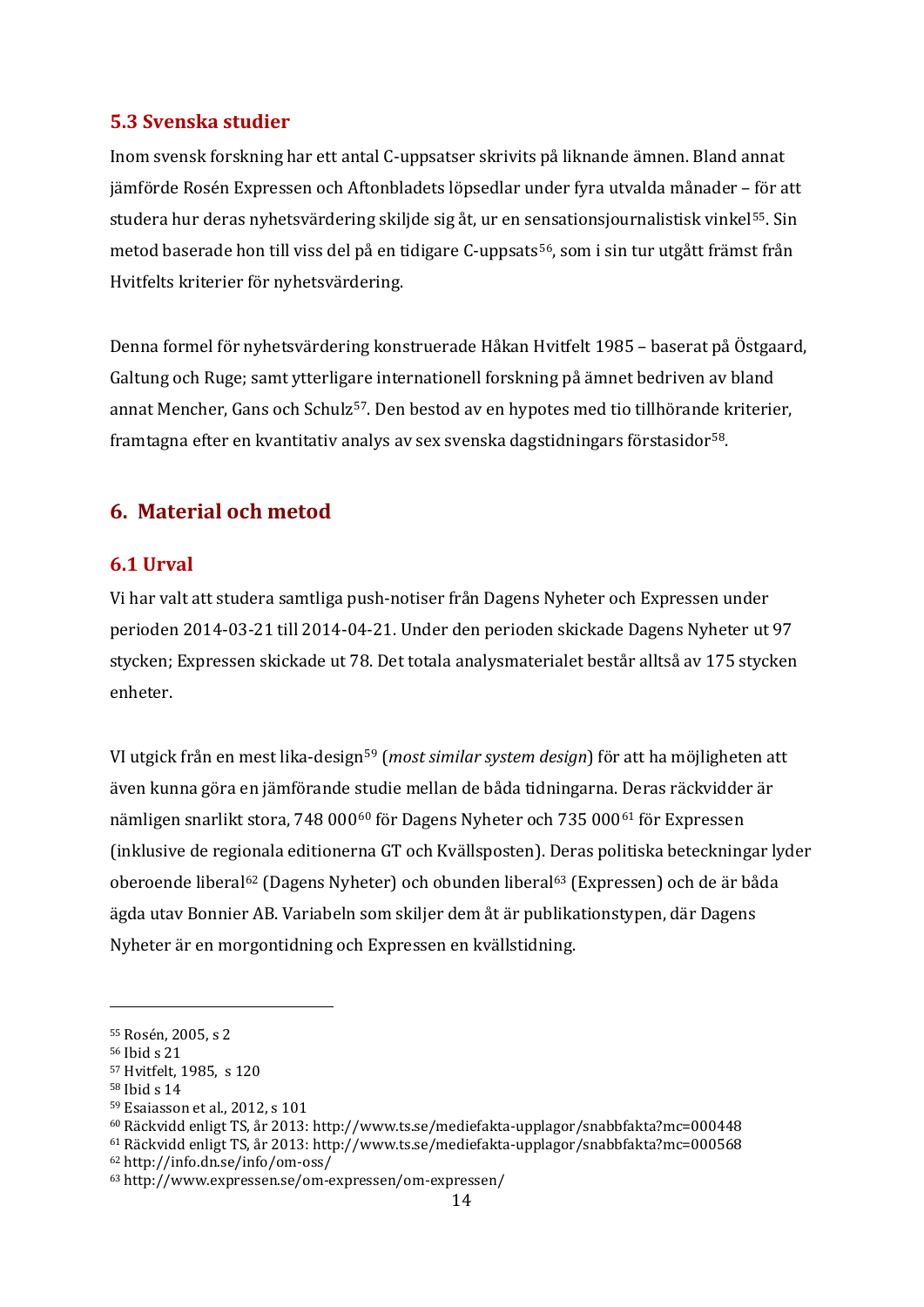I slutändan kom de dock inte att tjäna syftet som jämförelser med varandra utan får istället representera svenska dagstidningar i stort.

För att samla ihop våra analysenheter använde vi oss av en Sony Xperia Z, en mobiltelefon som använder Android 4.3 Jelly Bean som operativsystem. Enheterna sparades genom en applikation med namnet *Notification History*. För att bli säkra på att push-notiserna inte var geografiskt lägeskänsliga bad vi en kamrat i Stockholm med en Samsung Galaxy 3 att spara push-notiser från Dagens Nyheter och Expressen för att jämföra med oss. Vi fann inga skillnader. Vi jämförde också inkomna push-notiser med de som tagits emot med en Iphone 4 med operativsystemet iOS 7.1 för att se om det fanns några skillnader mellan olika operativsystem. Det gjorde det inte.

Efter insamlingen av enheter blev vi tvungna att manuellt söka upp de eventuella artiklar som var kopplade till enheterna. Detta för att ett flertal av våra variabler krävde mer information än de fåtal tecken som varje push-notis består av.

# <span id="page-14-0"></span>**6.2 Kvantitativ innehållsanalys**

Vi skapade vårt kodschema utifrån två stycken tidigare forskningsprojekt inom ämnet, Hvitfelts *På första sidan: en studie i nyhetsvärdering* och Harcup och O'Neills *What is News? Galtung and Ruge revisited.* I den förstnämnda valde vi ut de variabler vi ansåg vara relevanta för vår forskning och modifierade vissa värden (detaljerade begreppsdefinitioner finns i kapitel 7). I den sistnämnda tog vi deras tio kriterier precis som de var och lät värdena vara *Ja* eller *Nej*. Detta speglar det sätt på vilket Harcup och O'Neill själva använde sig av Galtung och Ruges modell<sup>64</sup>.

För att minimera subjektiviteten i vår kodning vidtog vi ett antal åtgärder:

– Vi testkodade separat samma 10 enheter från varje tidning (totalt 20) för att få reda på var någonstans begreppsdefinitionerna inte var tillräckliga och ta reda på om det saknades några variabelvärden.

– Vi diskuterade problem och tveksamheter som uppstått under testkodningens gång, främst sådana där val av värden kändes för subjektiva.

– Vi modifierade begreppsdefinitionerna och skrev riktlinjer för att det skulle bli så lätt som möjligt att välja värden objektivt.

<span id="page-14-1"></span><sup>64</sup> Harcup & O'Neill, 2001, s 269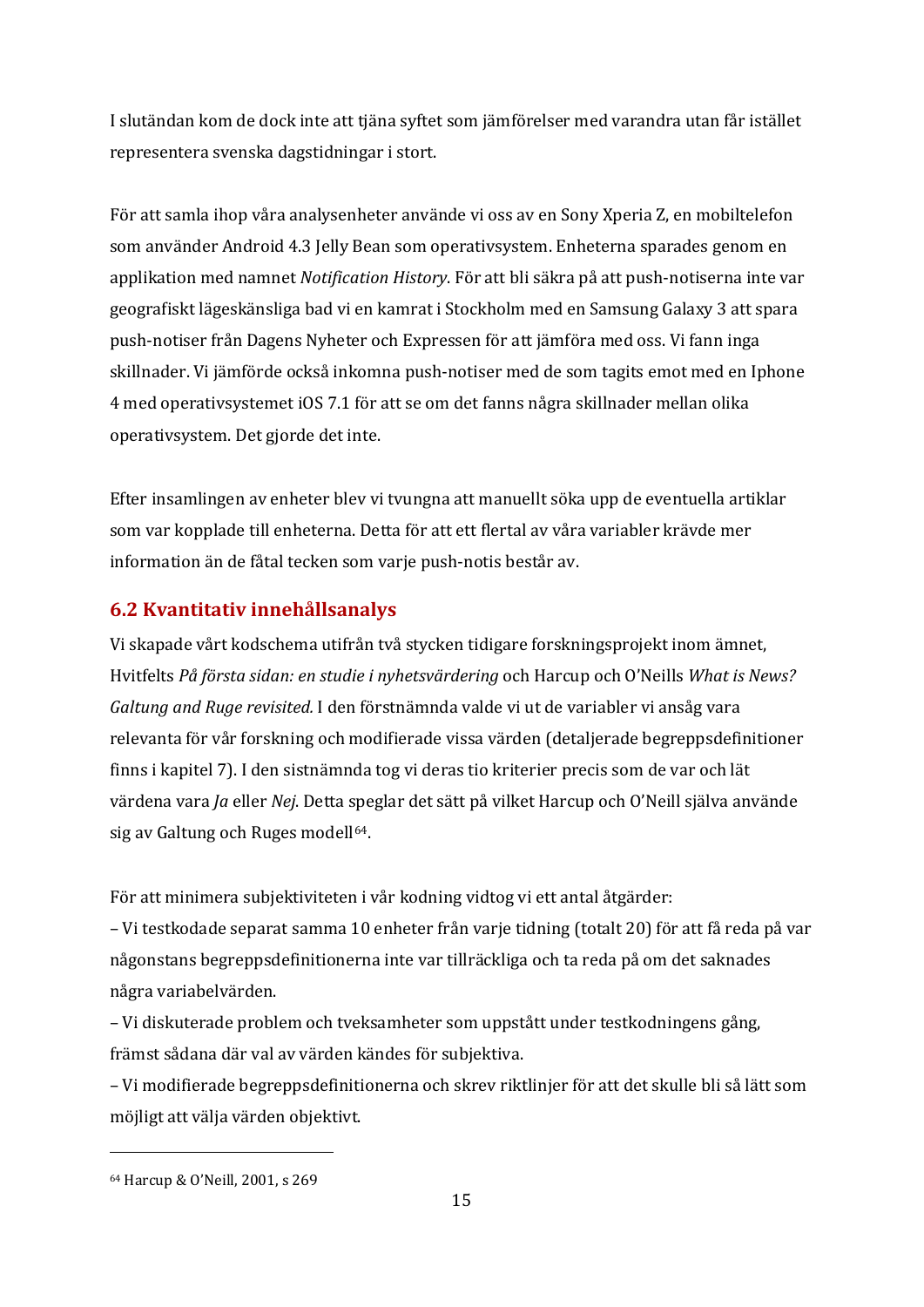Varje analysenhet är i första hand den isolerade push-notisen, och i utsträckning den artikel som notisen relaterar till. Detta betyder inte att artiklarna behandlas som analysenheter, men de måste ändå alla läsas och analyseras för att utvinna information som inte framgår i notisen. Exempelvis källa eller för att se om en Expressen-notis kommer från GT/Kvällsposten (vilket påverkar variabelvärdet "spridningsområdet").

### <span id="page-15-0"></span>**6.3 Metodproblem**

Vår grundtanke var att göra en studie på ett större antal enheter. Detta genom att direkt från utvalda tidningar få historiken på deras utskickade push-notiser. En del problem uppstod dock på den vägen. På redaktionerna rådde tyvärr en kombination av tidsbrist, bristande teknologiskt kunnande och omstruktureringar i databaser som resulterade i att sådan historik inte gick att få tag på. Vi vände oss då till de IT-ansvariga på redaktionerna men de var inte lika tillmötesgående som hade kunnat önskas. Vi gick då via alternativa källor och fick på den vägen reda på att historiken inte var tillgänglig via några lagliga kanaler. Så vi beslutade oss för att de egeninsamlade enheterna var tvungna att tillgodose våra behov.

Under vår undersökningsperiod var det tre stycken nyhetshändelser som ur ett pushnotisperspektiv dominerade vad som skickades ut. De tre var *Krisen i Ukraina*, *Det försvunna flygplanet MH370* och *Dödsmisshandeln av en fotbollssupporter i Helsingborg*. Krisen i Ukraina genererade 13 notiser från Dagens Nyheter och 10 från Expressen, totalt 23 stycken. Det försvunna flygplanet MH370 genererade 5 från varje tidning, totalt 10 stycken. Dödsmisshandeln genererade 5 från Dagens Nyheter och 8 från Expressen, totalt 13 stycken. Sammanlagt genererades 46 stycken notiser på dessa tre händelser/skeenden. Med ett Nvärde på 175 motsvarar det drygt 26 % av alla enheter.

# <span id="page-15-1"></span>**6.4 Reliabilitet och validitet**

För att få en god begreppsvaliditet utgår man vanligtvis från en av två strategier: resonemangsvaliditet eller empirisk validitet<sup>[65](#page-15-2)</sup>. Vi valde den förstnämnda, som i grund och botten handlar om att kopiera en tidigare operationalisering av en mer etablerad forskare. Forskarens variabler som vi utgått ifrån är tidigare nämnda Håkan Hvitfelt och de (för vår undersökning) mest passande variabler ur boken *På första sidan*. Då boken har ett par år på nacken valde vi att modernisera några av variablernas värden, dessa ändringar går att läsa under var variabels begreppsdefinition i kapitel 7.

<span id="page-15-2"></span><sup>65</sup> Esaiasson et al., 2012, s 60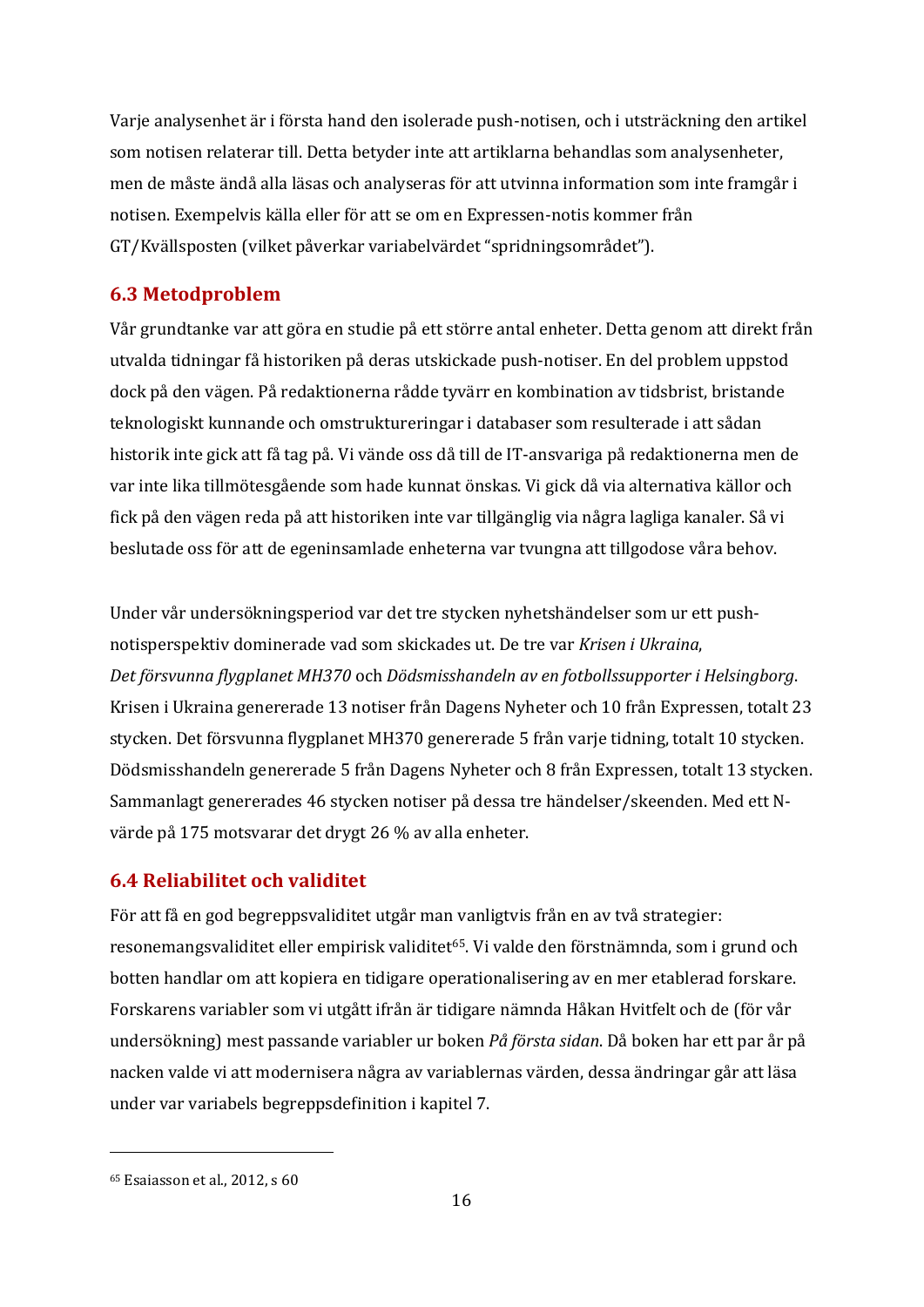Vi försökte konkretisera varje värde för att minimera subjektiviteten och därmed undvika slumpmässiga och osystematiska fel, något som grävs för att få god resultatvaliditet<sup>66</sup>. Då bristande reliabilitet i första hand orsakas av slump- och slarvfel under datainsamlingen[67](#page-16-3)anser vi vår undersöknings sådan vara god. Detta av tre anledningar: 1. Flera av våra variabler blev inkodade vid dubbla tillfällen fast under olika delar av kodningen. Exempelvis är *Läge* och *Positiva nyheter* och *Negativa nyheter* detsamma. Förutom att vi i den förstnämnda konkretiserat värdena och i de två sistnämnda låtit de vara subjektiva. Ställda mot varandra var dessa värden identiska.

2. Vi samlade in enheterna simultant med tre olika mobiltelefoner av olika slag för att inga enheter skulle missas.

3. Vi utförde ett "test-retest"-interkodarreliabilitetstest<sup>[68](#page-16-4)</sup> på ett fåtal (10) av varandras artiklar för att se om några skillnader uppstod i kodningen, det gjorde det inte. Alltså är både begreppsvaliditeten och reliabiliteten höga, vilket medför en god resultatvalditet.[69](#page-16-5)

Då det inte går att definiera populationen och ingen tidigare forskning gjorts på området push-notiser har vi gjort en fallstudie. Undersökningen har inga generaliseringsambitioner.

Utifrån det likartade flöde av push-notiser som skickas ut från olika (rikstäckande) dagstidningar kan man dock med en gnutta sunt förnuft argumentera för att den externa validiteten är hög, fast då det inte går att vetenskapligt bevisa utifrån vår forskning låter vi det vara osagt.

# <span id="page-16-0"></span>**7. Resultat**

### <span id="page-16-1"></span>**7.1 Sakområde**

Traditionella sakområden enligt Hvitfelt[70](#page-16-6) är: *lokalpolitik, rikspolitik, internationell politik, militärt/krig, juridik/brott, näringsliv/ekonomi, samhälle*[71,](#page-16-7) *medicin, fackligt, miljö, teknik, kultur, olyckor, sport, nöje*, Han inkluderar även *kombinationer* och vi har, för att gardera oss,

 $\overline{\phantom{a}}$ 

<span id="page-16-2"></span><sup>66</sup> Ibid s 63

<span id="page-16-3"></span><sup>67</sup> Ibid

<span id="page-16-4"></span><sup>68</sup> Ibid s 64

<span id="page-16-5"></span><sup>69</sup> Ibid s 63

<span id="page-16-6"></span><sup>70</sup> Hvitfelt, 1985, s 136

<span id="page-16-7"></span><sup>71</sup> *Samhälle* hette tidigare *Socialt*.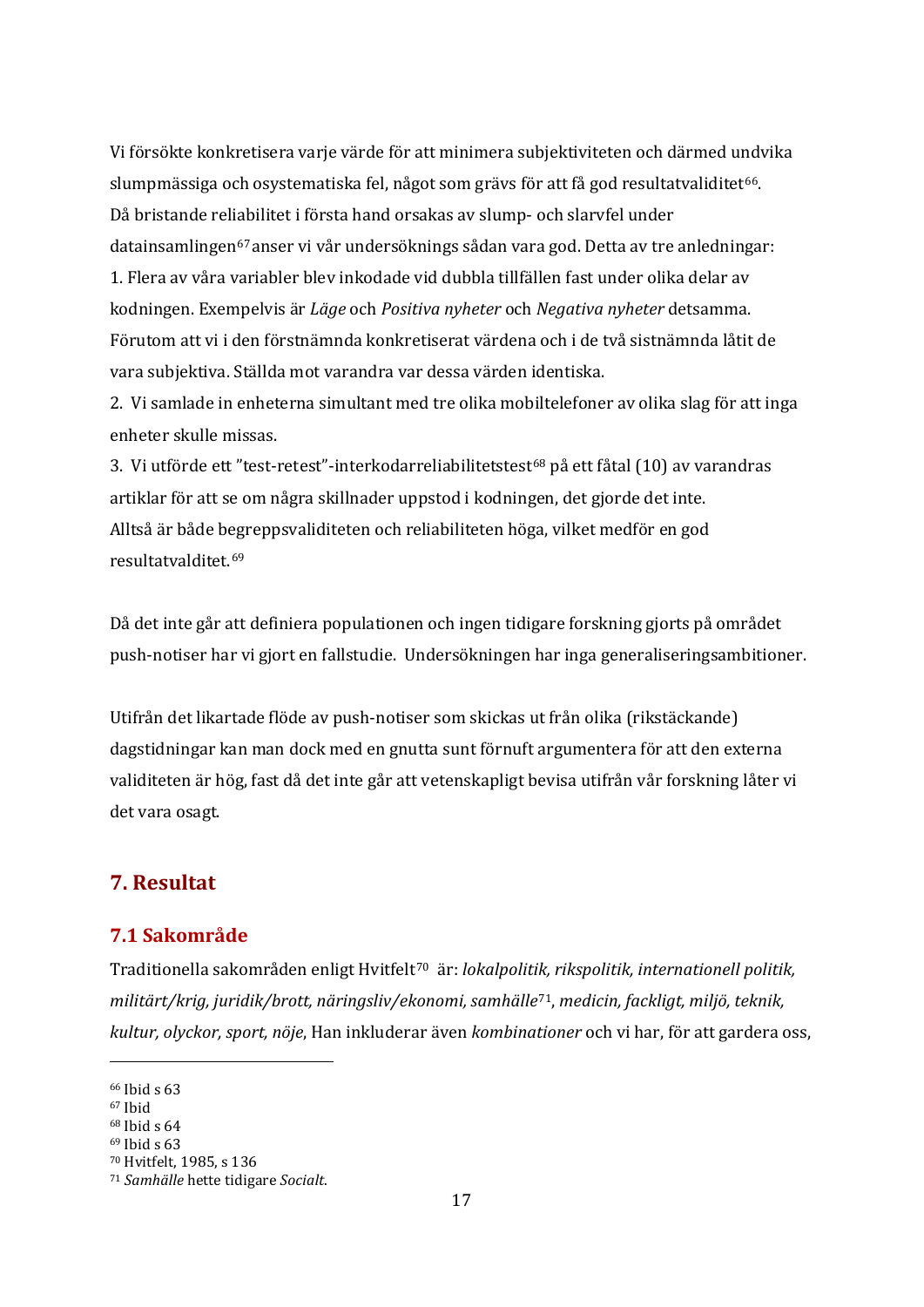valt att ha med alternativet *övrigt*. Till *internationell politik* räknar vi även händelser där svenska politiker uttalar sig om utrikespolitiska händelser. Till kategorin *juridik/brott* hänför vi de flesta dödsfall som inte är orsakade av olyckor eller naturliga orsaker; exempelvis den dödskjutning av en spjutbeväpnad person i Partille som polisen stod för.

|            |                        |                | Tidning   |         |
|------------|------------------------|----------------|-----------|---------|
|            |                        | Dagens Nyheter | Expressen | Totalt  |
|            |                        | Procent        | Procent   | Procent |
|            | Lokalpolitik           | $0\%$          | $0\%$     | $0\%$   |
|            | Rikspolitik            | 3%             | 0%        | $2\%$   |
|            | Internationell politik | 9%             | 3%        | 6%      |
|            | Militärt, krig         | 11%            | 12%       | 11%     |
|            | Juridik, brott         | 27%            | 27%       | 27%     |
|            | Näringsliv, ekonomi    | 5%             | 1%        | 3%      |
|            | Samhälle               | 5%             | $0\%$     | $3\%$   |
|            | Medicin                | 1%             | 0%        | $1\%$   |
| Sakområden | Fackligt               | $0\%$          | 1%        | $1\%$   |
|            | Miljö                  | 0%             | $0\%$     | $0\%$   |
|            | Teknik                 | $0\%$          | 0%        | $0\%$   |
|            | Kultur                 | 2%             | 1%        | $2\%$   |
|            | Olyckor                | 19%            | 15%       | 17%     |
|            | Sport                  | 13%            | 32%       | 22%     |
|            | Nöje                   | 0%             | 5%        | $2\%$   |
|            | Kombinationer          | $0\%$          | $0\%$     | $0\%$   |
|            | Övrigt                 | 4%             | 3%        | 3%      |
|            | Totalt                 | 100%           | 100%      | 100%    |



N= 175. Tabellen visar vilka sakområden som push-notiserna handlade om, uppdelat tidning för tidning och totalt. De understrukna värdena är de tre som förekommer oftast.

Det mest frekventa sakområdet för push-notiser är *juridik, brott* (27 %), näst mest förekommande är s*port* (22 %), och tredje vanligast är *olyckor* (17 %). De största skillnaderna mellan tidningarna är att Expressen har ett större fokus på s*port (*32 % mot 13 %) och Dagens Nyheter har mer p*olitik* (12 % mot 3 %).

Många av de enheter vars värde blivit i*nternationell politik* har handlat om efterdyningarna utav militära aktioner och politiska diskussioner mellan länder som är i krigsliknande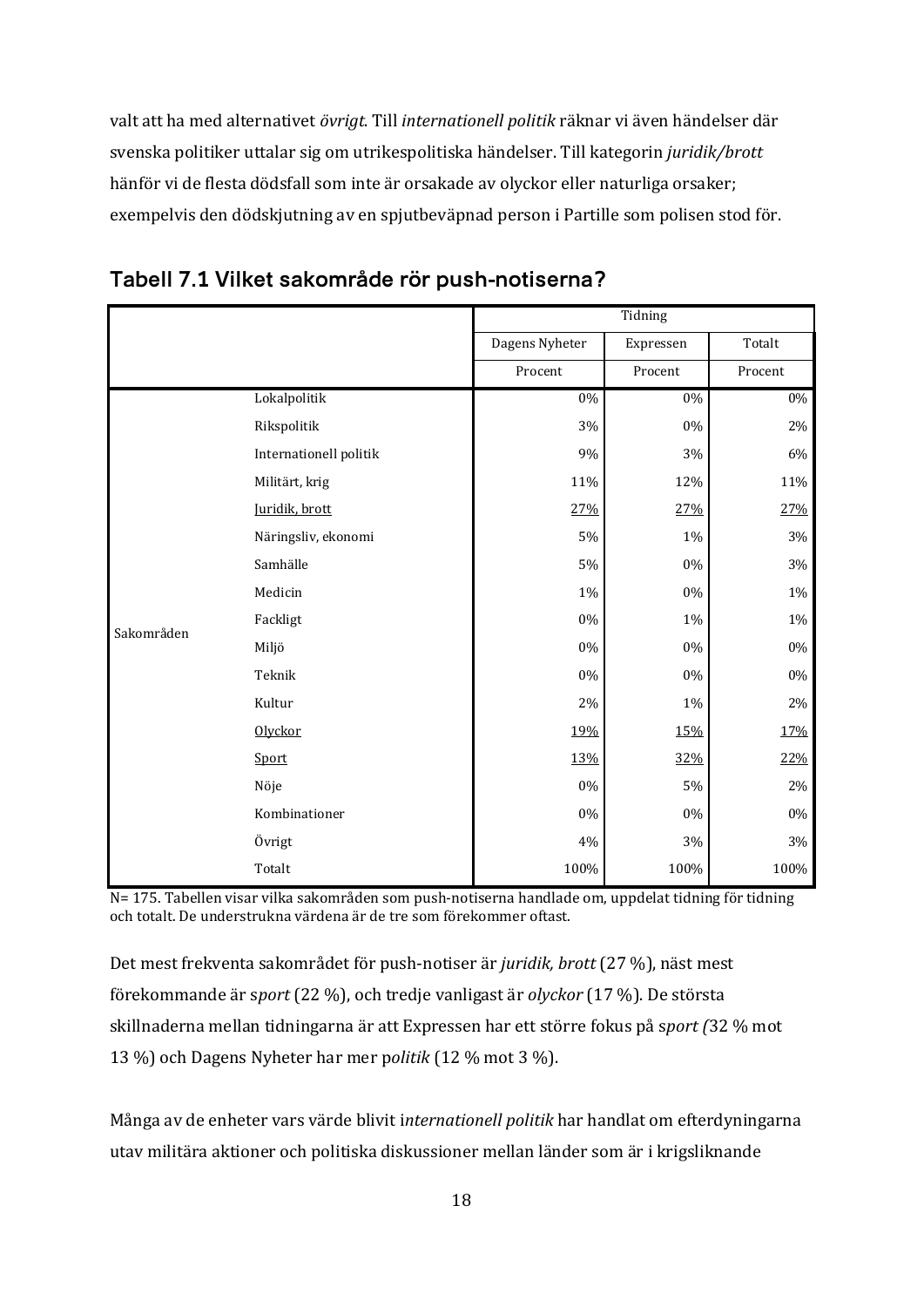scenarion, alltså hade den siffran kunnat bli högre men hade ändå inte hamnat bland de tre främsta.

# <span id="page-18-0"></span>**7.2 Skådeplats**

Vi utgår här ifrån en modifierad version av Hvitfelts lista av skådeplatser[72.](#page-18-1) Ursprungligen bestod den av spridningsområdet, Sverige, Norden, Västeuropa, Östeuropa, Mellanöstern/Nordafrika, USA/Kanada, Latinamerika/Västindien, Övriga världen eller Flera regioner tillsammans. Vi anser att ett par av regionerna är förlegade och ett par helt enkelt är fel.

*Spridningsområdet* är i huvudsak Stockholm, men vi väljer att ha kvar beteckningen "spridningsområdet" i och med att Expressen via sin applikation även skickar ut pushnotiser för GT och Kvällsposten, vars spridningsområde är Göteborgsregionen och västra Sverige respektive Skåne, Blekinge, Halland och Småland.

Då *Sverige* är en del av Norden ändrade vi Norden till ö*vriga Norden*. Väst- och Östeuropa slogs ihop till ö*vriga Europa*. *Mellanöstern/Nordafrika* låter vi vara som det är då det finns en stor kulturell närhet länderna emellan. Med det argumentet så inkluderar vi även Afghanistan i Mellanöstern eftersom kulturell närhet oftast är viktigare än geografisk i nyhetsvärderingstermer. I begreppet *Latinamerika* inkluderar vi även icke-latinska syd- och centralamerikanska, samt västindiska länder som Belize, Franska Guinea, Guyana, Jamaica och Surinam. Detta för att lätt kunna skilja dem från *USA/Kanada*, som på grund av sin kulturella och språkliga närhet till Sverige känns värda att granska separat. Snarare än att göra uppdelningen Syd-/Nordamerika.

<span id="page-18-1"></span><sup>72</sup> Hvitfelt, 1985, s 138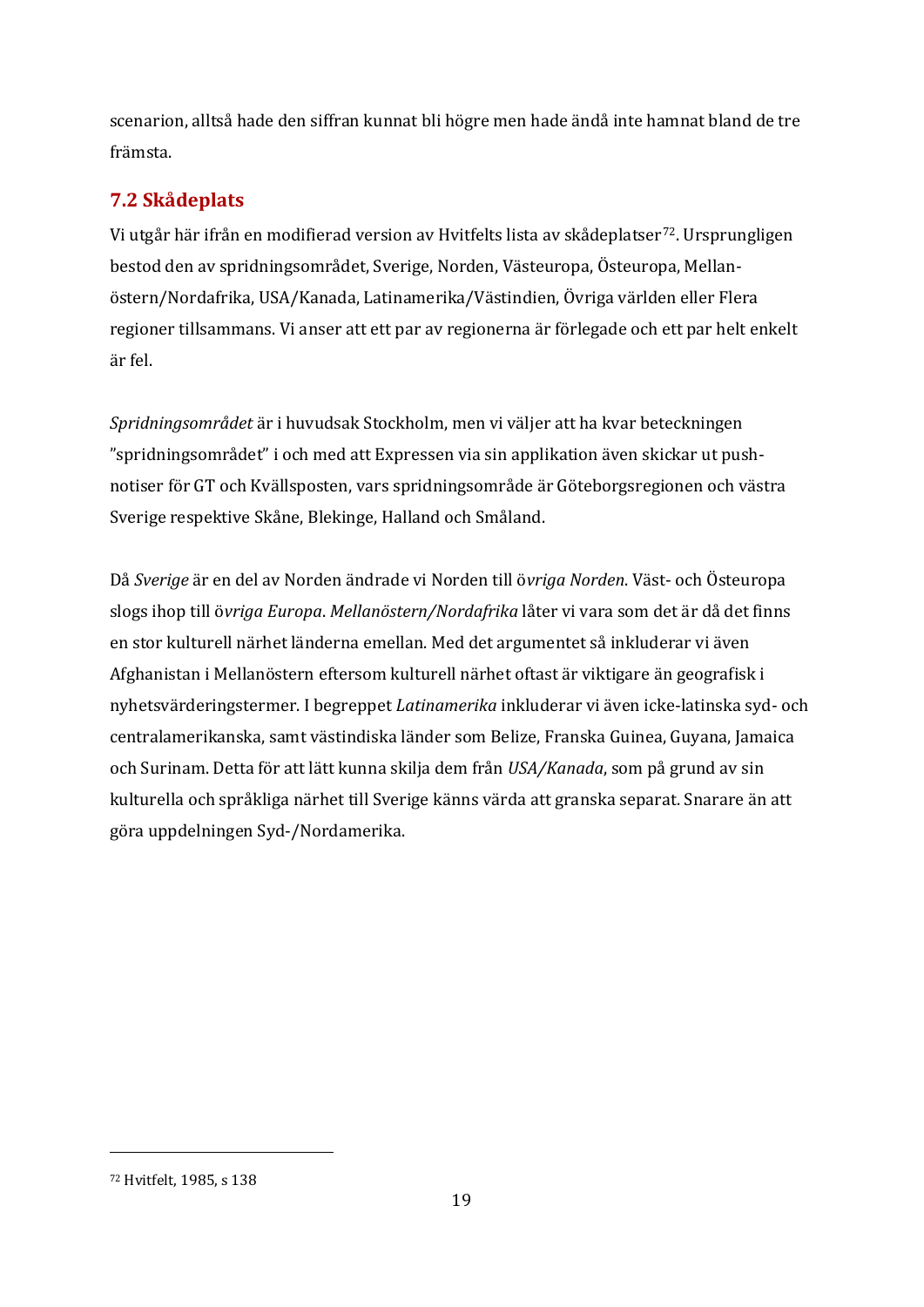|            |                         |                | Tidning   |         |
|------------|-------------------------|----------------|-----------|---------|
|            |                         | Dagens Nyheter | Expressen | Totalt  |
|            |                         | Procent        | Procent   | Procent |
|            | Spridningsområdet       | 22%            | 21%       | 21%     |
|            | Totalt                  | 22%            | 21%       | 21%     |
|            | Sverige                 | 35%            | 35%       | 35%     |
|            | Övriga Norden           | $5\%$          | $0\%$     | 3%      |
|            | Övriga Europa           | 20%            | 21%       | 20%     |
|            | Mellanöstern/Nordafrika | $1\%$          | 4%        | 2%      |
| Skådeplats | Övriga Afrika           | 1%             | 3%        | $2\%$   |
|            | USA/Kanada              | 2%             | 3%        | 2%      |
|            | Övriga Asien/Oceanien   | 8%             | 9%        | 9%      |
|            | Latinamerika            | 3%             | 4%        | 3%      |
|            | Övriga världen          | $0\%$          | $0\%$     | 0%      |
|            | Flera regioner          | 3%             | $1\%$     | 2%      |
|            | N/A                     | $0\%$          | 1%        | $1\%$   |

# **Tabell 7.2 Var utspelar sig push-notiserna?**

N= 175. Tabellen visar vilka skådeplatser som nyheterna utspelar sig på. Uppdelat tidning för tidning och totalt. De understrukna värdena är de tre som förekommer oftast.

Över 55 % av alla push-notiser utspelar sig någonstans i *Sverige*. 21 % av dem i s*pridningsområdet.* Att en majoritet av nyheterna utspelar sig inom landets gränser är inte direkt någon överraskning med tanke på den geografiska närheten. Skillnaden tidningarna emellan är nästan försumbar.

I förhållande till andra siffror kan resultatet dock verka något kuriöst. Enligt en undersökning från 2005[73](#page-19-0) som gjordes på Expressen och Aftonbladets löpsedlar visade det sig nämligen att 95 % (Expressen) kontra 84 % (Aftonbladet) hade *Sverige* som nyhetens geografiska ursprung.

Siffrorna må vara tio år gamla och kan se något annorlunda ut idag, men skillnaden är drastisk. Vi kan omöjligen veta om den stora förändringen grundar sig på publiceringsmedium, ekonomiska incitament eller att vi lever i en mer globaliserad värld. Oavsett anser vi det vara nämnvärt.

<span id="page-19-0"></span><sup>73</sup> Rosén, 2005, s 30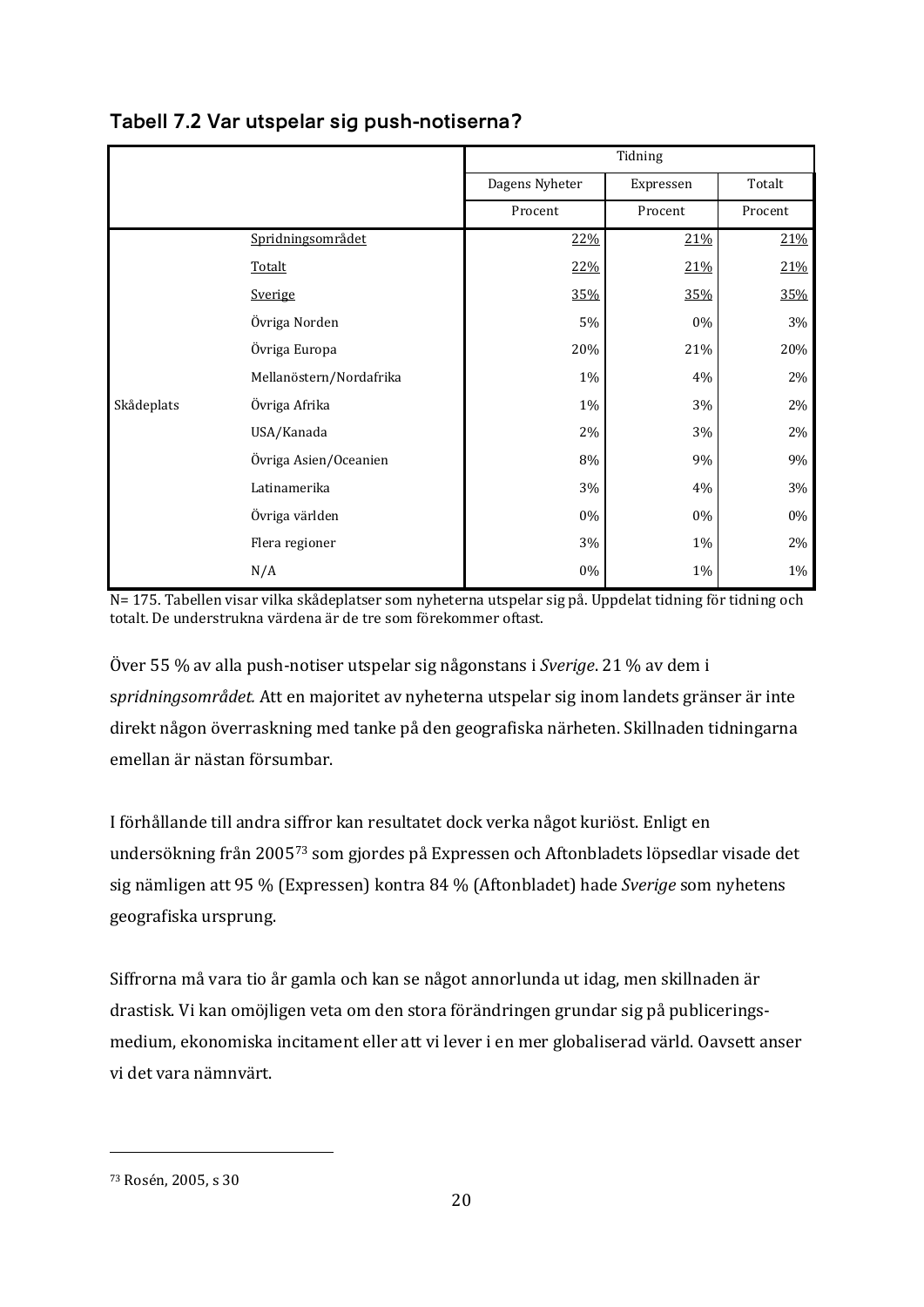*Övriga Europa* utgör 20 % varav en majoritet består av nyheter kopplade till oroligheterna i Ukraina. *Övriga Asien* tar upp 8 % och även där är en majoritet kopplad till ett specifikt skeende, nämligen det försvunna flygplanet MH370.

# <span id="page-20-0"></span>**7.3 Huvudaktör**

Även denna variabel och dess värden baserar vi på Hvitfelt, med alternativen: *personer saknas, kollektivt, internationell elit, nationell elitperson, lokal elitperson, sportelitperson, internationellt känd, nationellt känd, vanlig människa, journalist,* samt *oklar huvudperson*.

Med huvudaktör åsyftar vi främst huvudperson, alltså den som nyheten handlar om, snarare än den som talar. Ofta blir detta tydligt av vem som nämns i själva push-notisen, men inte alltid. Exemplet "Sveriges Radio-korrespondenten Nils Horners medarbetare i Kabul har mördats..."[74](#page-20-1) handlar inte om Nils Horner, utan om Sardar Ahmad. Trots att denne varken nämns vid namn i notisen eller kan uttala sig i artikeln. Kategorierna *journalist* och *sportelit* har vi själva lagt till, eftersom dessa ofta förekommer, men kan vara svåra att placera. Är en ishockeylagstränare en kändis (även om vi aldrig hört talas om hen) eller en vanlig människa? Undantaget här är de allra mest namnkunniga atleterna i världen (mest relevant Zlatan Ibrahimovic) som kodas *känd, internationellt*. *Kollektivt* innebär att den agerande parten inte är en person utan istället en organisation, ett land eller en samling människor, alltså ett kollektiv.

<span id="page-20-1"></span><sup>74</sup> Appendix 2, artikelnummer 98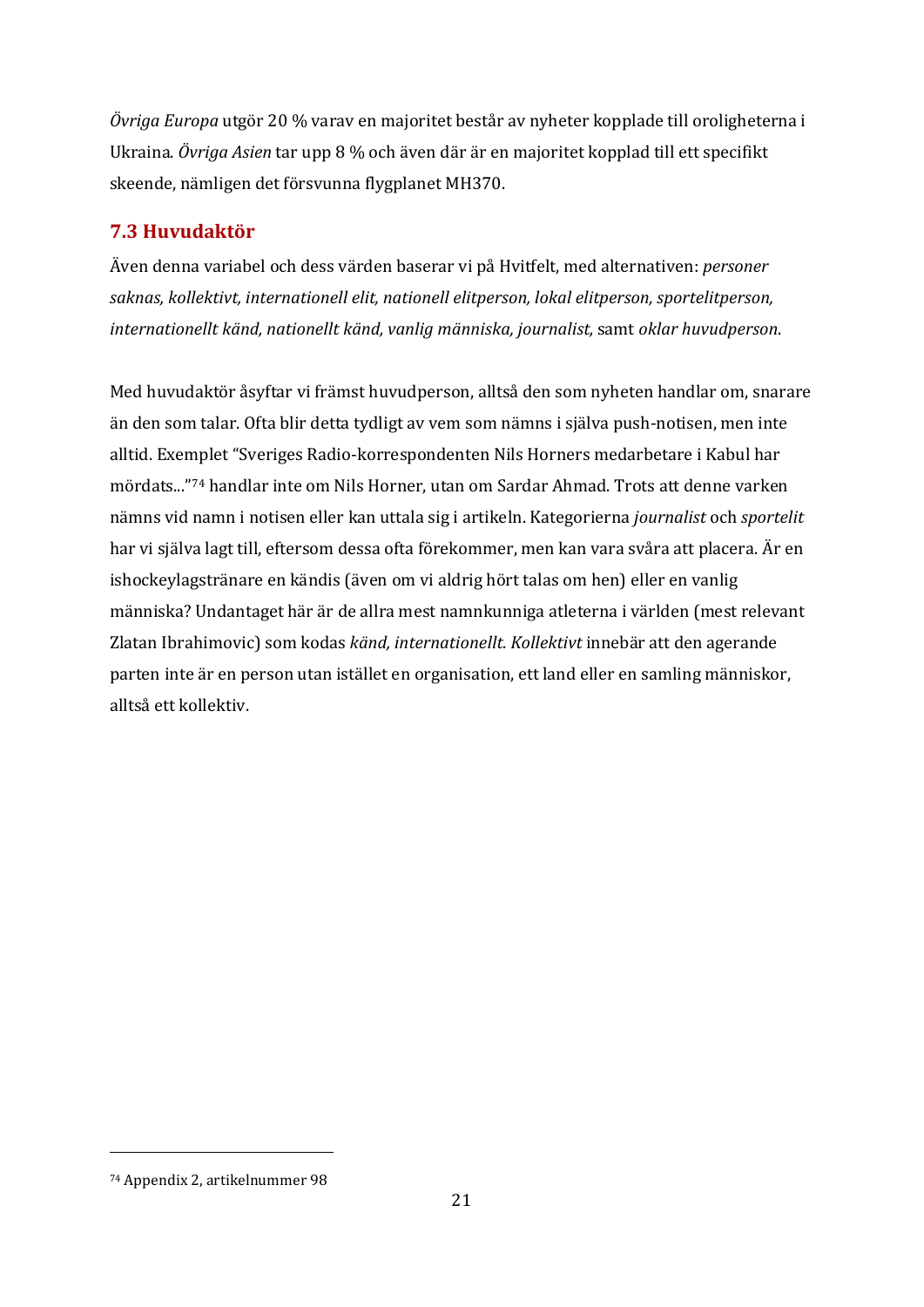|            |                       |                | Tidning   |         |  |
|------------|-----------------------|----------------|-----------|---------|--|
|            |                       | Dagens Nyheter | Expressen | Totalt  |  |
|            |                       | Procent        | Procent   | Procent |  |
|            | Personer saknas       | 9%             | 17%       | 13%     |  |
|            | Kollektivt            | 33%            | 19%       | 27%     |  |
|            | Elit, internationell  | 12%            | 3%        | 8%      |  |
| Huvudaktör | Elit, nationell       | 3%             | 1%        | 2%      |  |
|            | Elit, lokal           | 0%             | $0\%$     | 0%      |  |
|            | Sport, elit           | $5\%$          | 14%       | 9%      |  |
|            | Känd, internationellt | $1\%$          | 9%        | 5%      |  |
|            | Känd, nationellt      | 2%             | 4%        | $3\%$   |  |
|            | Vanlig människa       | 31%            | 21%       | 26%     |  |
|            | Journalist            | 2%             | $5\%$     | 3%      |  |
|            | Oklar huvudperson     | 1%             | 8%        | 4%      |  |
|            | Totalt                | 100%           | 100%      | 100%    |  |

# **Tabell 7.3 Vilken typ av aktörer förekommer i push-notiserna?**

N= 175. Tabellen visar vilka huvudaktörerna i push-notiserna är. De understrukna värdena är de tre som förekommer oftast.

Vanligast förekommande huvudaktör är *Kollektivt* (27 %) och *Vanlig människa* (26 %), något överraskande i och med Harcup och O'Neills första och andra kriterier – *Makteliten*  och *Kändisar*. Skulle man slå ihop resultaten från alla *Elit\*-*värden och alla *Känd\*-*värden skulle siffran landa på 27 %.

Om vi slår samman alla värden där huvudaktören tydligt är en person uppnår vi istället siffran 56 %. Över hälften av alla enheter, vilket stämmer bättre överens med Galtung och Ruges elfte kriterium, *Personifiering.* 

# <span id="page-21-0"></span>**7.4 Huvudaktör – ursprung[75](#page-21-1)**

I den här variabeln använder vi oss av samma geografiska uppdelning som i variabeln *Skådeplats*.

<span id="page-21-1"></span><sup>75</sup> Hvitfelts formulering.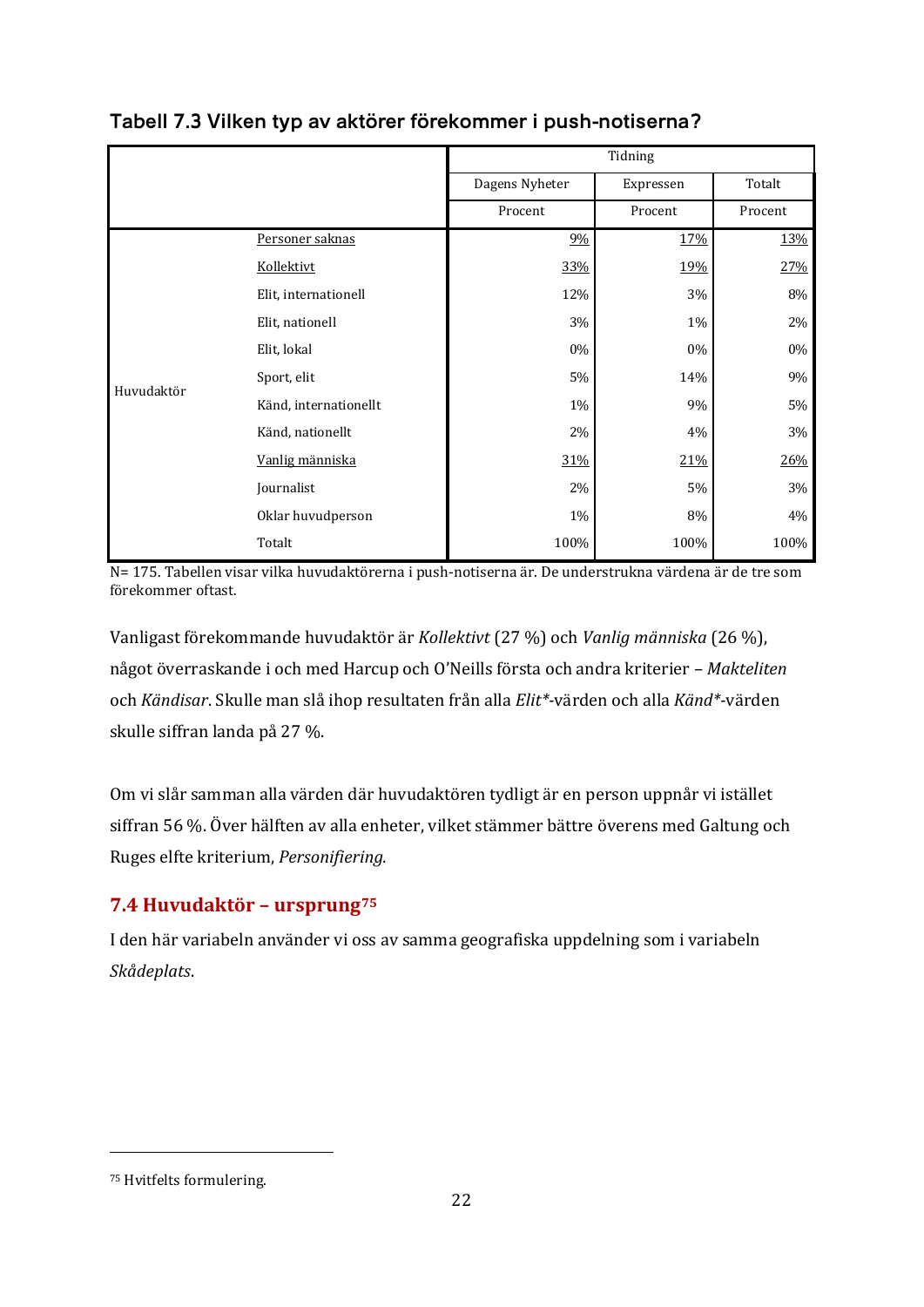|                       |                         |                | Tidning    |         |
|-----------------------|-------------------------|----------------|------------|---------|
|                       |                         | Dagens Nyheter | Expressen  | Totalt  |
|                       |                         | Procent        | Procent    | Procent |
|                       | Spridningsområdet       | 10%            | 5%         | 8%      |
|                       | Sverige                 | 46%            | <u>49%</u> | 47%     |
|                       | Övriga Norden           | 5%             | 0%         | 3%      |
|                       | Övriga Europa           | 12%            | 14%        | 13%     |
|                       | Mellanöstern/Nordafrika | 1%             | 1%         | 1%      |
|                       | Övriga Afrika           | 1%             | 0%         | 1%      |
| Huvudaktör - ursprung | USA/Kanada              | 2%             | 4%         | 3%      |
|                       | Övriga Asien/Oceanien   | 6%             | 3%         | 5%      |
|                       | Latinamerika            | 2%             | 1%         | 2%      |
|                       | Övriga världen          | 0%             | 0%         | 0%      |
|                       | Flera regioner          | 1%             | 0%         | 1%      |
|                       | N/A                     | 12%            | 23%        | 17%     |
|                       | Totalt                  | 100%           | 100%       | 100%    |

# **Tabell 7.4 Vad har huvudaktörerna för ursprung?**

N= 175. Tabellen visar vilket ursprung huvudaktörerna i push-notiserna har. De understrukna värdena är de tre som förekommer oftast.

Det vanligast återkommande värdet för *Huvudaktör – ursprung* är *Sverige* med 47 %. Räknar vi även in *Spridningsområde* (8 %) till *Sverige* blir den siffran 55 %. Det är en siffra som är snarlik sammanslagningen av samma värden i variabeln *Skådeplats*, den är nämligen 56 %. Siffrorna skiljer sig dock åt när man kollar på det värde för värde. I variabeln *Skådeplats* så utgör *Spridningsområde* 21 % av det totala. En simpel förklaring till detta är dock att Stockholm är Sveriges huvudstad, rikspolitikens och de större tidningsredaktionernas huvudbas, samtidigt som huvudaktören (uppenbarligen) inte behöver vara därifrån.

Det näst största ensamma värdet utgörs av *N/A* (Not Applicable) på 17 %. Inte direkt överraskande med tanke på att det funnits ett flertal enheter som inte varit personcentrerade, utan där huvudaktören istället varit en organisation eller ett företag där ursprung inte varit möjligt att utröna.

Minst återkommande är värdena *Mellanöstern/Nordafrika* (1 %), *Övriga Afrika* (1 %), *Flera regioner* (1 %) och *Övriga världen* (0 %).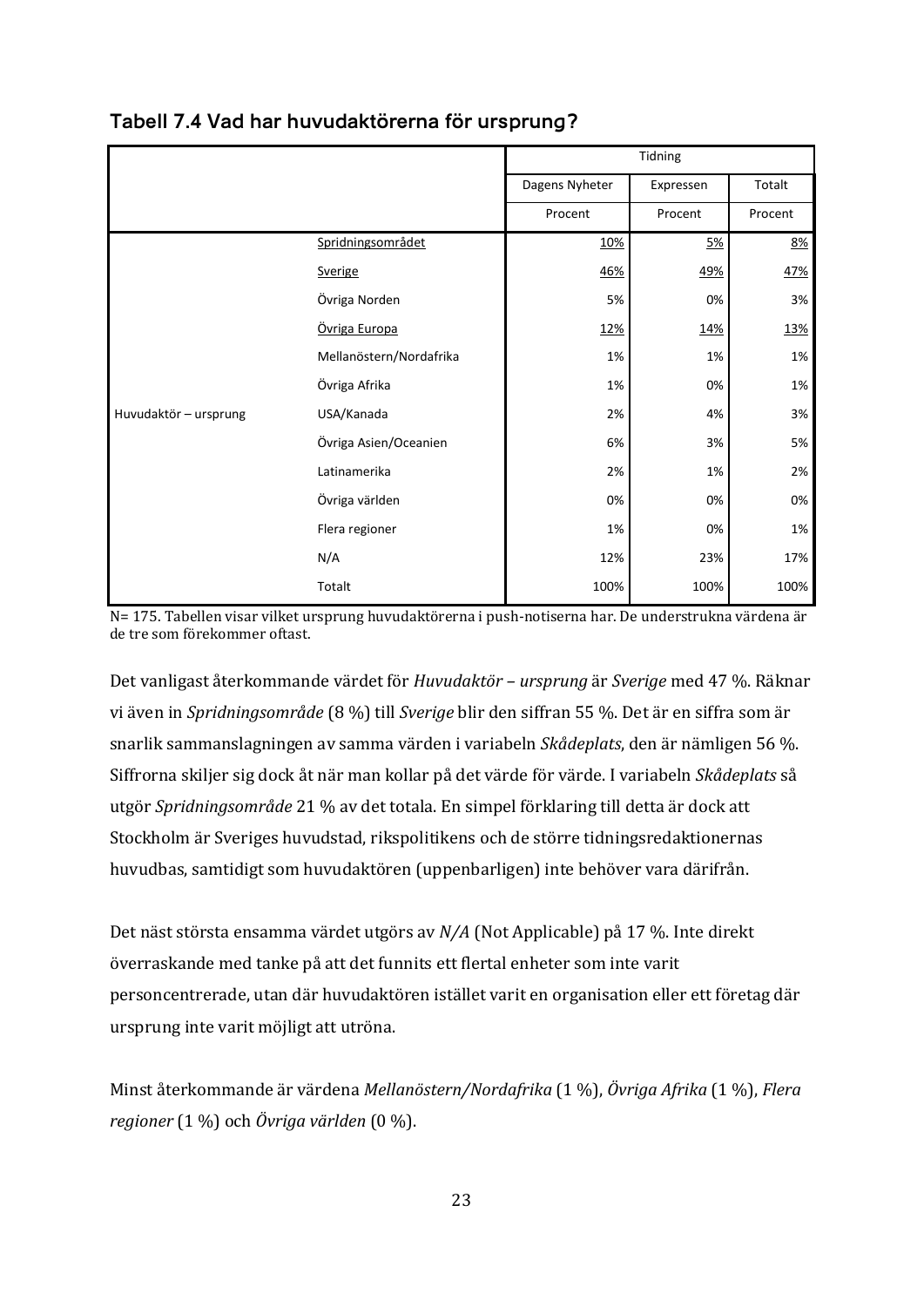# <span id="page-23-0"></span>**7.5 Sensation**

Lätt modifierat efter Hvitfelt. Här baseras kodningen på själva enheten, snarare än ett potentiellt längre skeende. Östgaard avgränsar sensationella nyheter till att vara "nyheter, eller aspekter och perspektiv i nyheten, som handlar om överraskande och oväntade moment i den händelseutveckling nyheterna berättar om, och där sakligheten i vissa fall är svag"[76](#page-23-1).

|           |                | Tidning        |           |         |  |
|-----------|----------------|----------------|-----------|---------|--|
|           |                | Dagens Nyheter | Expressen | Totalt  |  |
|           |                | Procent        | Procent   | Procent |  |
|           | <u>Ingen</u>   | 63%            | 56%       | 60%     |  |
|           | Rättsröta      | 1%             | 0%        | $1\%$   |  |
|           | Kamp           | 15%            | 14%       | 15%     |  |
| Sensation | Kris           | 9%             | 10%       | 10%     |  |
|           | Skandal        | 5%             | 10%       | 7%      |  |
|           | Övrigt, oklart | 6%             | 9%        | 7%      |  |
|           | Totalt         | 100%           | 100%      | 100%    |  |

### **Tabell 7.5 Vilken typ av sensationer finns i push-notiserna?**

N= 175. Tabellen visar vilka av push-notiserna som innehöll någon form av sensation. De understrukna värdena är de tre som förekommer oftast.

Det vanligaste värdet är i*ngen* vilket 60 % av våra enheter har på den här variabeln. Det minst förekommande värdet var rättsröta på 1 %, vilket alltså var en enstaka enhet<sup>[77](#page-23-2)</sup>. Denna variabel gjorde oss något perplexa i och med att Hvitfelt själv knappt inte definierade de olika värdena. Efter att ha försökt hitta andra forskares definitioner för sensationalism kom vi främst fram till:

"[…] *there are almost as many definitions of sensationalism as there are definers"[78](#page-23-3)*

Hvitfelts fjärde kriterium kopplar samman *Sensation* med *Överraskning[79](#page-23-4)*, men som kan ses i tabell 6.6 så är någon form av *Överraskning* vanligare än någon form av *Sensation*.

<span id="page-23-1"></span><sup>76</sup> Östgaard, 1965, s 48

<span id="page-23-2"></span><sup>77</sup> Appendix 2, artikelnummer 19

<span id="page-23-3"></span><sup>78</sup> Tannenbaum & Lynch, 1960, s 382

<span id="page-23-4"></span><sup>79</sup> Hvitfelt, 1985, s 120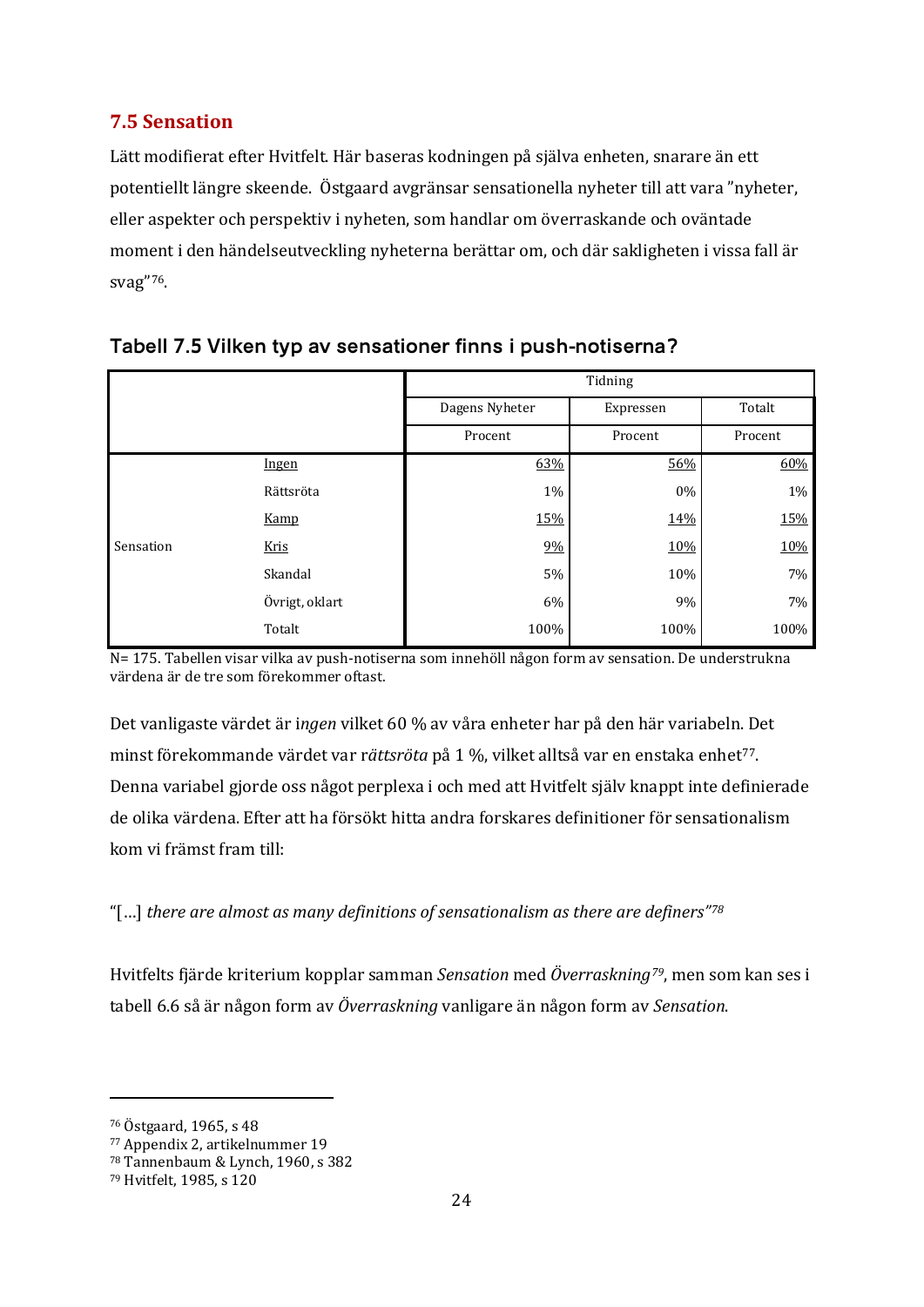# <span id="page-24-0"></span>**7.6 Överraskning**

Underkategorierna är i*ngen överraskning; oväntad händelse* det vill säga "... händelser som inte kan förutsägas var och när de äger rum, även om händelsen i sig kan vara relativt vanlig. Urtypen är olyckor"; o*förutsett förlopp*, vilket definieras som "... skeenden vars upplösning är oförutsägbar … har ett begränsat antal, ofta två eller tre möjliga utgångar [idrottshändelse, politiskt val]"; o*vanligt resultat/kuriöst*, där Hvitfelt säger att "... 'hund bet man är ingen nyhet, men man bet hund är en nyhet' … Händelserna får dock inte vara så pass ovanliga eller kuriösa att deltagande personer, platser eller allmänna omständigheter inte kan identifieras av en läsare"; samt k*ombinationer*[80.](#page-24-2)

|              |                    |                | Tidning   |         |
|--------------|--------------------|----------------|-----------|---------|
|              |                    | Dagens Nyheter | Expressen | Totalt  |
|              |                    | Procent        | Procent   | Procent |
|              | Ingen överraskning | 36%            | 32%       | 34%     |
| Överraskning | Oväntad händelse   | 40%            | 35%       | 38%     |
|              | Oförutsett förlopp | 21%            | 32%       | 26%     |
|              | Kuriöst            | $3\%$          | $1\%$     | 2%      |
|              | Kombinationer      | $0\%$          | 0%        | $0\%$   |
|              | Totalt             | 100%           | 100%      | 100%    |

# **Tabell 7.6 Vilken typ av överraskningar finns i push-notiserna?**

N= 175. Tabellen visar vilka av push-notiserna som innehöll någon form av överraskning. De understrukna värdena är de tre som förekommer oftast.

En o*väntad händelse* dominerade på *Överraskning*sfronten med 38 %. Sammanlagt innehöll 66 % av artiklarna moment av överraskning. Det var alltså enbart 34 % som platsade under i*ngen överraskning*.

Skillnaden tidningarna emellan på värdet o*förutsett förlopp* – Dagens Nyheter 21 %, Expressen 32 % – kan förklaras genom att Expressen har ett större fokus på sportevenemang och sådana händelser hamnar ofta under det värdet.

# <span id="page-24-1"></span>**7.7 Tidsperspektiv (frekvens)**

Eftersom de flesta händelser som rapporteras via push-notiser har en "just nu"-känsla har vi valt att utöka Hvitfelts lista med kategorierna *detaljhändelse inom dygnsförlopp, detaljhändelse inom veckoförlopp och detaljhändelse inom långt förlopp*. Således blir till

<span id="page-24-2"></span><sup>80</sup> Ibid s 158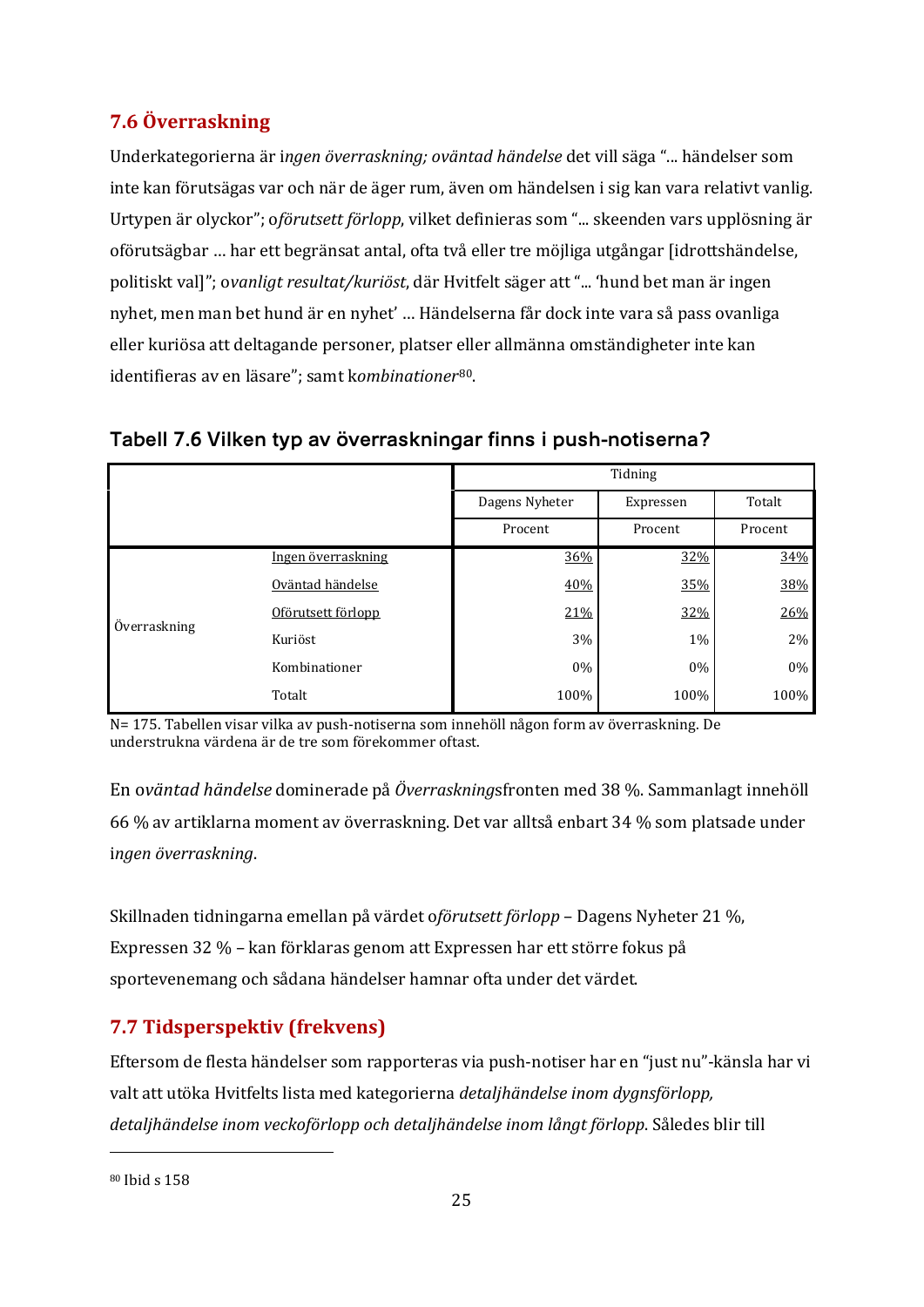exempel ändrandet av brottsrubriceringen i ett tidigare uppmärksammat fall en detaljhändelse i ett längre förlopp, eftersom det är en aktuell aspekt av något som tidigare skrivits om. Detta gör också att vi kan slå ihop alla detalj-/punktskeenden i vårt resultat om det skulle behövas. Alternativt allt som sträcker som över en vecka, vare sig det är det längre förloppet eller en detalj inom det som rapporteras.

*Långt* är ett skeende som pågår över en vecka. *Vecko* är ett skeende som pågår mellan en vecka och 24 timmar. *Dygns* utspelar sig mellan tre och 24 timmar. *Punkt* är en händelse som börjar och avslutas inom tre timmar, samma gäller för de olika d*etalj\**-värdena.

|                |               | Tidning        |           |         |
|----------------|---------------|----------------|-----------|---------|
|                |               | Dagens Nyheter | Expressen | Totalt  |
|                |               | Procent        | Procent   | Procent |
|                | Långt         | 7%             | $1\%$     | 5%      |
|                | Vecko         | 1%             | 0%        | $1\%$   |
|                | Dygns         | 3%             | 3%        | 3%      |
| Tidsperspektiv | Punkt         | 46%            | 58%       | 51%     |
|                | Detalj, långt | 41%            | 26%       | 34%     |
|                | Detalj, vecko | $1\%$          | $8\%$     | $4\%$   |
|                | Detalj, dygns | 0%             | 5%        | 2%      |
|                | Totalt        | 100%           | 100%      | 100%    |

**Tabell 7.7 Under vilka tidsspann utspelar sig push-notiserna?**

N= 175. Tabellen visar vilket tidsspann som skeendet kopplat till push-notiserna utspelade sig under. *Punkt* är kortare än tre timmar. *Dygns* är kortare än ett dygn. *Vecko* är kortare än en vecka. *Långt* är längre än en vecka. *Detalj*\*-värdena är lika långa som p*unkt* men utspelar sig i samband med ett längre skeende. De understrukna värdena är de två som förekommer oftast.

Värdet p*unkt* utgör drygt hälften av alla enheter (51 %) och v*ecko* var minst förekommande (1 %). Slår vi samman alla d*etalj*\*-värdena med p*unkt* uppnår vi siffran 91 %, alltså är det en absolut majoritet av det som rapporteras i push-notiser där själva händelsen utspelar sig på mindre än tre timmar.

*Detalj, långt* är det näst vanligaste värdet på 34 %. Push-notiser används alltså i hög grad för att uppdatera om läget i längre skeenden. "Just-nu"-känslan vi hade innan kodningen stämde med andra ord, det är uppdateringar om långa skeenden och korta dramatiska incidenter som fullkomligt dominerar bland push-notiserna.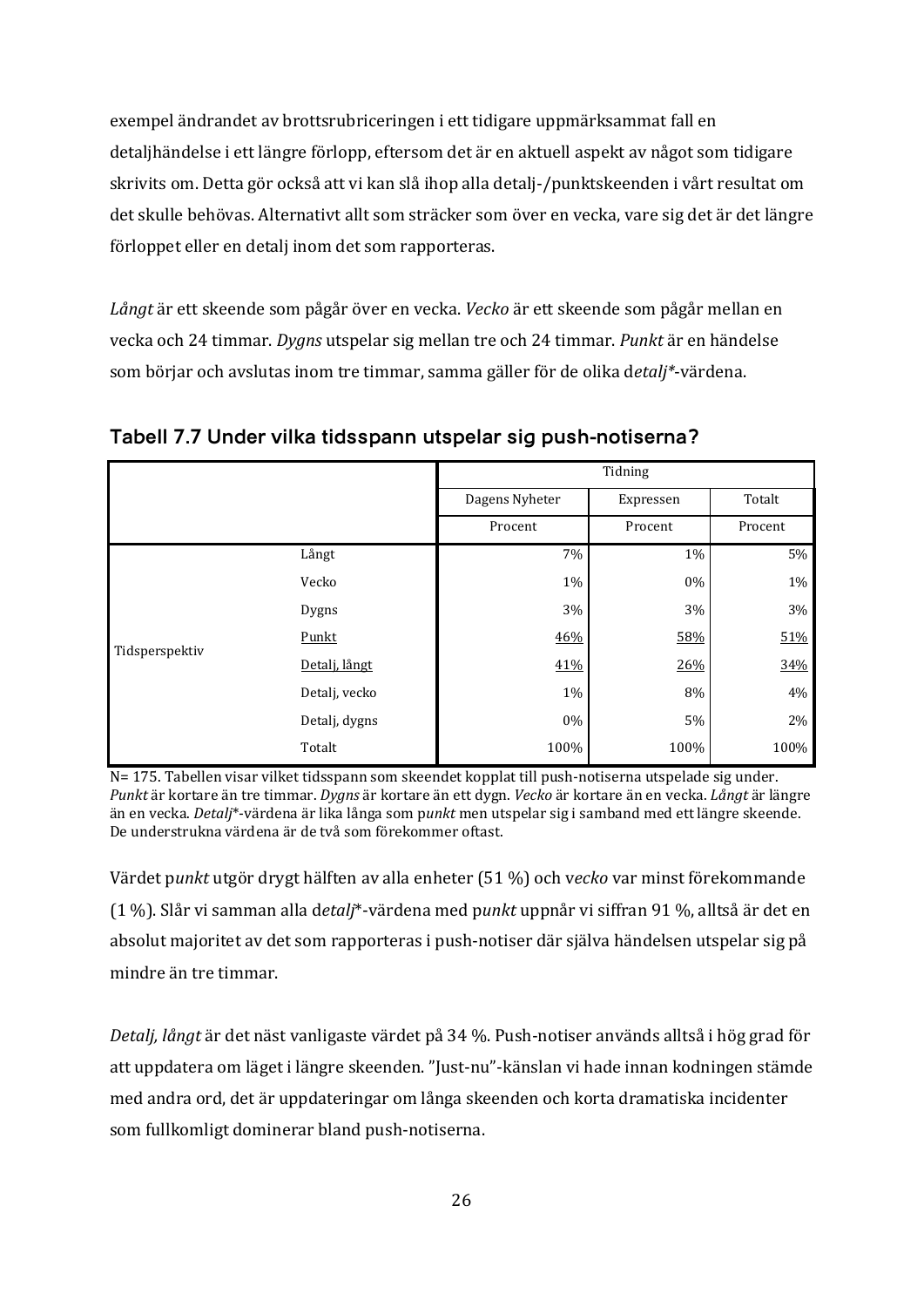# <span id="page-26-0"></span>**7.8 Läge**

Våra tre värden för Läge är p*ositiv*, n*egativ* och n*eutral/både och/varken eller*. För att kunna göra en så objektiv värdering som möjligt på varje enhet så utgår vi från de skeenden som artiklarna är kopplade till, snarare än var artikel för sig. Det som anses vara positivt är händelser med positiva konsekvenser för samhället eller för större grupper ur samhället. Negativt är delvis händelser med negativa konsekvenser för samhället eller större delar av det, men även incidenter som en majoritet av befolkningen anser vara negativt. Alltså skador, hot och kriminalitet $81 \text{ med }$  $81 \text{ med }$ tillägget olyckor. En av de största händelserna under vår insamlingsperiod var det borttappade (och förmodat kraschade) flygplanet MH370. Alla nyheter kopplade till det definierar vi som negativa i och med att det handlar om en stor olycka, även fast vissa av artiklarna handlar om framsteg i letandet efter planet. För att vi skulle definiera det som positivt hade det krävts att hela skeendet blev positivt, exempelvis genom att de hade lyckats finna alla flygresenärer levande.

| Tabell 7.8 Är push-notiser oftare positiva, negativa eller neutrala? |
|----------------------------------------------------------------------|
|----------------------------------------------------------------------|

|      |                                 |                | Tidning   |         |
|------|---------------------------------|----------------|-----------|---------|
|      |                                 | Dagens Nyheter | Expressen | Totalt  |
|      |                                 | Procent        | Procent   | Procent |
|      | Positiv                         | 7%             | 3%        | 5%      |
| Läge | Negativ                         | 66%            | 68%       | 67%     |
|      | Neutral, både och, varken eller | 27%            | 29%       | 28%     |
|      | Totalt                          | 100%           | 100%      | 100%    |

N= 175. Tabellen visar om push-notisen i stort handlar om någonting positivt, negativt eller neutralt.

De n*egativa* nyheterna dominerar med 67 %, dess p*ositiva* motpart hamnar på minimala 5 %. Så den gamla skrönan om att de enda bra nyheterna är dåliga nyheter verkar onekligen stämma in på push-notiser.

Harcup & O'Neill lade till "positiva övertoner" som ett meriterande kriterium i sin taxonomi, trots att tidigare forskning bara omtalat negativa nyheter som speciellt nyhetsvärdiga. Att så pass många "goda nyheter" dök upp i deras studie, och inte alls i vår eller i någon annan vi granskat, kan dock ha att göra med deras val av material (se kapitel 8.1).

<span id="page-26-1"></span><sup>81</sup> Hvitfelt, 1985, s 202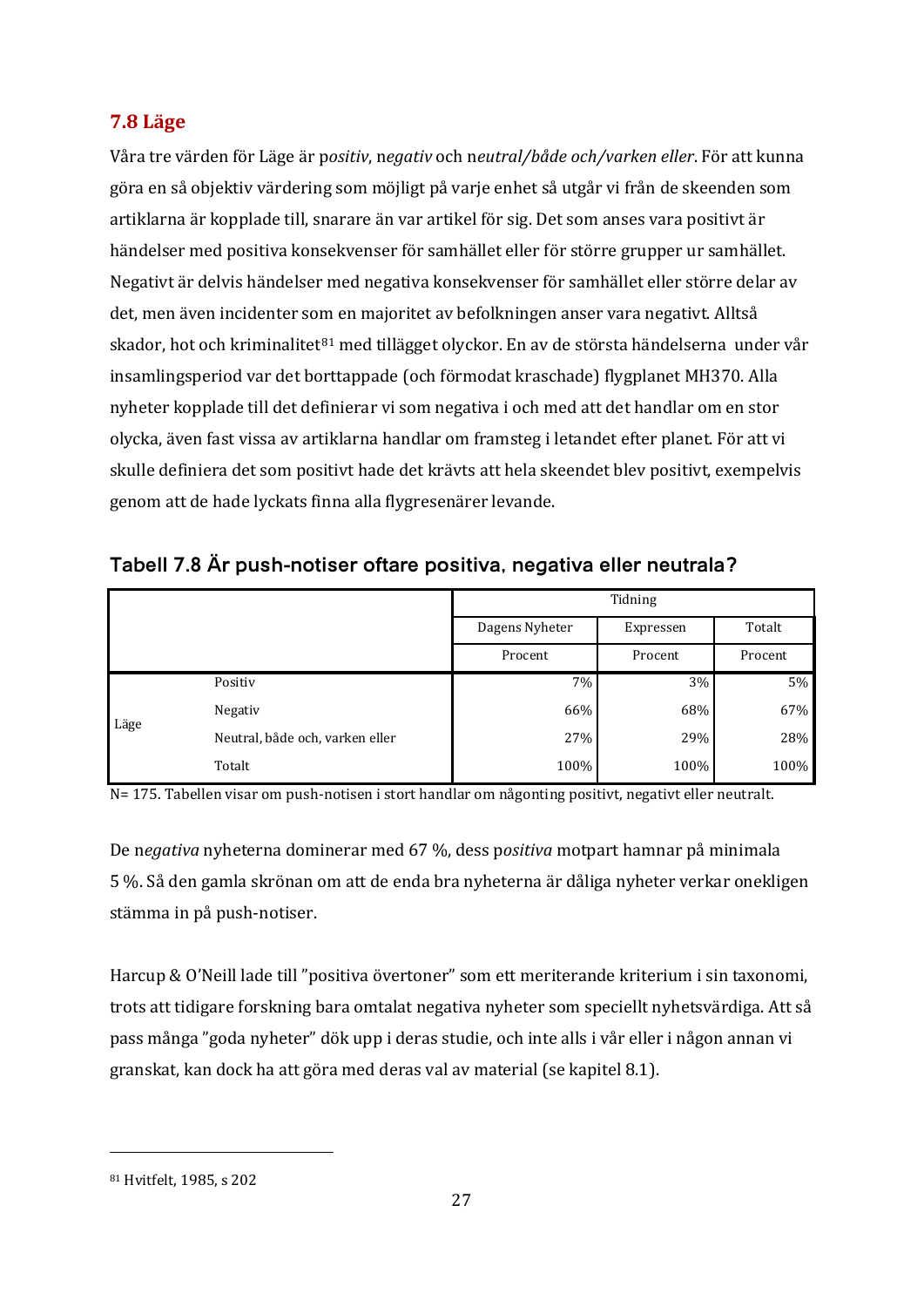### <span id="page-27-0"></span>**7.9 Källa**

Våra värden under variabeln *Källa* är e*genproducerat, TT, AFP, Reuters, AP, annan svensk nyhetsbyrå, annan utländsk nyhetsbyrå, annan svensk nyhetskälla, annan utländsk nyhetskälla, övrig svensk källa* och *övrig utländsk källa*.

För att definiera källa till analysenheten utgår vi primärt från push-notisens innehåll. Står det exempelvis "[...] rapporterar AFP" så blir *AFP* dess källa, oavsett vad som står i artikeln. Sekundärt letar vi efter källa i artikeln som push-notisen är kopplad till. Där letar vi efter utomredaktionella källor i ordningen: byline > rubrik > ingress > brödtext. Det ska tydligt stå i texten att det är en annan nyhetskälla som rapporterar nyheten för att vi ska klassa den som annat än egenproducerat, ett citat räcker med andra ord inte.

|       |                            |                | Tidning   |         |
|-------|----------------------------|----------------|-----------|---------|
|       |                            | Dagens Nyheter | Expressen | Totalt  |
|       |                            | Procent        | Procent   | Procent |
|       | Egenproducerat             | 67%            | 64%       | 66%     |
|       | ${\underline{\rm TT}}$     | 14%            | 1%        | 9%      |
|       | AFP                        | 1%             | 3%        | $2\%$   |
|       | Reuters                    | 4%             | $5\%$     | $5\%$   |
|       | ${\sf AP}$                 | 1%             | 3%        | $2\%$   |
|       | Annan svensk nyhetsbyrå    | 0%             | $0\%$     | 0%      |
| Källa | Annan utländsk nyhetsbyrå  | $0\%$          | 3%        | $1\%$   |
|       | Annan svensk nyhetskälla   | 2%             | $5\%$     | 3%      |
|       | Annan utländsk nyhetskälla | $4\%$          | $8\%$     | $6\%$   |
|       | Övrig svensk källa         | 2%             | 3%        | $2\%$   |
|       | Övrig utländsk källa       | 3%             | $5\%$     | 4%      |
|       | NA                         | 1%             | $1\%$     | $1\%$   |
|       | Totalt                     | 100%           | 100%      | 100%    |

### **Tabell 7.9 Vilka källor har push-notiserna?**

N= 175. Tabellen visar varifrån nyheterna kopplade till push-notiserna kommer från. De understrukna värdena är de två som förekommer oftast.

Enligt vad vi kunde utmäta så var det allra flest e*genproducerade* nyheter, hela 66 % av de artiklar som enheterna var baserade på kom ifrån den egna redaktionen. *TT* hamnar näst längst upp på 9 %. Vi är dock tveksamma till dessa siffror. I tabell 7.2 kan vi se att 45 % av alla enheter utspelade sig utanför Sveriges gränser och ingen av redaktionerna har mängder av utrikeskorrespondenter. Alltså är det nyheter vars källa de antingen redogjort för i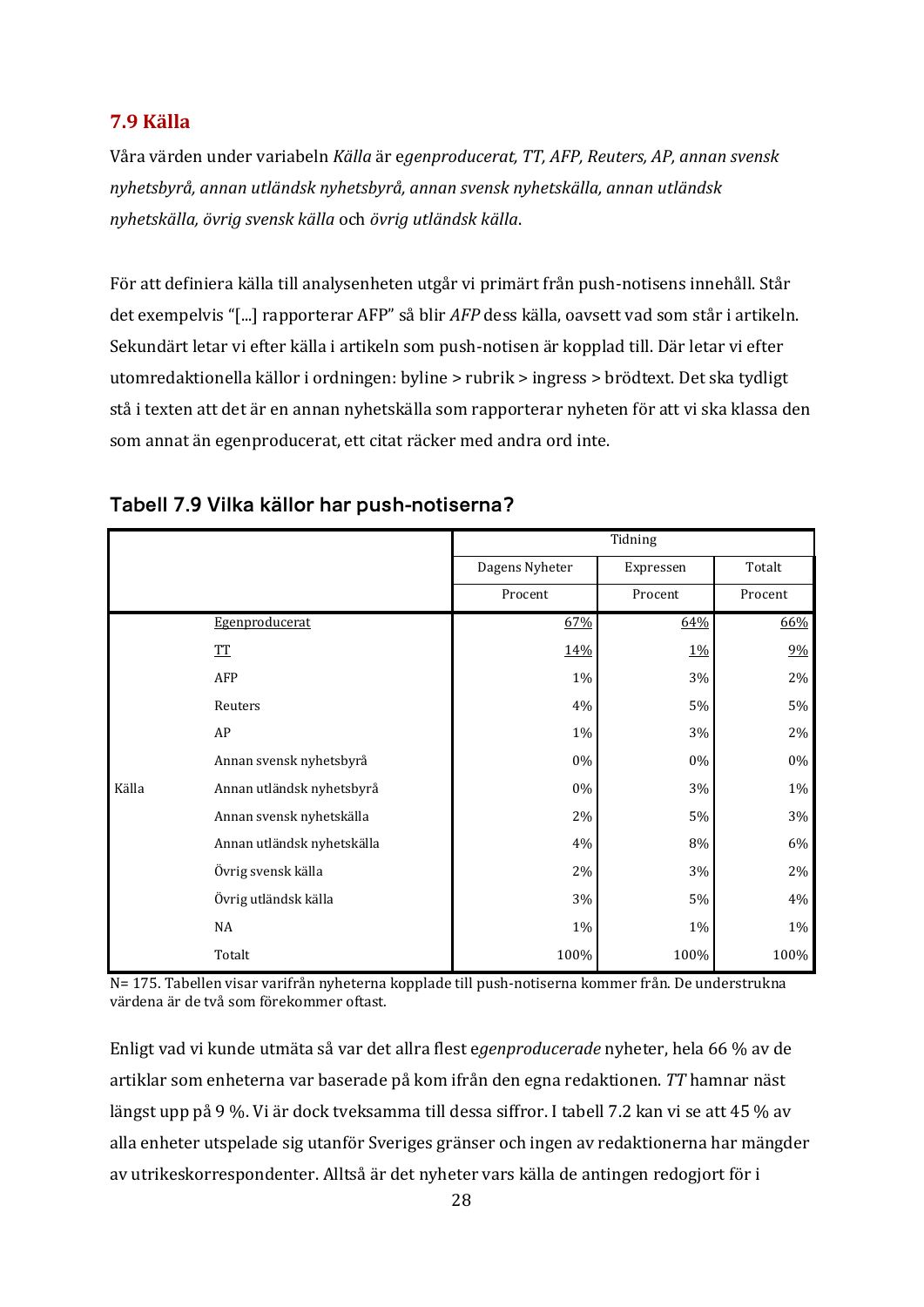löpande text tillsammans med flera andra källor, alltså ett ihopsamlande av citat från diverse större nyhetsbyråer/nyhetskällor, eller så har de helt enkelt glömt bort att nämna varifrån nyheten och informationen kom ifrån.

|                  | Antal          | Procent |
|------------------|----------------|---------|
| Negativa nyheter | 115            | 66%     |
| Överraskning     | 114            | 65%     |
| Relevans         | 91             | 52%     |
| Uppföljning      | 84             | 48%     |
| Magnitud         | 68             | 39%     |
| Maktelit         | 40             | 23%     |
| Kändisar         | 20             | 11%     |
| Underhållning    | 14             | 8%      |
| Positiva nyheter | 9              | 5%      |
| Egen Agenda      | $\overline{c}$ | 1%      |

**Tabell 7.10 Vilka av Harcup och O'Neills kriterier uppfylldes?**

<span id="page-28-0"></span>N-värdet är 175. Tabellen visar hur många av push-notiserna som uppfyllde Harcup och O'Neills kriterier. En push-notis kan alltså uppfylla flera olika kriterier.

# **8. Analys och slutsatser**

Utifrån de resultat som framkommit i föregående del väljer vi nu att gemensamt besvara de första två av våra frågeställningar. Den tredje besvaras separat, senare i detta kapitel.

# <span id="page-28-1"></span>**8.1 Frågeställning 1 & 2**

- Hur väl överensstämmer värderingen av push-promotade nyheter med tidigare etablerade kriterier för nyhetsvärdering?
- x Vilka kriterier stämmer, vilka är mindre relevanta, och vilka kan potentiellt behöva tillföras och/eller tas bort?

För att besvara dessa två frågeställningar valde vi att exemplifiera med Harcup och O'Neills taxonomi från 2001. Detta har vi gjort genom att applicera deras tio kriterier på samtliga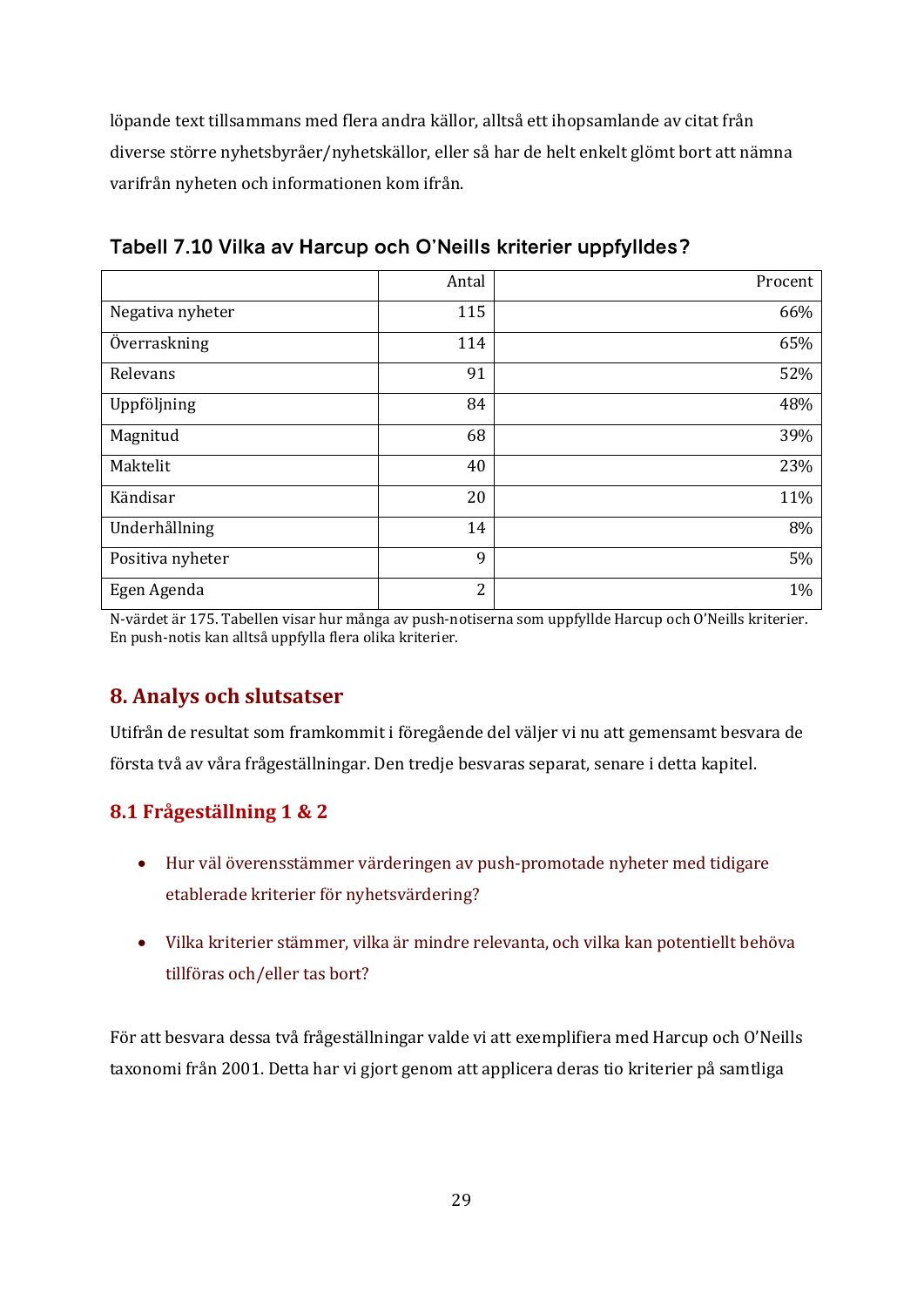analysenheter, på samma sätt som Harcup och O'Neill själva testade Galtung och Ruges kriterier när de genomförde sin studie[82.](#page-29-0)

Resultatet[83](#page-29-1) visade att de överlägset mest relevanta kriterierna var *Negativa nyheter* och *Överraskning*, som 66 % respektive 65 % av push-notiserna visade tendens till. Därefter följde *Relevans* (52 %) och *Uppföljning* (48 %)*.* De minst relevanta var *Egen agenda* (1 %)*, Positiva nyheter* (5 %), *Underhållning* (8 %) *och Kändisar* (11 %)*.* 

Att Harcup och O'Neill såg tendenser till de tre sistnämnda faktorerna kan vara en geografisk angelägenhet. De undersökte representanter för det brittiska pressmediet, där speciellt tidningarna The Sun och The Daily Mail utmärker sig som något sensationalistiska. Deras artikel presenterar flera exempel där just dessa tidningars nyhetsvärdering verkar prioritera hundar, humor och "human interest"-historier[84](#page-29-2).

*Egen agenda* är, inte helt oväntat, det allra minst relevanta av Harcup och O'Neills kriterier i vår studie*. "Newspaper agenda",* som det kallas i originaltexten, är något de tillförde helt och hållet baserat på sina egna resultat, utan underlag i tidigare forskning. Detta kommer sig återigen av tendenser från samma två av de tre undersökta tidningarna – The Sun och The Daily Mail – vars innehåll till viss del bestod av kampanjer, kritik riktad mot konkurrenter och självpromotion<sup>85</sup>. Kampanjjournalistik är förvisso inte helt främmande för en av våra valda tidningar, Expressen<sup>[86](#page-29-4)</sup>, men att en "egen agenda" skulle märkas av i deras pushnotiser är extremt sällsynt.

Faktorn *Egen agenda* förkom endast två gånger i vårt analysmaterial; en gång per tidning. I DN:s fall då en av deras medarbetare vunnit Guldspaden<sup>[87](#page-29-5)</sup>, medan Expressen passade på att marknadsföra sin påskbilaga<sup>[88](#page-29-6)</sup>.

De i vår undersökning tätast förekommande av Harcup och O'Neills kriterier – *Negativa nyheter* och *Överraskning –* har stått näst intill oförändrade, definitionsmässigt, sedan

l

<span id="page-29-3"></span><sup>85</sup> Harcup & O'Neill, 2001, s 276

<span id="page-29-0"></span><sup>82</sup> Harcup & O'Neill, 2001, s 269

<span id="page-29-1"></span><sup>83</sup> Tabell 7.10

<span id="page-29-2"></span><sup>84</sup> Ibid s 274–275

<span id="page-29-4"></span><sup>86</sup> http://www.expressen.se/gt/folkomrosta/

<span id="page-29-5"></span><sup>87</sup> Appendix 2, artikelnummer 6

<span id="page-29-6"></span><sup>88</sup> Appendix 2, artikelnummer 168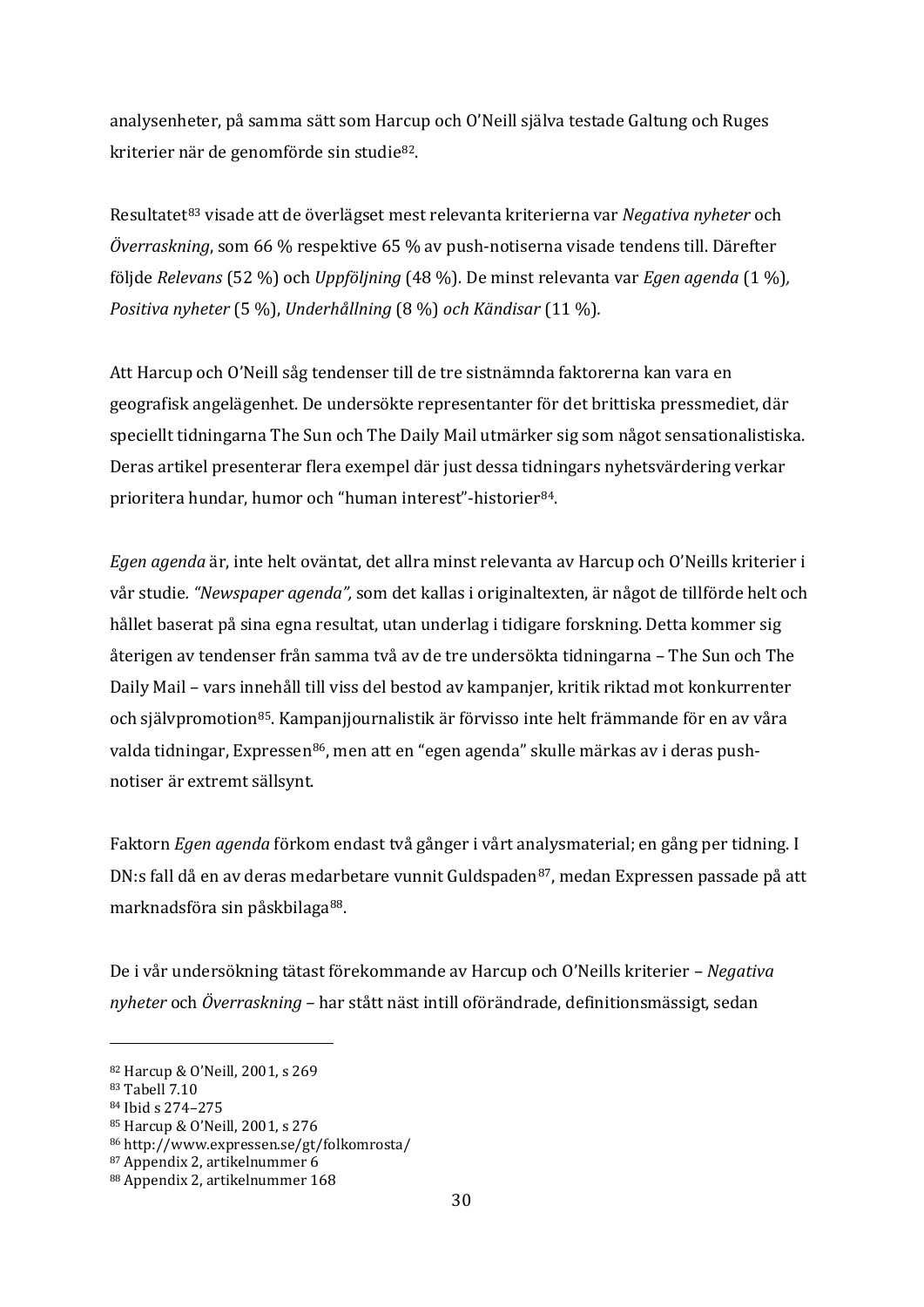Galtung och Ruges ursprungliga *Referens till något negativt* och *Det oväntade.* De förekommer förvisso inte lika frekvent i Harcup och O'Neills egna resultat, men tycks ändå vara ständigt relevanta faktorer. Oavsett tidsålder och teknologiska förutsättningar.

Tankar om hur Harcup och O'Neills kriterier, baserat på dessa resultat, skulle kunna anpassas till det aktuella mediet följer under rubriken Slutdiskussion.

# <span id="page-30-0"></span>**8.2 Frågeställning 3**

• Vilken typ av nyheter är det främst som marknadsförs via push-distribution?

Genom att ta de högsta värdena i tabellerna 7.1–7.9 bör den statistiskt vanligaste nyheten handla om juridik eller brott – en kategori där händelser som mord och våldsdåd inkluderas – och utspela sig i Sverige. Huvudaktören är ett svenskt kollektiv, exempelvis ett företag eller ett fotbollslag. Den innehåller oväntade och/eller negativa aspekter och utspelar sig under mindre än tre timmar.

Det ska dock påpekas att variabeln *Huvudaktör* är något missvisande i det här fallet, då alla värden som åsyftar någon typ av enskild individ täcker in drygt hälften av urvalet. Om vi då utgår från Galtung och Ruges elfte kriterium, Pe*rsonifierin[g89](#page-30-1),* och slår ihop alla dessa värden där huvudaktören är en ensam person (56 %) blir detta, snarare än kollektivet, den statistiskt vanligaste huvudaktören. Plötsligt är det en tydligt identifierad person som är central i den hypotetiska händelsen, vare sig det är en politiker, en idrottsprofil eller en vanlig människa.

Den mest extrema av siffrorna i hela resultatet är kopplad till *Tidsperspektiv*. 91 % är siffran som uppstod vid sammanslagningen av alla nyheter som utspelade sig under ett tidsspann som varade kortare än tre timmar. Detta talar starkt för att Galtung och Ruges kriterium *Frekvens[90](#page-30-2)* i allra högsta grad är värd att ha i åtanke vid analyser av push-notiser. Den bör dock diskuteras.

<span id="page-30-1"></span><sup>89</sup> Galtung & Ruge, 1965, s 66–67

<span id="page-30-2"></span><sup>90</sup> Ibid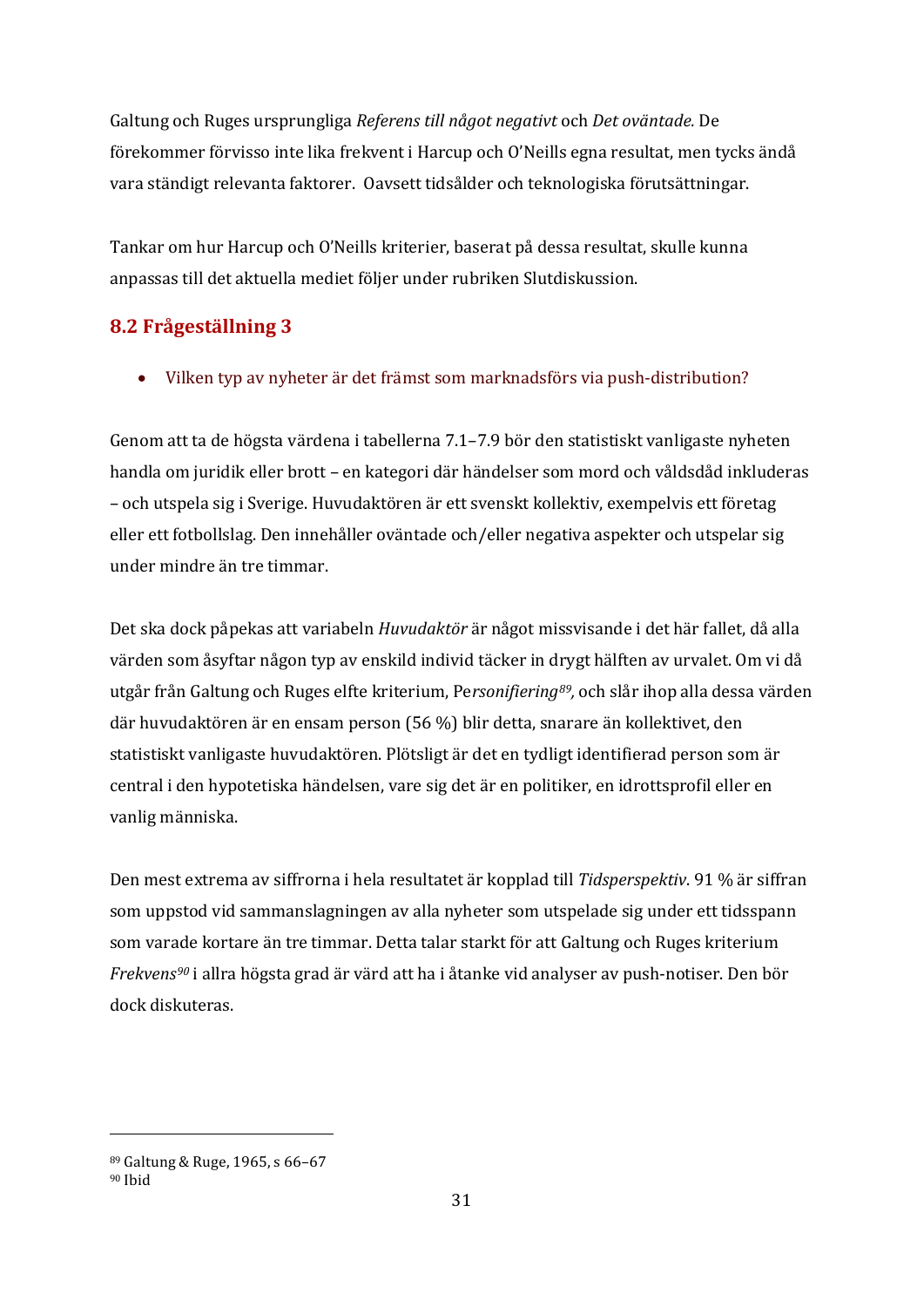*"Frekvens – tidsspannet under vilket en händelse utvecklas och skaffar mening, samt hur väl detta överensstämmer med ett mediums periodicitet"[91](#page-31-1)*

I en värld där deadlinen är kontinuerlig och ligger som en metafysisk hinna över redaktionen är det tydligt att de snabba, korta och intensiva nyheterna är de som oftast går igenom det elektroniska tryckeriet och trycks in i våra mobiltelefoner. En händelse kan dock inte infalla mellan publikationerna av två successiva nummer – och då periodicitet inte längre existerar elimineras också Galtung och Ruges definition av begreppet *frekvens.*

Den faktor som Harcup och O'Neill valde att rationalisera bort – med motiveringen att snabba nyheter i pappersformat lämnats obsoleta av de digitala mediernas intåg – blir nu alltså den mest relevanta. Dock inte i bemärkelsen "förhållande till mediets periodicitet", utan snarare i frågan om koncentrerade händelser snabbt rapporterade.

# <span id="page-31-0"></span>**9. Slutdiskussion**

Frågan uppstod vid ett tillfälle ifall det inte kunde vara ett problem att göra en analys på två organisationer som är ägda av samma koncern. Att det nästan bokstavligen skulle "sitta i väggarna" vad för nyheter man vill pusha på, eller att det eventuellt skulle finnas någon underliggande politisk tanke bakom vad som skickas ut. Vi tror inte att fallet är sådant baserat på de push-notiser vi i förbifarten sett från Aftonbladet, de är nämligen allt som oftast snarlika de som Dagens Nyheter och Expressen skickar ut.

Vi fick även under ett studiebesök på SVT veta att det på deras nyhetsredaktion sitter en person och bestämmer vad som ska pushas, som en avancerad version av den sista gatekeepern. En person som tar det slutgiltiga beslutet, en person som är influerad av alla de andra faktorerna som spelar in i gatekeepingteorier. Likheten mellan de olika koncernernas olika tidningars push-notiserna, i kombination med det faktum att det bara verkar sitta en person på push-notistronen, får oss att alltså att tro att det inte spelar någon roll vem som äger tidningen.

Harcup och O'Neills kriterium *Underhållning* fick väldigt få träffar under vår kodning. Vi anser detta bero på att de utgått från en tabloidistisk, anglosaxisk definition av begreppet;

<span id="page-31-1"></span><sup>91</sup> Ibid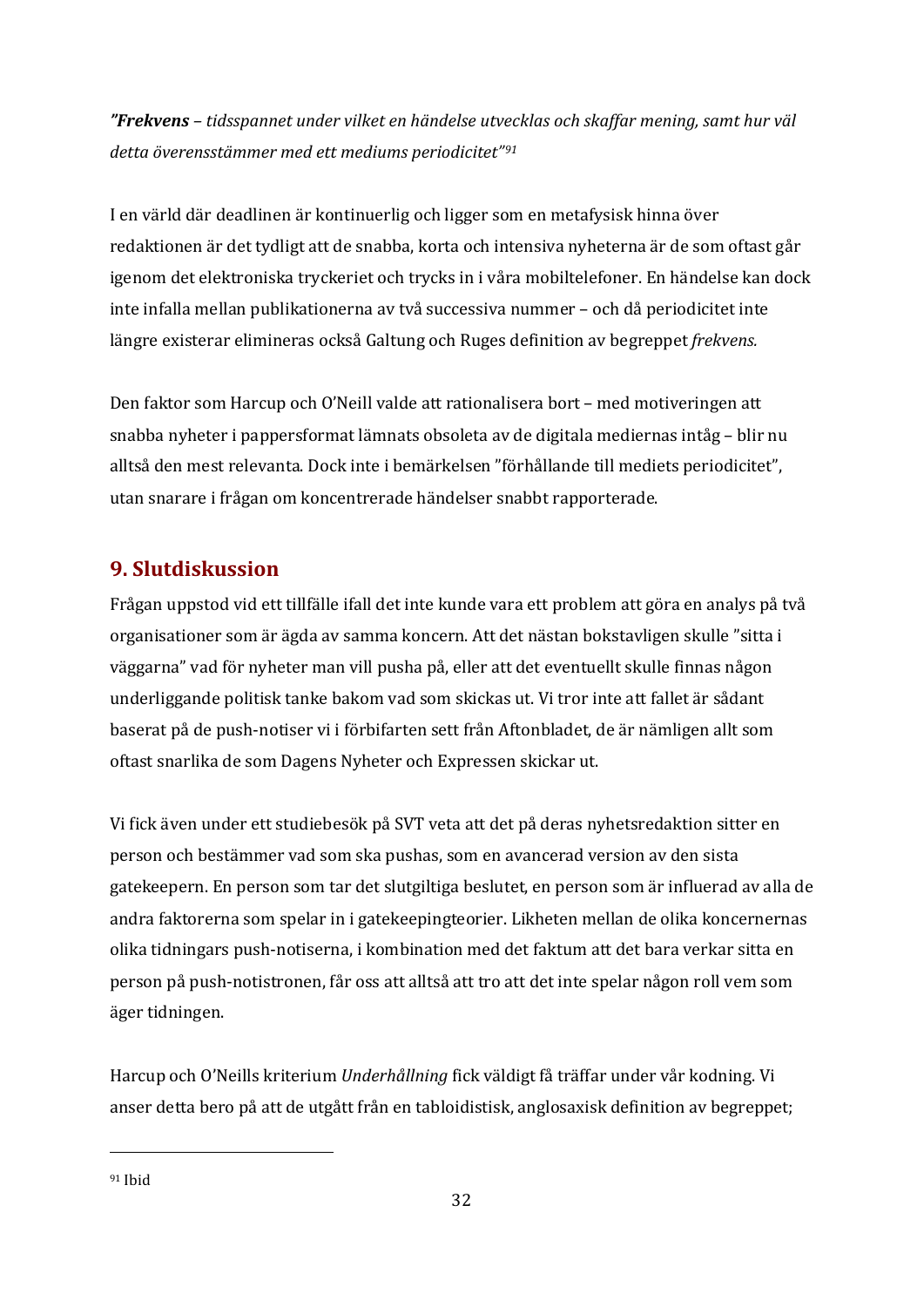där underhållningen i fråga åsyftar skamfyllt showbiz-skvaller och pinsamma paparazziplåtar – men också tragiska människoöden eller osannolik triumf över motgångar ("human interest-stories").

Oavsett så är "underhållning", även enligt deras definition, "någonting som inte har stor samhällelig betydelse, men som är underhållande att läsa om". Och det går lätt att argumentera för att när två stycken [valfri sport-]lag möter varandra och endera vinner (något som frekvent förekom i vårt material) så bidrar detta inte alls till samhället eller ändrar världen på något vis. Således kan det sägas vara, i princip, definitionen av *Underhållning.* Harcup och O'Neills *Entertainment* hade alltså kunnat bli ett av de allra viktigaste kriterierna för nyhetsvärdering av push-notiser, om vi tilläts räkna sport som förströelse.

Galtung och Ruges *Frekvens* anser vi bör återinföras som kriterium, om än modifierat. Istället för att referera till förhållandet mellan händelseförlopp och mediets periodicitet bör det endast relatera till hur lång tid det tar för en händelse att utvecklas och skaffa mening. Korta, snabba nyheter som kan rapporteras i nästan samma sekund som det inträffar tycks vara de allra mest sannolika att marknadsföras genom ett medium där deadline ändå inte spelar någon roll. Kanske kan kriteriet ombenämnas, för att lägga mer vikt på den akuta aspekten. *Temporär närhet*, eller dylikt.

Den stora mängden utrikesnyheter i vårt insamlade material<sup>[92](#page-32-0)</sup> kan ha en koppling till den skenande teknologiska utvecklingen. Den eliminerar avstånd för information vilket resulterar i en högre grad av globalisering, vilket kan sägas öka närheten till hela världen. Som nyhetsfaktor faller det fortfarande under Harcup och O'Neills *Relevans,* men likt dem vill vi poängtera att detta kriterium inte bara gäller "elitnationer" eller "kulturellt bekanta" platser, utan skiftar med tiden. Det handlar helt enkelt om vilka platser och personer som intresserar samtidens publik.

Galtung och Ruges kategori *Elitpersoner,* som Harcup och O'Neill valde att dela upp i *Maktelit* och *Kändisar,* anser vi mycket väl kan sammanfogas igen – så länge det inte är ren tabloidjournalistik som ska analyseras. Om Expressen kan klassificeras som samma

<span id="page-32-0"></span><sup>92</sup> 44 %, jämfört med <15 % i Roséns (2005) studie av löpsedlar.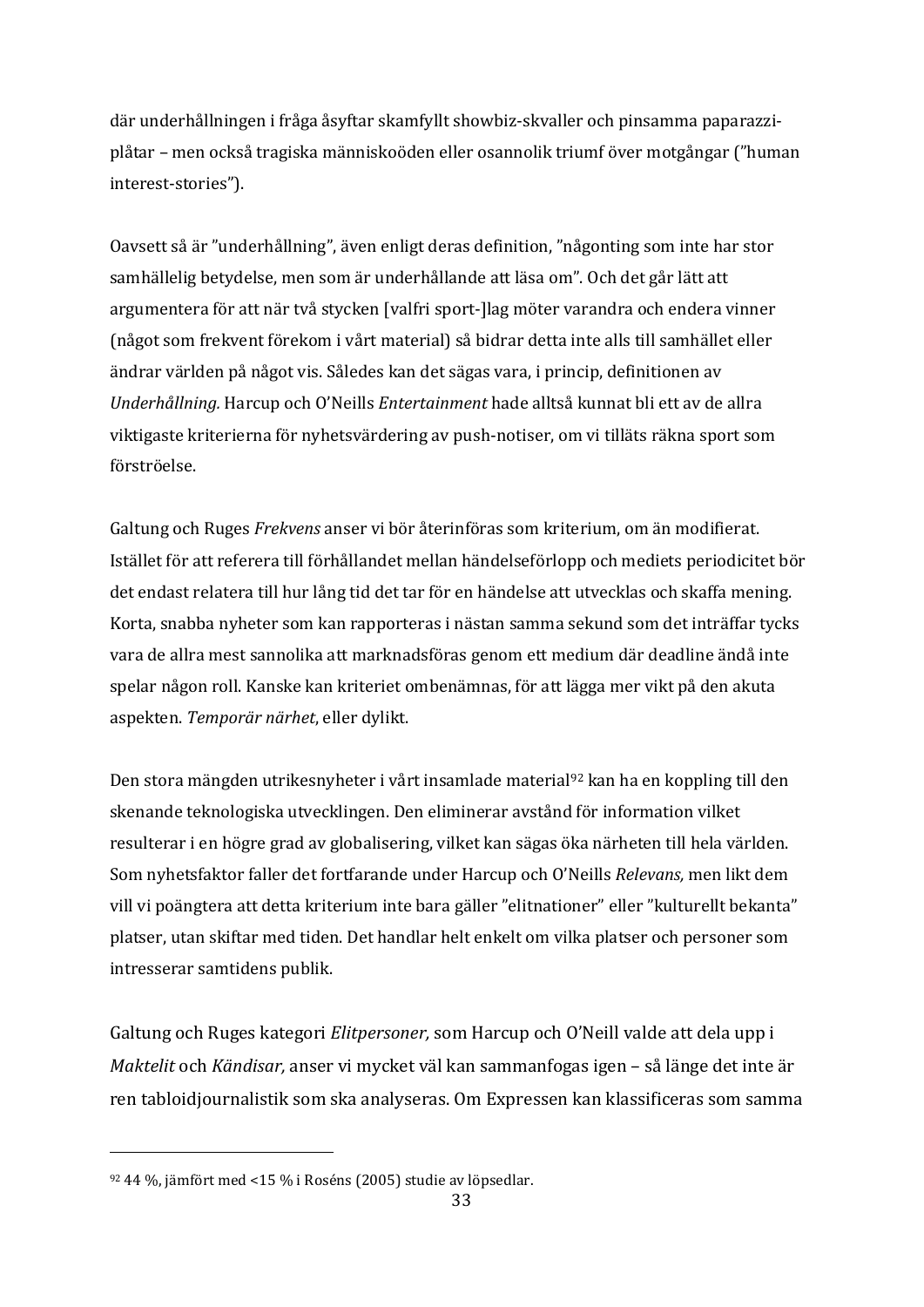typ av sådan som The Sun vill vi inte uttala oss om, men det tycks inte ha någon inverkan på deras urval vad gäller push-notiser.

# <span id="page-33-0"></span>**9.1 Förslag till revision**

- x **Maktelit** och **Kändisar** bör åter kombineras i samlingskategorin **Elitpersoner.**
- x Harcup och O'Neills **Underhållning** är inte relevanta i detta och liknande fall. **Sport**  har större anspråk på att utgöra en egen kategori.
- x **Negativa nyheter** prioriteras fortfarande. Harcup och O'Neill **Positiva nyheter** är dock en överflödig faktor.
- **Egen agenda** är inte aktuellt vid analys av svenska medier, och speciellt inte i fall som push-notiser.
- **Frekvens** bör beaktas, men definitionen bör modifieras.

Dessa är dock bara tankar kring hur en specifik uppsättning kriterier skulle kunna uppdateras för anpassas till en viss typ av medium. Och som Harcup och O'Neill själva säger:

<span id="page-33-1"></span>*"All such taxonomies of news values must 'remain open to inquiry rather than be seen as a close set of values for journalism in all times and places' (Zelizer , 2004, p. 55); and further research is needed to measure the extent to which the above news values apply to other forms of media, in different societies, and how they may change over time."[93](#page-33-2)*

<span id="page-33-2"></span><sup>93</sup> O'Neill & Harcup, 2008, s 168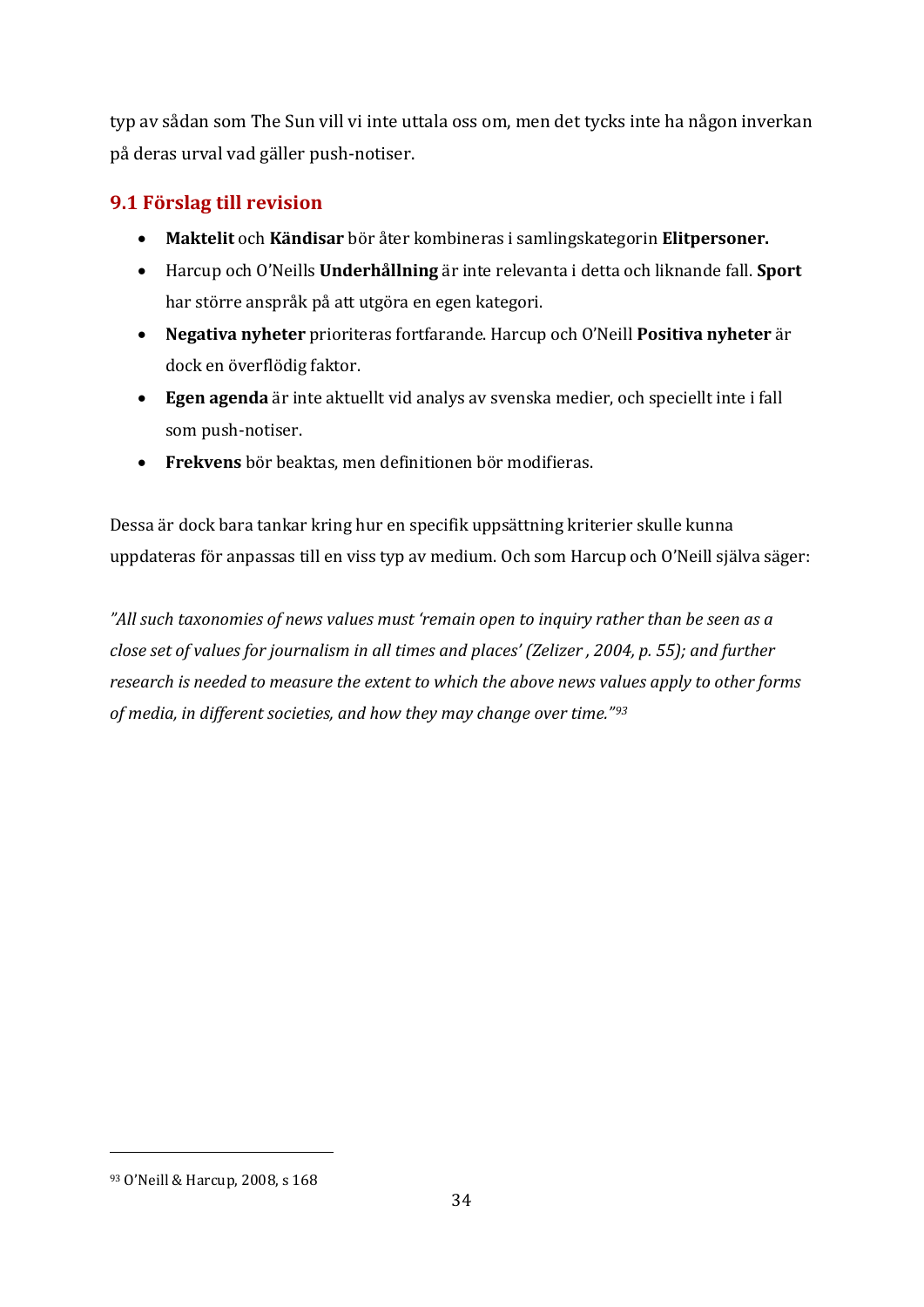### **10. Referenser**

Becker, Lee B. & Vlad, Tudor. News Organizations and Routines. The Handbook of Journalism Studies, Karin Wahl-Jorgensen & Thomas Hanitzsch (red.), 59–72. Taylor-Francis e-Library, 2008. E-bok.

Esaiasson, Peter; Gilljam, Mikael; Oscarsson, Henrik; & Wängnerud, Lena. Metodpraktikan. Fjärde Upplagan. Stockholm: Norstedts, 2012.

Franklin, Michael & Zdonik, Stanley. "Data In Your Face": Push Technology in Perspective. SIGMOD '98 (1998): 516–519. DOI: 10.1145/276304.276360

Färdigh, Mathias A & Westlund, Oscar (2013) från kvällspress till kvällsmedia i Lennart Weibull, Henrik Oscarsson & Annika Bergström (red) Vägskäl. Göteborgs universitet: SOM-institutet.

Galtung, Johan & Holmboe-Ruge, Mari. The Structure of Foreign News: the Presentation of the Congo, Cuba and Cyprus Crises in Four Norwegian Newspapers. Journal of International Peace Research 2.1 (1965): 64–90. DOI: 10.1177/002234336500200104

Ghersetti, Marina. Journalistikens nyhetsvärdering. Medierna och demokratin. Andra upplagan. Lars Nord & Jesper Strömbäck (red.). 205–232, Lund: Studentlitteratur, 2012

Gleick, James. Pushy, pushy. New York Times. 1997-03-23

Harcup, Tony & O'Neill, Deridre. What is News? Galtung and Ruge revisited. Journalism Studies 2.2 (2001): 261-280. DOI: 10.1080/14616700118449

Hvitfelt, Håkan. På första sidan – En studie i nyhetsvärdering. Stockholm: Styrelsen för psykologiskt försvar, Rapport nr 131, 1985.

Kawamoto, Kevin, Digital Journalism: Emerging Media and the Changing Horizons of Journalism. Lanham, Maryland: Rowman & Littlefield Publishers 2003

Kelly, Kevin & Wolf, Gary. PUSH!, Wired No 3 1997.

Lewin, Kurt. Frontiers in Group Dynamics: Concept, Method and Reality in Science; Social Equilibria and Social Change. Human Relations 1.2 (1947): 5–40 DOI: 10.1177/001872674700100201

Manning White, David. The "Gate Keeper": A Case Study in the Selection of News. Journalism Quarterly (1950): s 383–390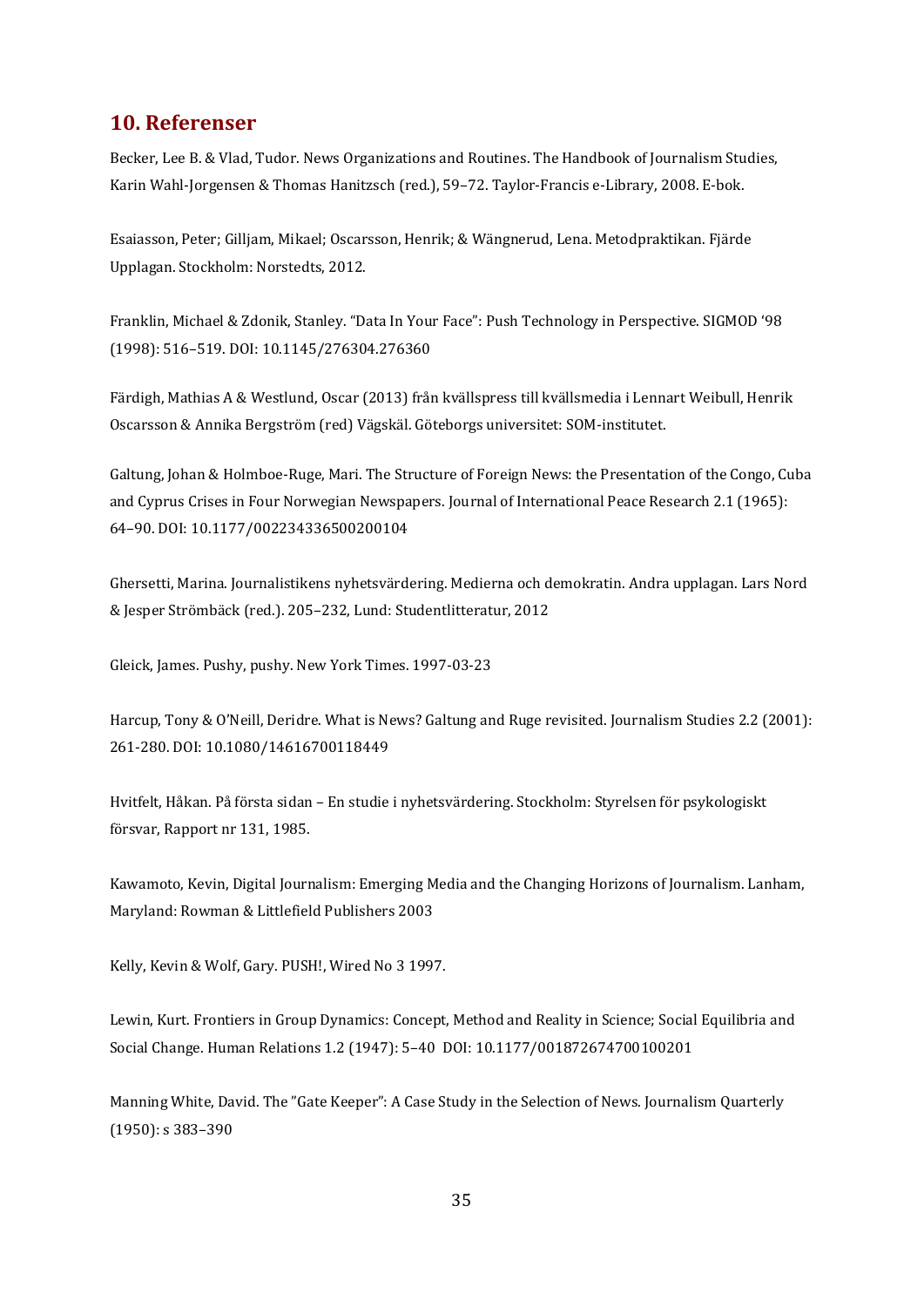McNair, Brian. Technology. The Media: an Introduction, Adams Briggs & Paul Cobley (red.), 180-192. Harlow: Longman, 2002.

Molotch, Harvey & Lester Marilyn. News as Purposive Behavior: On the Strategic Use of Routine Events, Accidents, and Scandals. American Sociological Review 39.1 (1974): s 101–112

Molotch, Harvey & Lester, Marilyn. Accidents, Scandals, and Routines: Resources for Insurgent Methodology. Critical Sociology 3.1 (1973). DOI: 10.1177/089692057300300401

O'Neill Deridre & Harcup,Tony. News Organizations and Routines. The Handbook of Journalism Studies, Karin Wahl-Jorgensen & Thomas Hanitzsch (red.), 161–174. Taylor-Francis e-Library, 2008. E-bok.

Reese, Stephen. Understanding the Global Journalist: a hierarchy-of-influences approach. Journalism Studies Vol 2, No 2 (2001): 173–187. DOI: 10.1080/14616700118394

Shoemaker, Pamela, & Reese, Stephen. Mediating the message. White Plains, NY: Longman, 1996

Shoemaker, Pamela; Eichholz, Martin; Kim, Eunyi; & Wrigley, Brenda. Individual and Routine Forces in Gatekeeping. Journalism and Mass Communication Quarterly 78.2 (2001): s 233–245. DOI: 10.1177/107769900107800202

Tannenbaum, Percy & Lynch, Melvin. Sensationalism: the Concept and Its Measurement. Journalism and Mass Communication Quarterly 37.3 (1960): s 381–392. DOI: 10.1177/107769906003700305

Westlund, Oscar. Mångfacetterad och oumbärlig. Om mobilens roll i vardagslivet. Mediesverige Statistik och analys, Ulla Carlsson & Ulrika Facht (red), 101–110. Nordicom-Sverige, Göteborgs universitet, 2014.

Östgaard, Einar. Factors Influencing the Flow of News. Journal of International Peace Research 2.1 (1965): s 39–63. DOI: 10.1177/002234336500200103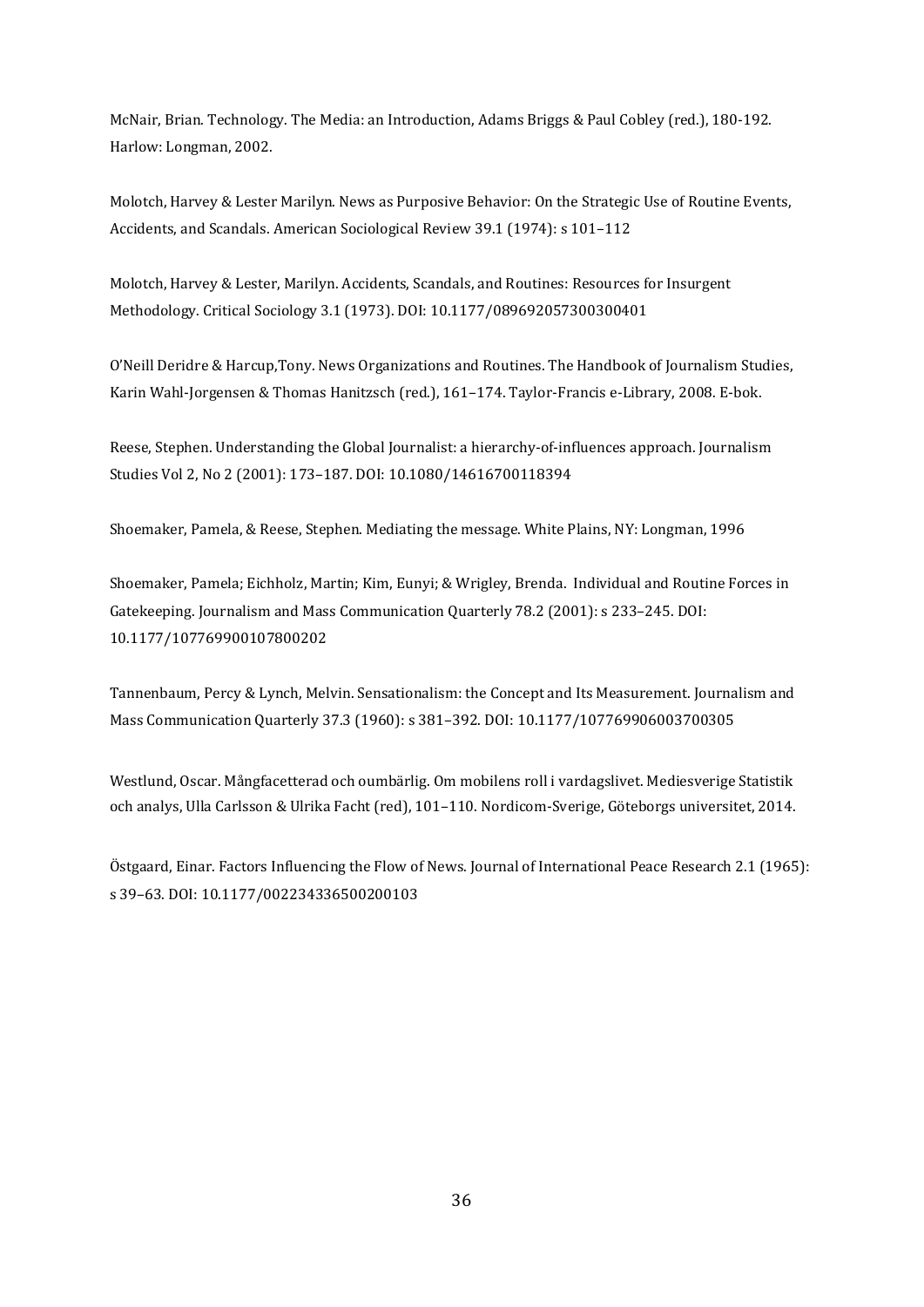<span id="page-36-0"></span>

| <b>Appendix 1 Kodbok</b> |                            |                  | V6. Huvudaktör             |  |
|--------------------------|----------------------------|------------------|----------------------------|--|
|                          |                            |                  | 1. Personer saknas         |  |
| V1. Nummer               |                            |                  | 2. Kollektivt              |  |
|                          |                            |                  | 3. Elit, internationell    |  |
| V2. Tidning              |                            |                  | 4. Elit, nationell         |  |
|                          | 1. Dagens Nyheter          |                  | 5. Elit, lokal             |  |
|                          | 2. Expressen               |                  | 6. Sport, elit             |  |
| V <sub>3</sub> . Datum   |                            |                  | 7. Känd, internationellt   |  |
|                          | 0321-0421                  |                  | 8. Känd, nationellt        |  |
| V4. Sakområden           |                            |                  | 9. Vanlig människa         |  |
|                          | 1. Lokalpolitik            |                  | 10. Journalist             |  |
|                          | 2. Rikspolitik             |                  |                            |  |
|                          | 3. Internationell politik  |                  |                            |  |
|                          | 4. Militärt, krig          |                  | V7. Huvudaktörens ursprung |  |
|                          | 5. Juridik, brott          |                  | 1. Spridningsområde        |  |
|                          | 6. Näringsliv, ekonomi     |                  | 2. Sverige                 |  |
|                          | 7. Samhälle                |                  | 3. Övriga Norden           |  |
|                          | 8. Medicin                 |                  | 4. Övriga Europa           |  |
|                          | 9. Fackligt                |                  | 5. Mellanöstern/Nordafrika |  |
|                          | 10. Miljö                  |                  | 6. Övriga Afrika           |  |
|                          | 11. Teknik                 |                  | 7. USA/Kanada              |  |
|                          | 12. Kultur                 |                  | 8. Övriga Asien/Oceanien   |  |
|                          | 13. Olyckor                |                  | 9. Latinamerika            |  |
|                          | 14. Sport                  |                  | 10. Övriga världen         |  |
|                          | 15. Nöje                   |                  | 11. Flera regioner         |  |
|                          | 16. Kombinationer          |                  | 99. N/A                    |  |
|                          | 99. Övrigt                 | V8. Sensation    |                            |  |
| V5. Skådeplats           |                            |                  | 1. Ingen                   |  |
|                          | 1. Spridningsområde        |                  | 2. Rättsröta               |  |
|                          | 2. Sverige                 |                  | 3. Kamp                    |  |
|                          | 3. Övriga Norden           |                  | 4. Kris                    |  |
|                          | 4. Övriga Europa           |                  | 5. Skandal                 |  |
|                          | 5. Mellanöstern/Nordafrika |                  | 6. Övrigt, oklart          |  |
|                          | 6. Övriga Afrika           | V9. Överraskning |                            |  |
|                          | 7. USA/Kanada              |                  | 1. Ingen överraskning      |  |
|                          | 8. Övriga Asien/Oceanien   |                  | 2. Oväntad händelse        |  |
|                          | 9. Latinamerika            |                  | 3. Oförutsett förlopp      |  |
|                          | 10. Övriga världen         |                  | 4. Kuriöst                 |  |
|                          | 11. Flera regioner         |                  | 5. Kombinationer           |  |
|                          | 99. N/A                    |                  |                            |  |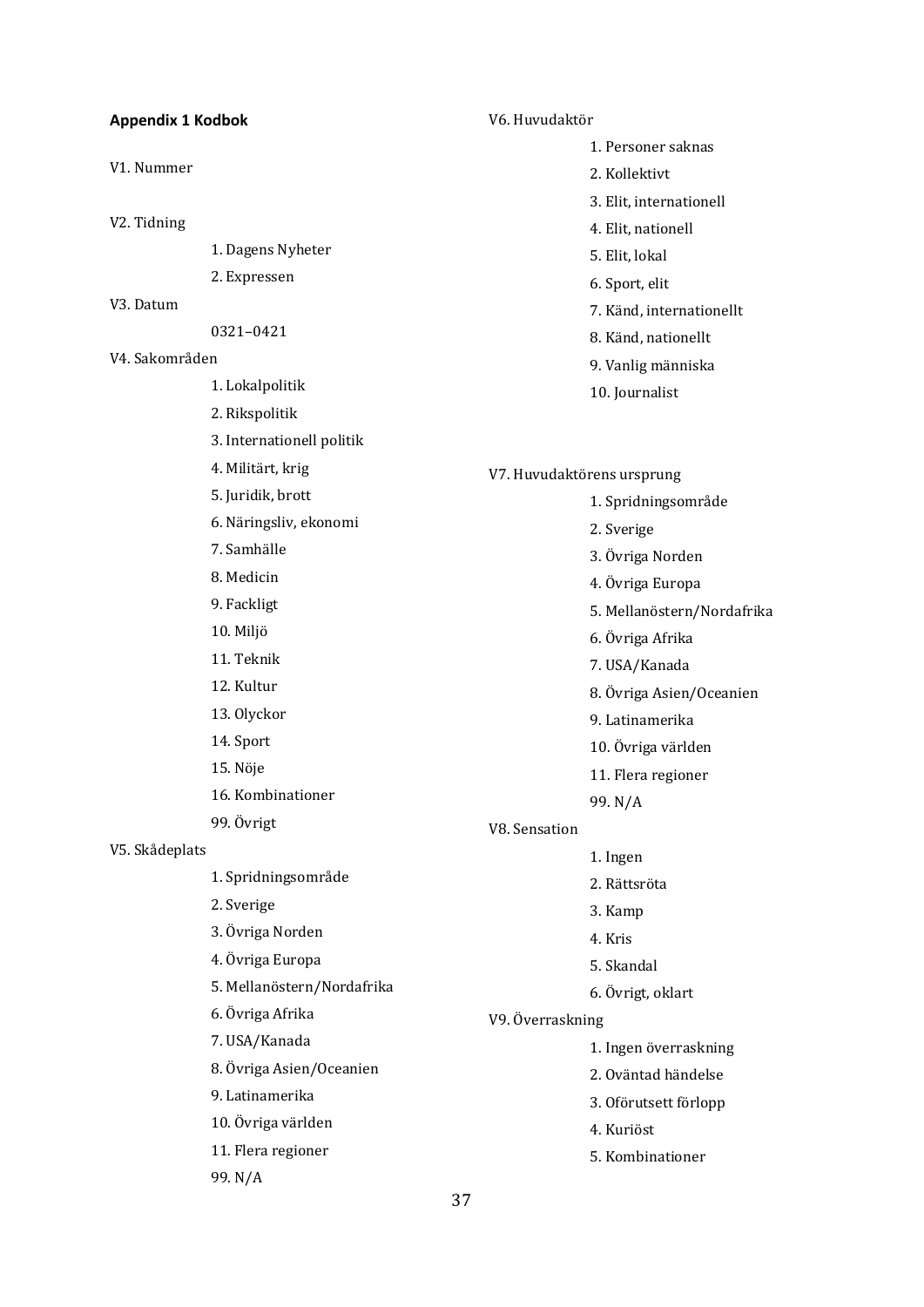| V10. Tidsperspektiv (frekvens) |                                  | 1. Egenproducerat         |
|--------------------------------|----------------------------------|---------------------------|
|                                | 1. Långt                         | 2. TT                     |
|                                | 2. Vecko                         | $3.$ AFP                  |
|                                | 3. Dygns                         | 4. Reuters                |
|                                | 4. Punkt                         | 5. AP                     |
|                                | 5. Detalj - långt                | 6. Annan sv. nyhetsbyrå   |
|                                | 6. Detalj – vecko                | 7. Annan utl. nyhetsbyrå  |
|                                | 7. Detalj – dygns                | 8. Annan sv. nyhetskälla  |
| V11. Läge                      |                                  | 9. Annan utl. nyhetskälla |
|                                | 1. Positiv                       | 10. Övrig svensk källa    |
|                                | 2. Negativ                       | 11. Övrig utländsk källa  |
|                                | 3. Neutral/både och/varken eller | 99. N/A                   |
| V12. Källa                     |                                  |                           |
|                                | 11. Oklar huvudperson            |                           |

#### Harcup & O'Neills kriterier

1. Nej 2. Ja

V13. POWER ELITE. Stories concerning powerful individuals, organisations or institutions.

V14. CELEBRITY. Stories concerning people who are already famous.

V15. ENTERTAINMENT. Stories concerning sex, show business, human interest, animals, an unfolding drama, or offering opportunities for humorous treatment, entertaining photographs or witty headlines.

V16. SURPRISE. Stories that have an element of surprise and/or contrast.

V17. BAD NEWS. Stories with particularly negative overtones, such as conflict or tragedy. V18. GOOD NEWS. Stories with particularly positive overtones such as rescues and cures. V19. MAGNITUDE. Stories that are perceived as sufficiently significant either in the numbers of people involved or in potential impact. V20. RELEVANCE. Stories about issues, groups and nations perceived to be relevant to the audience.

V21. FOLLOW-UP. Stories about subjects already in the news.

<span id="page-37-0"></span>V22. NEWSPAPER AGENDA. Stories that set or fit the news organisation's own agenda.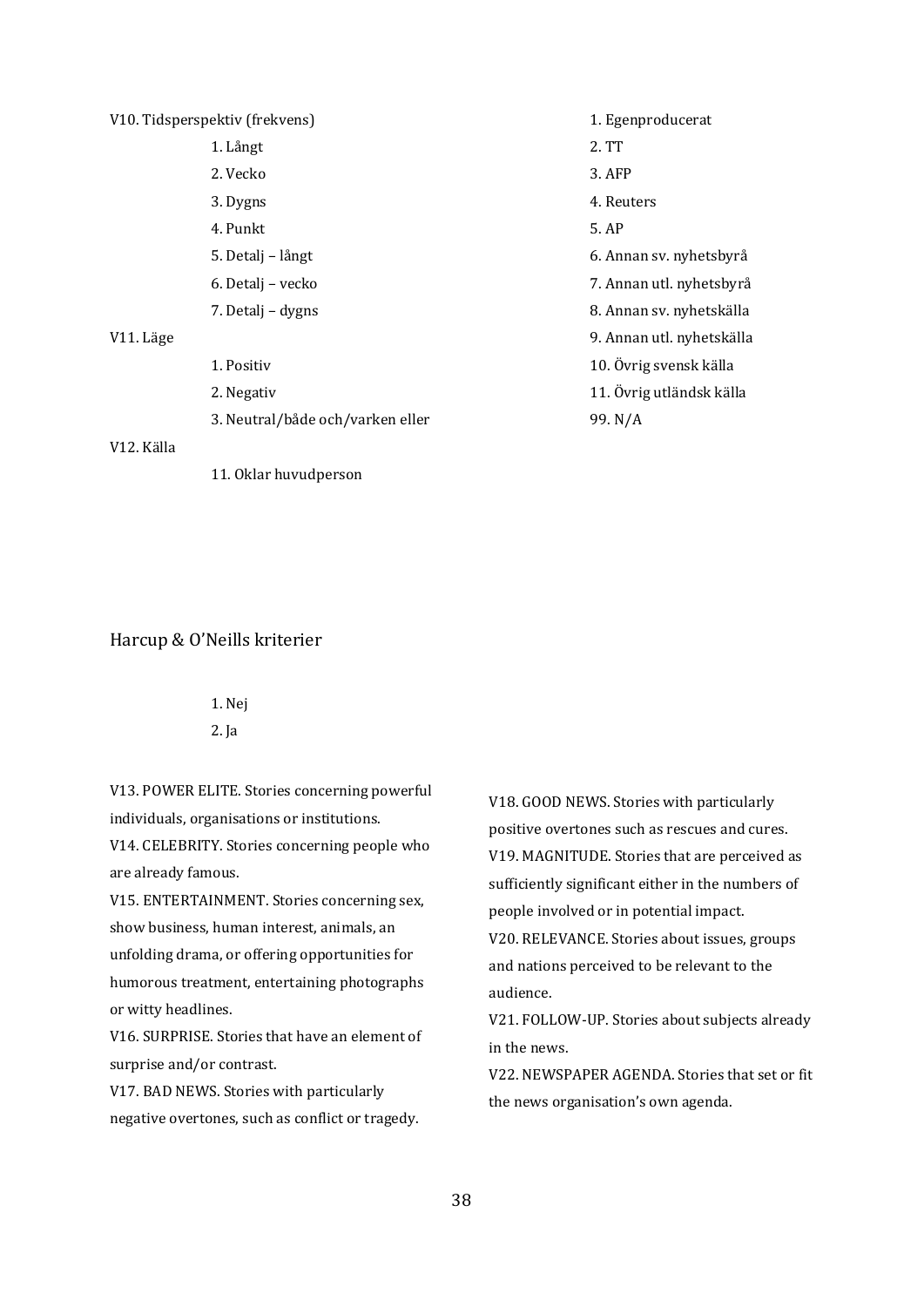# **Appendix 2 Analysenheter**

Varje enhet är en push-notis, den föregås av sitt artikelnummer och följs upp av tillhörande hyperlänk.

### **DN**

#### **140321 09:51:18**

1 Ytterligare en journalist har dödats i Kabul. AFP:s reporter Sardar Ahmad ska ha omkommit i en hotellattack tillsammans med sin familj.

[http://www.dn.se/nyheter/varlden/afp-journalist-dodad-i](http://www.dn.se/nyheter/varlden/afp-journalist-dodad-i-hotellattack/)[hotellattack/](http://www.dn.se/nyheter/varlden/afp-journalist-dodad-i-hotellattack/)

#### 140321 12:38:41

2 Rysslands president Vladimir Putin har signerat det avtal som gör Krim till en del av Ryssland.

<http://www.dn.se/ekonomi/osse-ska-overvaka-ukraina/>

#### 140322 00:11:39

3 Bildt och Reinfeldt på DN Debatt: "Sverige är redo att ge stöd till Ukraina".

[http://www.dn.se/debatt/sverige-redo-stotta-ukraina-med](http://www.dn.se/debatt/sverige-redo-stotta-ukraina-med-pengar-och-assistans/)[pengar-och-assistans/](http://www.dn.se/debatt/sverige-redo-stotta-ukraina-med-pengar-och-assistans/)

#### 140322 11:11:10

4 Kinesiska myndigheter har hittat ett stort föremål som kan vara försvunna MH370 på satellitbilder över Sydkinesiska sjön.

[http://www.dn.se/nyheter/varlden/nytt-foremal-hittat-pa](http://www.dn.se/nyheter/varlden/nytt-foremal-hittat-pa-satellitbilder/)[satellitbilder/](http://www.dn.se/nyheter/varlden/nytt-foremal-hittat-pa-satellitbilder/)

#### 140322 13:24:07

5 En man i 65-årsåldern i Partille har skjutits till döds av polisen efter att ha gått till attack med kniv och spjut. <http://www.dn.se/nyheter/sverige/polis-skot-ihjal-man/>

#### 140322 20:42:55

6 DN:s reporter Kristoffer Örstadius belönas med Guldspaden för sin granskning av den svenska skolan. [http://www.dn.se/nyheter/sverige/dns-skolgranskning-fick](http://www.dn.se/nyheter/sverige/dns-skolgranskning-fick-en-guldspade/)[en-guldspade/](http://www.dn.se/nyheter/sverige/dns-skolgranskning-fick-en-guldspade/)

140323 21:54:13 7 Uppgifter till Aftenposten: Jens Stoltenberg blir ny Natochef.

<http://www.dn.se/nyheter/varlden/stoltenberg-ny-natochef/>

140324 00:06:48

8 Alliansen på DN Debatt: Vi vill ha betyg från fyran och externt rättade prov.

[http://www.dn.se/debatt/vi-vill-ha-betyg-fran-fyran-och](http://www.dn.se/debatt/vi-vill-ha-betyg-fran-fyran-och-externt-rattade-prov/)[externt-rattade-prov/](http://www.dn.se/debatt/vi-vill-ha-betyg-fran-fyran-och-externt-rattade-prov/)

140324 09:59:08

9 AIK Hockey sparkar tränaren Rikard Franzén. <http://www.dn.se/sport/ishockey/aik-sparkar-tranaren-2/>

#### 140324 14:58:59

10 Malaysian airlines har meddelat anhöriga att planet uppges ha störtat och att alla har omkommit, uppger BBC. [http://www.dn.se/nyheter/varlden/allt-tyder-pa-att-planet](http://www.dn.se/nyheter/varlden/allt-tyder-pa-att-planet-stortat/)[stortat/](http://www.dn.se/nyheter/varlden/allt-tyder-pa-att-planet-stortat/)

#### 140324 21:47:35

11 Ryssland kastas ut ur den mäktiga G8-gruppen efter konflikten med Ukraina. <http://www.dn.se/ekonomi/ryssland-kastas-ut-ur-g8/>

#### 140325 13:01:18

12 Författaren Barbro Lindgren får årets Alma-pris, litteraturpriset till Astrid Lindgrens minne.

[http://www.dn.se/dnbok/barbro-lindgren-tilldelas-arets](http://www.dn.se/dnbok/barbro-lindgren-tilldelas-arets-almapris/)[almapris/](http://www.dn.se/dnbok/barbro-lindgren-tilldelas-arets-almapris/)

140325 16:40:24

13 Hotellet Sheraton i Stockholm stoppade regeringens romska gäst.

[http://www.dn.se/nyheter/sverige/sheraton-stoppade](http://www.dn.se/nyheter/sverige/sheraton-stoppade-regeringens-romska-gast/)[regeringens-romska-gast/](http://www.dn.se/nyheter/sverige/sheraton-stoppade-regeringens-romska-gast/)

140326 11:08:50 14 Nazister dömdes till fängelse för attacken på en demonstration i Kärrtorp.

<http://www.dn.se/sthlm/dom-mot-nazisterna-i-karrtorp/>

### 140326 11:35:51

15 Sajten Avpixlat ansöker om utgivningsbevis. [http://www.dn.se/nyheter/sverige/avpixlat-ansoker-om](http://www.dn.se/nyheter/sverige/avpixlat-ansoker-om-utgivningsbevis/)[utgivningsbevis/](http://www.dn.se/nyheter/sverige/avpixlat-ansoker-om-utgivningsbevis/)

140326 11:41:36 16 Just nu: Man åtalas för misshandel på gångbro i Malmö. [http://www.dn.se/nyheter/sverige/man-atalas-for-overfallet](http://www.dn.se/nyheter/sverige/man-atalas-for-overfallet-pa-gangbron-i-malmo/)[pa-gangbron-i-malmo/](http://www.dn.se/nyheter/sverige/man-atalas-for-overfallet-pa-gangbron-i-malmo/)

140327 10:38:49 17 Vänsterextremist åtalas för mordförsök i Kärrtorp.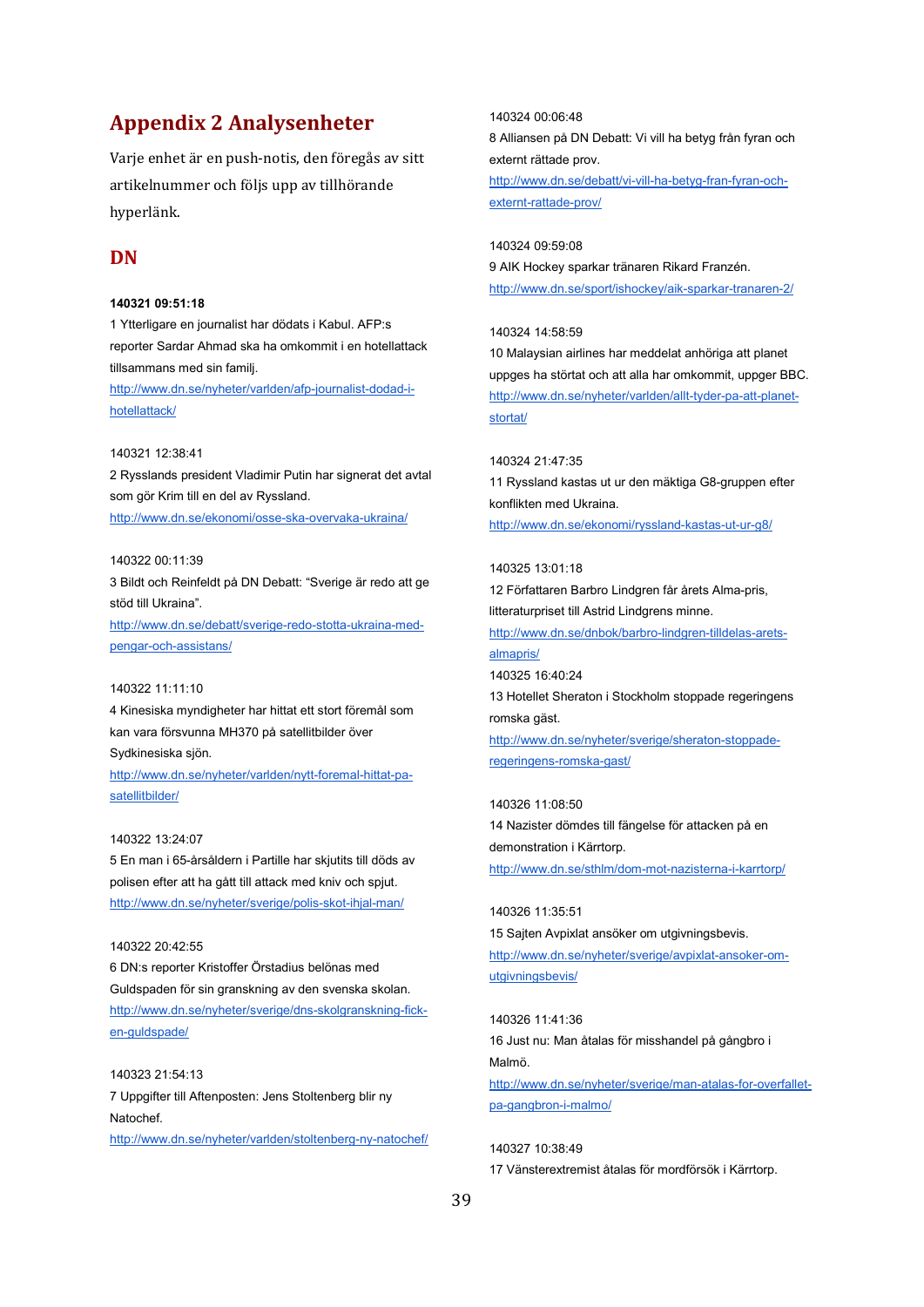[http://www.dn.se/sthlm/vansterextremist-atalas-for](http://www.dn.se/sthlm/vansterextremist-atalas-for-mordforsok/)[mordforsok/](http://www.dn.se/sthlm/vansterextremist-atalas-for-mordforsok/)

140327 18:07:40 18 Fem anhållna efter attack mot stjärnkorgen Grill i Stockholm.

[http://www.dn.se/sthlm/fem-anhallna-efter-attack-mot](http://www.dn.se/sthlm/fem-anhallna-efter-attack-mot-stjarnkrog/)[stjarnkrog/](http://www.dn.se/sthlm/fem-anhallna-efter-attack-mot-stjarnkrog/)

#### 0327 203245

19 Misstänkte serievåldtäktsmannen: Dna-bevis blev liggande i tre veckor.

<http://www.dn.se/sthlm/dna-bevis-blev-liggande-tre-veckor/>

#### 0328 000435

20 DN/Ipsos: För stätte månaden i rad ligger KD under 4 procentsspärren.

[http://www.dn.se/valet-2014/kd-under-sparren-igen-svar](http://www.dn.se/valet-2014/kd-under-sparren-igen-svar-vag-till-valet/)[vag-till-valet/](http://www.dn.se/valet-2014/kd-under-sparren-igen-svar-vag-till-valet/)

#### 0328 110410

21 Det malaysiska par som åtalas för att ha slagit sina barn dömds till fängesle av Solna tingsrätt.

[http://www.dn.se/nyheter/sverige/malaysiska-paret-far](http://www.dn.se/nyheter/sverige/malaysiska-paret-far-fangelse/)[fangelse/](http://www.dn.se/nyheter/sverige/malaysiska-paret-far-fangelse/)

#### 0328 155114

22 Nato bekräftar: Tidigare norska statsministern Jens Stoltenberg blir ny generalsekreterare för Nato.

[http://www.dn.se/nyheter/varlden/stoltenberg-blir-ny-nato](http://www.dn.se/nyheter/varlden/stoltenberg-blir-ny-nato-chef/)[chef/](http://www.dn.se/nyheter/varlden/stoltenberg-blir-ny-nato-chef/)

#### 0329 002222

23 Stjärnkocken Melker Andersson berättar om hoten, mordbränderna och utpressningen i en exklusiv intervju för DN.

[http://www.dn.se/sthlm/melker-andersson-jag-lever-i-en](http://www.dn.se/sthlm/melker-andersson-jag-lever-i-en-mardrom/)[mardrom/](http://www.dn.se/sthlm/melker-andersson-jag-lever-i-en-mardrom/)

#### 0330 154315

24 En fotbollssupporter har hittats mycket svårt skadad efter ett bråk i samband med den allsvenska premiären i Helsingborg.

[http://www.dn.se/nyheter/sverige/supporter-dod-efter-brak](http://www.dn.se/nyheter/sverige/supporter-dod-efter-brak-i-helsingborg/)[i-helsingborg/](http://www.dn.se/nyheter/sverige/supporter-dod-efter-brak-i-helsingborg/)

#### 0330 162005

25 Mannen som misshandlades svårt i samband med fotbollsbråket i Helsingborg är död.

[http://www.dn.se/nyheter/sverige/supporter-dod-efter-brak](http://www.dn.se/nyheter/sverige/supporter-dod-efter-brak-i-helsingborg/)[i-helsingborg/](http://www.dn.se/nyheter/sverige/supporter-dod-efter-brak-i-helsingborg/)

#### 0331 063317

26 Sydkorea har besvarat artillerield från Nordkorea, som under en övning sköt in på sydkoreanskt vatten. [http://www.dn.se/nyheter/varlden/skottvaxling-mellan](http://www.dn.se/nyheter/varlden/skottvaxling-mellan-nordkorea-och-sydkorea/)[nordkorea-och-sydkorea/](http://www.dn.se/nyheter/varlden/skottvaxling-mellan-nordkorea-och-sydkorea/)

#### 0331 164914

27 Polisen har utfärdat rikslarm efter en dömd mördare som rymt under permission.

[http://www.dn.se/nyheter/sverige/polisen-grep-forrymd](http://www.dn.se/nyheter/sverige/polisen-grep-forrymd-mordare-i-stockholm/)[mordare-i-stockholm/](http://www.dn.se/nyheter/sverige/polisen-grep-forrymd-mordare-i-stockholm/)

#### 0331 182704

28 Regeringsombildning i Frankrike efter Socialistpartiets dåliga resultat i de lokala valen.

[http://www.dn.se/nyheter/varlden/frankrikes-regering](http://www.dn.se/nyheter/varlden/frankrikes-regering-avgar/)[avgar/](http://www.dn.se/nyheter/varlden/frankrikes-regering-avgar/)

#### 0331 203305

29 Fotbollsmatchen på Friends Arena avbröts efter brandlarm - ska nu återupptas. [http://www.dn.se/sport/fotboll/matchen-stoppades-av-](http://www.dn.se/sport/fotboll/matchen-stoppades-av-brandlarm/)

[brandlarm/](http://www.dn.se/sport/fotboll/matchen-stoppades-av-brandlarm/)

#### 0331 223121

30 Förrymde mördaren har gripits i Stockholm, uppger polisen.

[http://www.dn.se/nyheter/sverige/polisen-grep-forrymd](http://www.dn.se/nyheter/sverige/polisen-grep-forrymd-mordare-i-stockholm/)[mordare-i-stockholm/](http://www.dn.se/nyheter/sverige/polisen-grep-forrymd-mordare-i-stockholm/)

#### 0401 003904

31 En man har gripits misstänkt för dråp på den 43-årige supportern i Helsingborg. [http://www.dn.se/nyheter/sverige/28-aring-gripen-for](http://www.dn.se/nyheter/sverige/28-aring-gripen-for-supporterdrapet/)[supporterdrapet/](http://www.dn.se/nyheter/sverige/28-aring-gripen-for-supporterdrapet/)

#### 0401 110118

32 Svenska elever är sämst i Norden på problemlösning, visar en ny Pisaundersökning.

[http://www.dn.se/nyheter/sverige/sverige-samst-i-norden-i](http://www.dn.se/nyheter/sverige/sverige-samst-i-norden-i-ny-pisa-rapport/)[ny-pisa-rapport/](http://www.dn.se/nyheter/sverige/sverige-samst-i-norden-i-ny-pisa-rapport/)

#### 0401 110938

33 Den kvinna som kastade en tårta på SD-ledaren Jimmie Åkesson döms till två månaders fängelse av tingsrätten.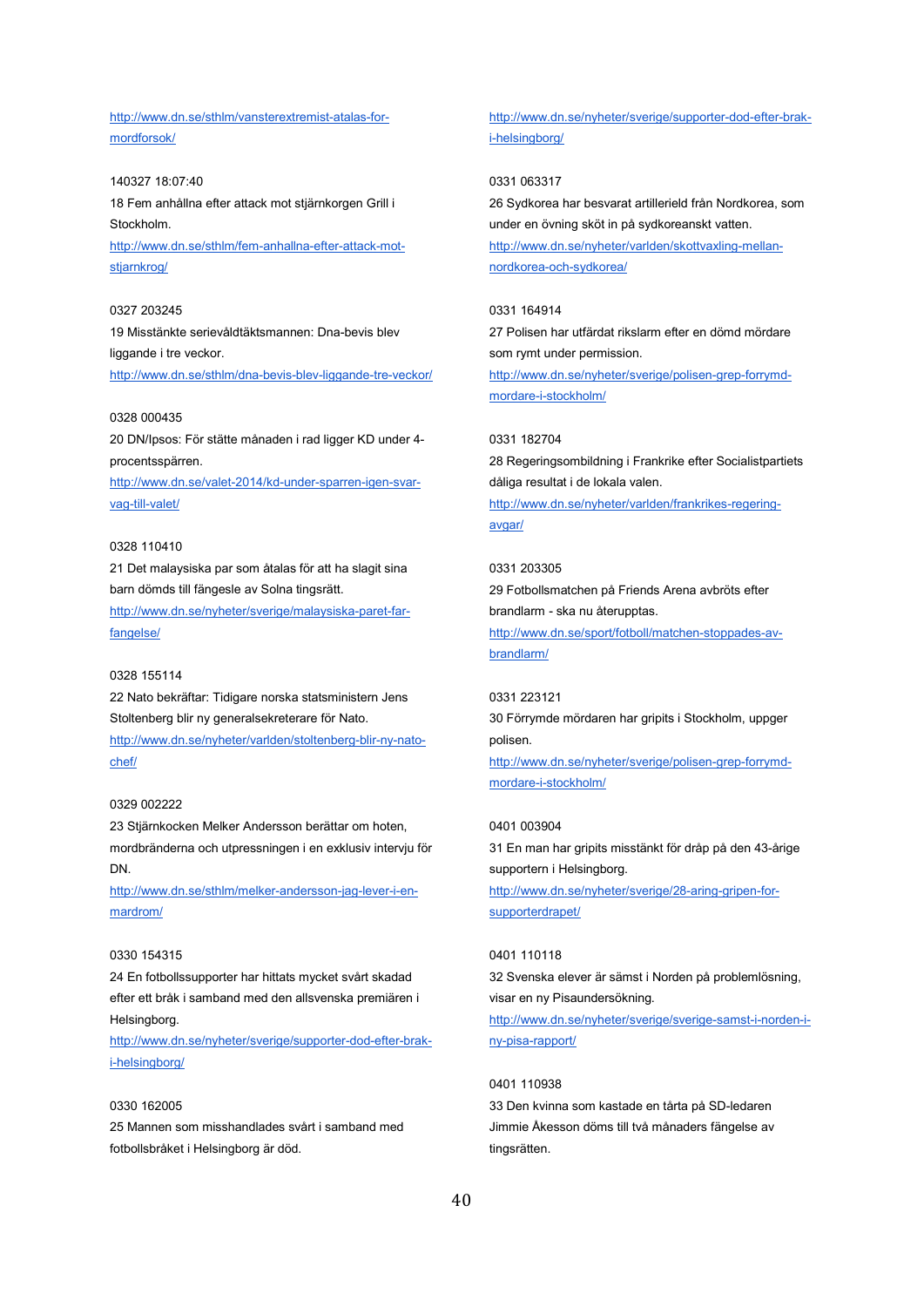[http://www.dn.se/nyheter/sverige/kvinna-doms-till](http://www.dn.se/nyheter/sverige/kvinna-doms-till-fangelse-efter-tartattacken/)[fangelse-efter-tartattacken/](http://www.dn.se/nyheter/sverige/kvinna-doms-till-fangelse-efter-tartattacken/)

0401 172929 34 Mannen som anhållits efter dödsmisshandeln i Helsingborg är inte längre misstänkt för dråp. [http://www.dn.se/nyheter/sverige/anhallne-for](http://www.dn.se/nyheter/sverige/anhallne-for-supporterdrapet-nekar/)[supporterdrapet-nekar/](http://www.dn.se/nyheter/sverige/anhallne-for-supporterdrapet-nekar/) 0402 062358 35 Stopp på Tvärbanan vid Liljeholmen i Stockholm på grund av kollision. [http://www.dn.se/sthlm/lastbil-backade-in-i-sparvagn-vid-](http://www.dn.se/sthlm/lastbil-backade-in-i-sparvagn-vid-liljeholmen/)

0402 064042

[liljeholmen/](http://www.dn.se/sthlm/lastbil-backade-in-i-sparvagn-vid-liljeholmen/)

36 Tsunamivarning efter skalv i Chile. Minst fem människor har omkommit.

[http://www.dn.se/nyheter/varlden/tsunami-efter-skalv-i](http://www.dn.se/nyheter/varlden/tsunami-efter-skalv-i-chile/)[chile/](http://www.dn.se/nyheter/varlden/tsunami-efter-skalv-i-chile/)

0402 095236

37 Åklagare kan väcka åtal mot Ericsson angående muthärvan. Har begärt uppgifter från Grekland. <http://www.dn.se/ekonomi/kan-vara-mojligt-att-vacka-atal/>

#### 0402 123428

38 Spanska fotbollsklubben FC Barcelona får inte värva några nya spelare förrän sommaren 2015, meddelar Fifa. [http://www.dn.se/sport/fotboll/fifa-straffar-barcelona-med](http://www.dn.se/sport/fotboll/fifa-straffar-barcelona-med-transferforbud/)[transferforbud/](http://www.dn.se/sport/fotboll/fifa-straffar-barcelona-med-transferforbud/)

#### 0402 154012

39 Teliastämman gav ingen ansvarsfrihet för förre vd:n Lars Nyberg.

[http://www.dn.se/ekonomi/dn-rapporterade-direkt-fran](http://www.dn.se/ekonomi/dn-rapporterade-direkt-fran-telias-stamma/)[telias-stamma/](http://www.dn.se/ekonomi/dn-rapporterade-direkt-fran-telias-stamma/)

#### 0402 180433

40 Johanna Mattsson tog EM-guld i 60-kilosklassen i brottning. <http://www.dn.se/sport/johanna-mattsson-tog-em-guld-1/>

#### 0402 183900

41 Avlidna Dif-supporten: 28-åring häktad misstänkt för misshandel och vållande till annans död.

[http://www.dn.se/nyheter/sverige/28-aring-haktad-for](http://www.dn.se/nyheter/sverige/28-aring-haktad-for-supporterdod/)[supporterdod/](http://www.dn.se/nyheter/sverige/28-aring-haktad-for-supporterdod/)

0403 141424 42 Regeringen satsar två miljarder för att korta köerna till cancervården.

[http://www.dn.se/valet-2014/regeringen-satsar-2-miljarder](http://www.dn.se/valet-2014/regeringen-satsar-2-miljarder-pa-cancervard/)[pa-cancervard/](http://www.dn.se/valet-2014/regeringen-satsar-2-miljarder-pa-cancervard/)

0403 155142 43 Telias förra vd Lars Nyberg tvingas lämna Autoliv. [http://www.dn.se/ekonomi/lars-nyberg-tvingas-lamna](http://www.dn.se/ekonomi/lars-nyberg-tvingas-lamna-autoliv/)[autoliv/](http://www.dn.se/ekonomi/lars-nyberg-tvingas-lamna-autoliv/)

#### 0403174532

44 Sofia Mattsson tog guld i 55-kilosklassen i brottnings-EM. [http://www.dn.se/sport/sofia-mattsson-forsvarade-em](http://www.dn.se/sport/sofia-mattsson-forsvarade-em-guldet/)[guldet/](http://www.dn.se/sport/sofia-mattsson-forsvarade-em-guldet/)

#### 0404 131450

45 Gatukonstnären Dan Park döms till fängelse för förtal och hets mot folkgrupp. [http://www.dn.se/nyheter/sverige/konstnar-doms-for-hets](http://www.dn.se/nyheter/sverige/konstnar-doms-for-hets-mot-romer/)[mot-romer/](http://www.dn.se/nyheter/sverige/konstnar-doms-for-hets-mot-romer/)

#### 0405 141135

46 Patrullfartyg som söker efter försvunna malaysiska planet har uppfattat en pulssignal i havet. [http://www.dn.se/nyheter/varlden/pulssignaler-fangade](http://www.dn.se/nyheter/varlden/pulssignaler-fangade-utanfor-perth-av-kinafartyg/)[utanfor-perth-av-kinafartyg/](http://www.dn.se/nyheter/varlden/pulssignaler-fangade-utanfor-perth-av-kinafartyg/)

#### 0405 141717

47 Flygexperten om signalen i havet: 37,5kHz är precis rätt frekvens, den som pingen i svarta lådorna sänder på. [http://www.dn.se/nyheter/varlden/flygexpert-precis-ratt](http://www.dn.se/nyheter/varlden/flygexpert-precis-ratt-frekvens/)[frekvens/](http://www.dn.se/nyheter/varlden/flygexpert-precis-ratt-frekvens/)

#### 0405 195156

48 Finlans statsminister Jyrki Katainen avgår i sommar. [http://www.dn.se/nyheter/varlden/finlands-statsminister](http://www.dn.se/nyheter/varlden/finlands-statsminister-slutar-som-partiledare/)[slutar-som-partiledare/](http://www.dn.se/nyheter/varlden/finlands-statsminister-slutar-som-partiledare/)

#### 0406 190246

49 Ukrainas president ställer in utlandsbesök efter oroligheter i östra delarna av landet. [http://www.dn.se/nyheter/varlden/ukrainas-president-](http://www.dn.se/nyheter/varlden/ukrainas-president-staller-in-besok-efter-oroligheter/)

[staller-in-besok-efter-oroligheter/](http://www.dn.se/nyheter/varlden/ukrainas-president-staller-in-besok-efter-oroligheter/)

#### 0407 095547

50 En rysk soldat har skjutit ihjäl en ukrainsk marinofficer på Krimhalvön, uppger Ukrainas försvarsdepartement. [http://www.dn.se/nyheter/varlden/proryska-demonstranter](http://www.dn.se/nyheter/varlden/proryska-demonstranter-utropar-republik-i-donetsk/)[utropar-republik-i-donetsk/](http://www.dn.se/nyheter/varlden/proryska-demonstranter-utropar-republik-i-donetsk/)

0407 153113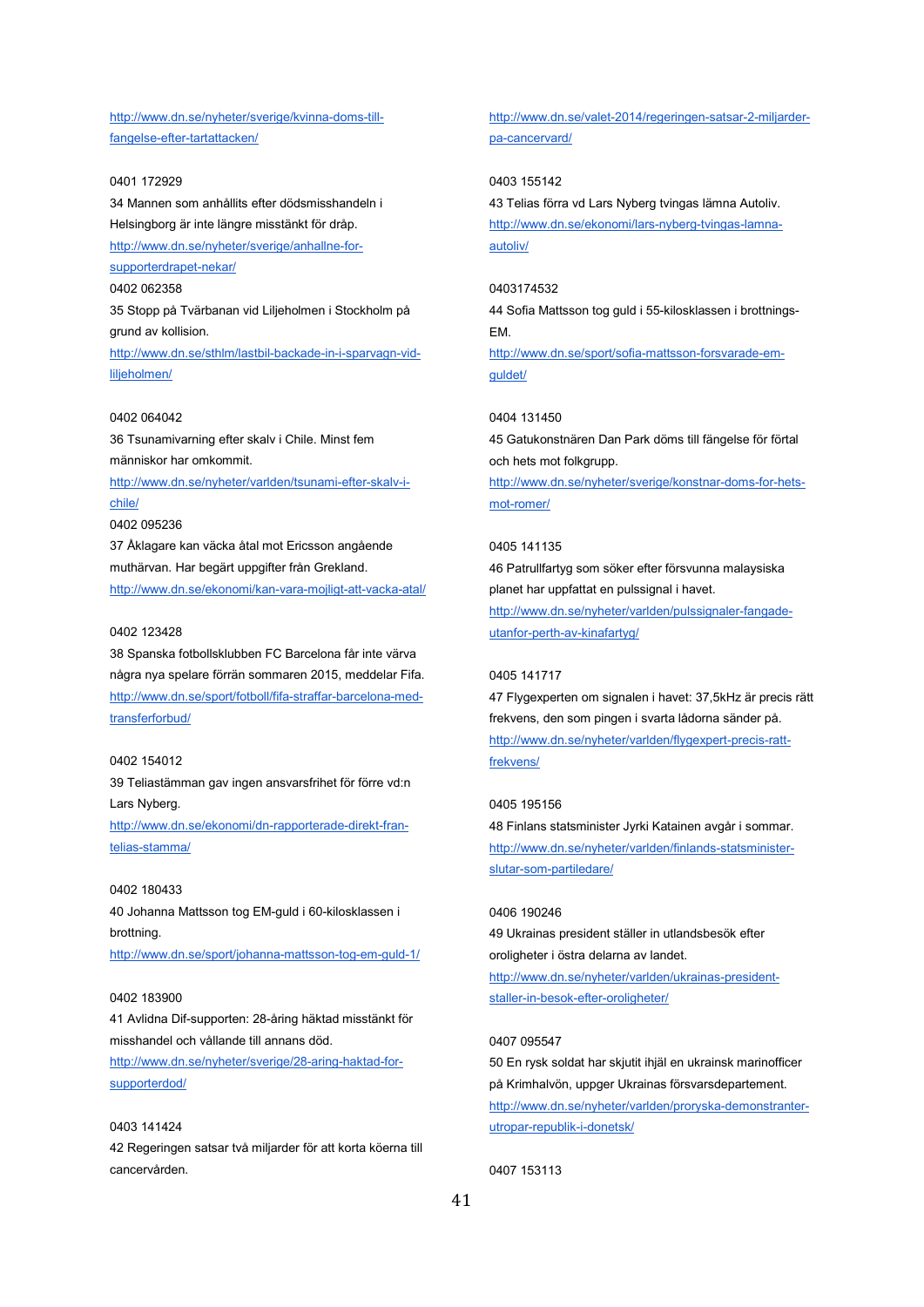51 En allsvensk fotbollsspelare har anhållits misstänkt för grov kvinnofridskränkning.

[http://www.dn.se/sport/fotboll/allsvensk-fotbollsstjarna](http://www.dn.se/sport/fotboll/allsvensk-fotbollsstjarna-nekar-till-brott/)[nekar-till-brott/](http://www.dn.se/sport/fotboll/allsvensk-fotbollsstjarna-nekar-till-brott/)

0407 165746 52 Den allsvenska fotbollsspelaren som anhölls på måndagen har släppts. [http://www.dn.se/sport/fotboll/allsvensk-fotbollsstjarna](http://www.dn.se/sport/fotboll/allsvensk-fotbollsstjarna-nekar-till-brott/)[nekar-till-brott/](http://www.dn.se/sport/fotboll/allsvensk-fotbollsstjarna-nekar-till-brott/)

#### 0407 211830

53 Djurgården tar andraplatsen i kvalserien och gör Örebro sällskap i SHL nästa säsong.

<http://www.dn.se/sport/ishockey/djurgarden-tillbaka-i-shl/>

#### 0408 000826

54 DN kan avslöja att svenska regeringen i flera månader fört hemliga förhandlingar med Rumänien om tiggarna i Sverige.

[http://www.dn.se/nyheter/sverige/hemliga-forhandlingar](http://www.dn.se/nyheter/sverige/hemliga-forhandlingar-om-tiggarna-i-sverige/)[om-tiggarna-i-sverige/](http://www.dn.se/nyheter/sverige/hemliga-forhandlingar-om-tiggarna-i-sverige/)

#### 0408 002145

55 Jättesatsning på ny vägtunnel ska sluta motorvägsringen i Storstockholm. [http://www.dn.se/sthlm/miljarder-satsat-pa-ny-vagtunnel-i-](http://www.dn.se/sthlm/miljarder-satsat-pa-ny-vagtunnel-i-stockholm/?brs=d)

[stockholm/?brs=d](http://www.dn.se/sthlm/miljarder-satsat-pa-ny-vagtunnel-i-stockholm/?brs=d)

#### 0408 070457

56 En knivbeväpnad man har skjutits ihjäl av polis i Uppsala.

[http://www.dn.se/nyheter/sverige/fadimes-bror-skots-till](http://www.dn.se/nyheter/sverige/fadimes-bror-skots-till-dods-av-polis/)[dods-av-polis/](http://www.dn.se/nyheter/sverige/fadimes-bror-skots-till-dods-av-polis/)

#### 0408 073923

57 Ukraina skickar "antiterrorstyrka" mot proryska grupper som ockuperar myndighetsbyggnader i staden Charkiv. [http://www.dn.se/nyheter/varlden/ukraina-skickar-militar](http://www.dn.se/nyheter/varlden/ukraina-skickar-militar-mot-ockupanter-i-charkiv/?nrdr=true)[mot-ockupanter-i-charkiv/?nrdr=true](http://www.dn.se/nyheter/varlden/ukraina-skickar-militar-mot-ockupanter-i-charkiv/?nrdr=true)

#### 0408 141041

58 En 32-årig man i Malmö döms till fängesle för att ha haft ett stort antal sexuella kontakter med barn.

[http://www.dn.se/nyheter/sverige/32-aring-doms-till](http://www.dn.se/nyheter/sverige/32-aring-doms-till-fangelse-for-att-ha-utnyttjat-26-flickor/)[fangelse-for-att-ha-utnyttjat-26-flickor/](http://www.dn.se/nyheter/sverige/32-aring-doms-till-fangelse-for-att-ha-utnyttjat-26-flickor/)

0408 142212

59 Den polis som beordrade att Hjulstabron skulle öppnas för att stoppa två bensintjuvar fälls för tjänstefel och döms till dagsböter.

[http://www.dn.se/nyheter/sverige/polis-far-boter-for](http://www.dn.se/nyheter/sverige/polis-far-boter-for-brooppning-som-kostade-tva-livet/)[brooppning-som-kostade-tva-livet/](http://www.dn.se/nyheter/sverige/polis-far-boter-for-brooppning-som-kostade-tva-livet/)

#### 0409 090827

60 Anders Borg målar ekonomin i ljusa färger i vårbudgeten. Tillväxten väntas öka och arbetslösheten minska.

<http://www.dn.se/valet-2014/ljusa-farger-i-borgs-varbudget/>

#### 0409 094008

61 Reporäntan ligger still på 0,75 procent, meddelar Riksbanken. [http://www.dn.se/ekonomi/riksbanken-later-rantan-ligga-](http://www.dn.se/ekonomi/riksbanken-later-rantan-ligga-still-2/)

#### [still-2/](http://www.dn.se/ekonomi/riksbanken-later-rantan-ligga-still-2/)

#### 0409 152153

62 20-tal elever skadade i knivattack på amerikansk högstadieskola.

[http://www.dn.se/nyheter/varlden/20-skadade-vid](http://www.dn.se/nyheter/varlden/20-skadade-vid-knivattack-pa-skola/)[knivattack-pa-skola/](http://www.dn.se/nyheter/varlden/20-skadade-vid-knivattack-pa-skola/)

#### 0409 215447

63 Natos högsta militärbefälhavare i Europa till AP: Amerikanska trupper kan komma att skickas till ryska gränsen.

[http://www.dn.se/nyheter/varlden/usa-kan-skicka-soldater](http://www.dn.se/nyheter/varlden/usa-kan-skicka-soldater-till-rysslands-grans/)[till-rysslands-grans/](http://www.dn.se/nyheter/varlden/usa-kan-skicka-soldater-till-rysslands-grans/)

#### 0410 122553

64 Australiska myndigheter har upptäckt en ny möjlig signal från försvunna flight MH370.

[http://www.dn.se/nyheter/varlden/ny-signal-i-samma](http://www.dn.se/nyheter/varlden/ny-signal-i-samma-sokomrade/)[sokomrade/](http://www.dn.se/nyheter/varlden/ny-signal-i-samma-sokomrade/)

#### 0410 223855

65 Swedbank har drabbats av stort haveri - bankkort fungerar inte och hemsidan ligger nere.

[http://www.dn.se/ekonomi/swedbank-oklart-nar-det](http://www.dn.se/ekonomi/swedbank-oklart-nar-det-fungerar/)[fungerar/](http://www.dn.se/ekonomi/swedbank-oklart-nar-det-fungerar/)

#### 0411 100805

66 Svenska ungdomar i bussolycka i Polen. Minst fem skadade. [http://www.dn.se/nyheter/sverige/svenska-elever-i](http://www.dn.se/nyheter/sverige/svenska-elever-i-bussolycka-i-polen/)[bussolycka-i-polen/](http://www.dn.se/nyheter/sverige/svenska-elever-i-bussolycka-i-polen/)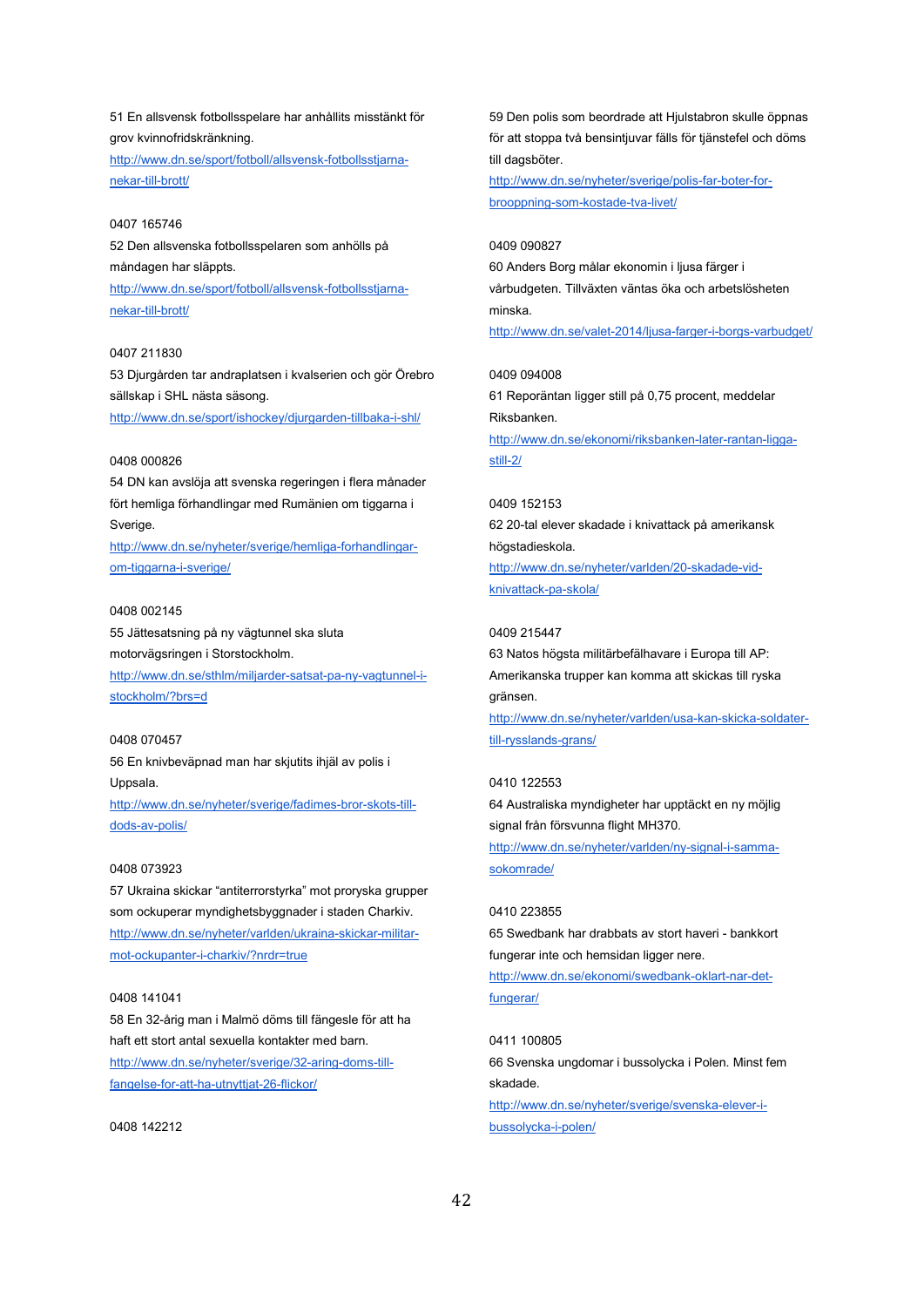67 Färjestad är klart för SM-final i hockey efter seger med 3-2 i den sjätte semifinalen mot Växjö. 04-11 22:05:06 [http://www.dn.se/sport/ishockey/farjestad-avgjorde](http://www.dn.se/sport/ishockey/farjestad-avgjorde-semifinalen/)[semifinalen/](http://www.dn.se/sport/ishockey/farjestad-avgjorde-semifinalen/)

68 Djurgården svensk mästare i innebandy efter vinst över Kais Mora i finalen. 04-12 14:54:06 [http://www.dn.se/sport/skadad-varli-skot-djurgarden-till-sm](http://www.dn.se/sport/skadad-varli-skot-djurgarden-till-sm-guld/)[guld/](http://www.dn.se/sport/skadad-varli-skot-djurgarden-till-sm-guld/)

69 Falun är svenska mästare i innebandy efter seger med 6–5 i finalen mot Storvreta. 04-12 17:42:17 [http://www.dn.se/sport/osynlig-malkung-ordnade-sm](http://www.dn.se/sport/osynlig-malkung-ordnade-sm-guldet/)[guldet/](http://www.dn.se/sport/osynlig-malkung-ordnade-sm-guldet/)

70 En åskådare avled i samband med en olycka under en rallytävling i Östergötland. 04-12 18:09:55 [http://www.dn.se/sport/ung-kvinna-omkom-i-olycka-under](http://www.dn.se/sport/ung-kvinna-omkom-i-olycka-under-rally/)[rally/](http://www.dn.se/sport/ung-kvinna-omkom-i-olycka-under-rally/)

71 Northland är svenska mästare i basket efter 3–0 i matcher mot Norrköping. 04-12 20:18:35 <http://www.dn.se/sport/northland-mastare-efter-fem-silver/>

72 Tsunamivarning utfärdad för Solomonöarna och den närliggande regionen. 04-12 22:43:20 [http://www.dn.se/nyheter/varlden/tsunamivarning-efter-](http://www.dn.se/nyheter/varlden/tsunamivarning-efter-skalv-vid-salomonoarna/)

[skalv-vid-salomonoarna/](http://www.dn.se/nyheter/varlden/tsunamivarning-efter-skalv-vid-salomonoarna/)

73 Ukraina sätter in armén mot de proryska separatisterna. 04-13 17:50:13

[http://www.dn.se/nyheter/varlden/doda-pa-bada-sidor-och](http://www.dn.se/nyheter/varlden/doda-pa-bada-sidor-och-nu-satts-armen-in/)[nu-satts-armen-in/](http://www.dn.se/nyheter/varlden/doda-pa-bada-sidor-och-nu-satts-armen-in/)

(omdirigerad till: http://www.dn.se/nyheter/varlden/frist-tilltidig-mandag-sedan-kan-armen-ta-vid/)

74 Tidsfristen som de pro-ryska separatisterna fått på sig för att lägga ned vapnen har löpt ut. Ukraina hotar inleda en "fullskalig anti-terroristoperation". DN rapporterar minut för minut. 04-14 08:00:45

[http://www.dn.se/nyheter/varlden/dramatisk-tisdag-i](http://www.dn.se/nyheter/varlden/dramatisk-tisdag-i-ukraina/)[ukraina/](http://www.dn.se/nyheter/varlden/dramatisk-tisdag-i-ukraina/)

75 Många döda när fullsatta bussar explodera i Nigeria, rapporterar Reuters. 04-14 11:01:27 [http://www.dn.se/nyheter/varlden/manga-doda-nar](http://www.dn.se/nyheter/varlden/manga-doda-nar-fullsatta-bussar-exploderade/)[fullsatta-bussar-exploderade/](http://www.dn.se/nyheter/varlden/manga-doda-nar-fullsatta-bussar-exploderade/)

76 En man i Malmö som spärrade in fru och spädbarn i lägenhet döms till två års fängelse. 04-14 11:22:06

[http://www.dn.se/nyheter/sverige/holl-kvinna-insparrad-far](http://www.dn.se/nyheter/sverige/holl-kvinna-insparrad-far-fangelse/)[fangelse/](http://www.dn.se/nyheter/sverige/holl-kvinna-insparrad-far-fangelse/)

77 Svenska fotbollsförvbundet har bestämt att den avbrutna matchen mellan Helsingborg och Djurgården slutar 1-1. 04-14 11:38:02 [http://www.dn.se/sport/fotboll/helsingborg-djurgarden](http://www.dn.se/sport/fotboll/helsingborg-djurgarden-spelas-inte-klart/)[spelas-inte-klart/](http://www.dn.se/sport/fotboll/helsingborg-djurgarden-spelas-inte-klart/)

78 Utredning klar: Skadad växel orsakade tågurspårningen i Huddinge i januari. 04-14 14:24:46 [http://www.dn.se/ekonomi/manskliga-misstag-bakom](http://www.dn.se/ekonomi/manskliga-misstag-bakom-tagolyckan-i-huddinge/)[tagolyckan-i-huddinge/](http://www.dn.se/ekonomi/manskliga-misstag-bakom-tagolyckan-i-huddinge/)

79 Organisationen Folkets hus och parker uppmanar medlemmarna att inte hyra ut lokaler till SD. 04-14 15:16:53

[http://www.dn.se/kultur-noje/folkets-hus-och-parker](http://www.dn.se/kultur-noje/folkets-hus-och-parker-stoppar-sd/)[stoppar-sd/](http://www.dn.se/kultur-noje/folkets-hus-och-parker-stoppar-sd/)

80 Tidningarna Washington Post och The Guardian for Pulitzerpriset för NSA-avslöjandet. 04-14 21:32:15 [http://www.dn.se/kultur-noje/washington-post-och](http://www.dn.se/kultur-noje/washington-post-och-guardian-prisas-for-nsa-rapportering/)[guardian-prisas-for-nsa-rapportering/](http://www.dn.se/kultur-noje/washington-post-och-guardian-prisas-for-nsa-rapportering/)

81 Eva Hamilton slutar som vd för SVT. 04-15 10:22:44 [http://www.dn.se/kultur-noje/eva-hamilton-slutar-som-vd](http://www.dn.se/kultur-noje/eva-hamilton-slutar-som-vd-for-svt/)[for-svt/](http://www.dn.se/kultur-noje/eva-hamilton-slutar-som-vd-for-svt/)

82 Mikael Persbrandt döms till fängelse för narkotikabrott. 04-15 11:12:30 [http://www.dn.se/sthlm/persbrandt-doms-till-fangelse-i](http://www.dn.se/sthlm/persbrandt-doms-till-fangelse-i-knarkmal/)[knarkmal/](http://www.dn.se/sthlm/persbrandt-doms-till-fangelse-i-knarkmal/)

83 Stridsfordon med rysk flagga rapporteras ha kört in i Kramatorsk och Slovjansk i östra Ukraina, rapporter Reuters och AFP. 04-16 10:01:07

[http://www.dn.se/nyheter/varlden/dn-rapporterar-live-om](http://www.dn.se/nyheter/varlden/dn-rapporterar-live-om-krisen-i-ukraina-5/)[krisen-i-ukraina-5/](http://www.dn.se/nyheter/varlden/dn-rapporterar-live-om-krisen-i-ukraina-5/)

84 Hovrätten sänker straffet och ändrar rubriceringen från mord till dråp i det uppmärksammade styckmordsfallet i Boden. 04-16 14:07:06

[http://www.dn.se/nyheter/sverige/hovratten-sanker](http://www.dn.se/nyheter/sverige/hovratten-sanker-styckmordares-straff/)[styckmordares-straff/](http://www.dn.se/nyheter/sverige/hovratten-sanker-styckmordares-straff/)

85 Ukrainas inrikesminister uppger att tre pro-ryska separatister har dödats i Mariupol. 04-17 07:19:54 [http://www.dn.se/nyheter/varlden/tre-separatister-dodades](http://www.dn.se/nyheter/varlden/tre-separatister-dodades-vid-forsok-till-stormning/)[vid-forsok-till-stormning/](http://www.dn.se/nyheter/varlden/tre-separatister-dodades-vid-forsok-till-stormning/)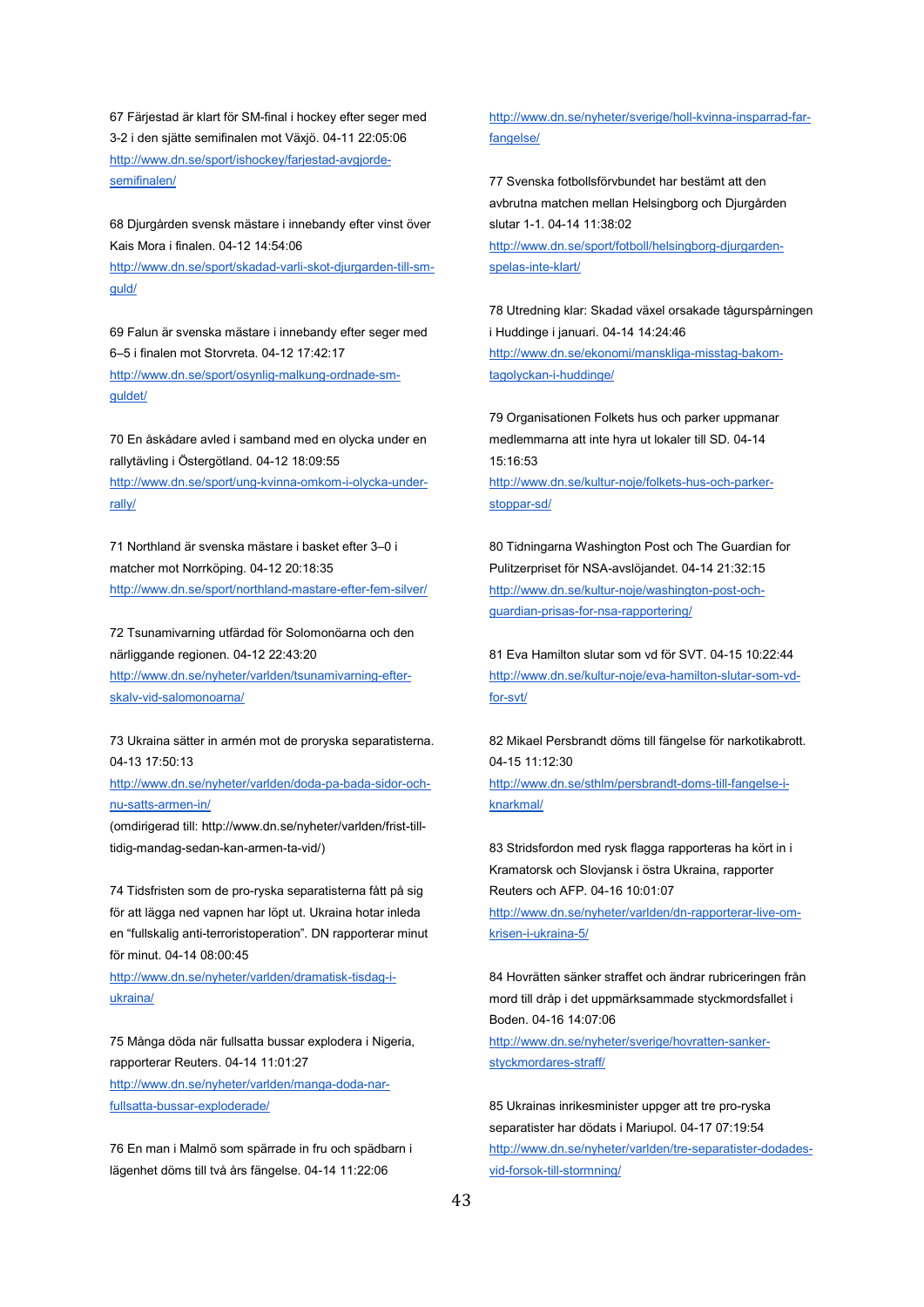86 Ryssland, Ukraina och Väst har kommit överens om åtgärder för att minska spänningarna i Ukraina, uppger ryska utrikesministern. 04-17 19:16:16 [http://www.dn.se/nyheter/varlden/enighet-pa-krismote-om](http://www.dn.se/nyheter/varlden/enighet-pa-krismote-om-att-separatister-ska-avvapnas/)[att-separatister-ska-avvapnas/](http://www.dn.se/nyheter/varlden/enighet-pa-krismote-om-att-separatister-ska-avvapnas/)

87 Författaren och Nobelpristagaren Gabriel García Márquez har avlidit, rapporterar mexikanska medier. 04-17 22:22:37

[http://www.dn.se/dnbok/nobelpristagaren-garcia-marquez](http://www.dn.se/dnbok/nobelpristagaren-garcia-marquez-har-avlidit/)[har-avlidit/](http://www.dn.se/dnbok/nobelpristagaren-garcia-marquez-har-avlidit/)

88 En kraftig jordbävning har inträffat utanför den mexikanska staden Acapulco. 04-18 16:53:53 [http://www.dn.se/nyheter/varlden/kraftig-jordbavning-i](http://www.dn.se/nyheter/varlden/kraftig-jordbavning-i-mexiko-3/)[mexiko-3/](http://www.dn.se/nyheter/varlden/kraftig-jordbavning-i-mexiko-3/)

89 FN-chefen Ban Ki-moon vill ha en helt ny utredning av Dag Hammarskjölds död 1961. 04-19 08:21:33 [http://www.dn.se/nyheter/sverige/fn-chefens-forslag-ska](http://www.dn.se/nyheter/sverige/fn-chefens-forslag-ska-losa-flygkraschens-gata/)[losa-flygkraschens-gata/](http://www.dn.se/nyheter/sverige/fn-chefens-forslag-ska-losa-flygkraschens-gata/)

90 En Viking Line-färja har kolliderat med en fritidsbåt i Stockholms skärgård. Tre personer ska ha hamnat i vattnet. 04-19 14:59:26

[http://www.dn.se/sthlm/viking-line-farja-kolliderade-med](http://www.dn.se/sthlm/viking-line-farja-kolliderade-med-bat/)[bat/](http://www.dn.se/sthlm/viking-line-farja-kolliderade-med-bat/)

91 En kraftig jordbävning har inträffat i havet utanför Papua Nya Guinea. 04-19 16:05:11 [http://www.dn.se/nyheter/varlden/kraftig-jordbavning-vid](http://www.dn.se/nyheter/varlden/kraftig-jordbavning-vid-papua-nya-guinea/)[papua-nya-guinea/](http://www.dn.se/nyheter/varlden/kraftig-jordbavning-vid-papua-nya-guinea/)

92 Fem personer ska ha dött i skottlossning i staden Slavjansk i östra Ukraina, rapporterar statlig rysk tv. 04-20 07:53:36

[http://www.dn.se/nyheter/varlden/hogra-sektorn-anklagas](http://www.dn.se/nyheter/varlden/hogra-sektorn-anklagas-for-attack-i-slovjansk/)[for-attack-i-slovjansk/](http://www.dn.se/nyheter/varlden/hogra-sektorn-anklagas-for-attack-i-slovjansk/)

93 Den pro-ryske borgmästaren i Slovjansk vädjar till Putin att "skicka in fredsbevarande trupper" efter nattens eldstrid. 04-20 12:07:04

[http://www.dn.se/nyheter/varlden/borgmastaren-vadjar-till](http://www.dn.se/nyheter/varlden/borgmastaren-vadjar-till-putin-skicka-trupper-till-ukraina/)[putin-skicka-trupper-till-ukraina/](http://www.dn.se/nyheter/varlden/borgmastaren-vadjar-till-putin-skicka-trupper-till-ukraina/)

94 En lavin har gått vid Hällfjället i Åre. Polis med hundar samt fjällräddare är på väg till platsen. 04-20 14:39:10 <http://www.dn.se/nyheter/sverige/lavin-i-are/>

95 Minst tre personer döda och fler saknas sedan ett flygplan med fallskärmshoppare kraschat i Finland. 04-20 16:10:04

[http://www.dn.se/nyheter/varlden/atta-doda-i-finsk](http://www.dn.se/nyheter/varlden/atta-doda-i-finsk-flygolycka/)[flygolycka/](http://www.dn.se/nyheter/varlden/atta-doda-i-finsk-flygolycka/)

96 Minst sju personer uppges vara döda efter flygolyckan i Finland. 04-20 19:35:19 [http://www.dn.se/nyheter/varlden/atta-doda-i-finsk](http://www.dn.se/nyheter/varlden/atta-doda-i-finsk-flygolycka/)[flygolycka/](http://www.dn.se/nyheter/varlden/atta-doda-i-finsk-flygolycka/)

97 Skellefteå svensk mästare i ishockey efter 4–0 i matcher mot Färjestad. 04-21 19:31:57 [http://www.dn.se/sport/ishockey/sa-var-fjarde-sm-finalen-i](http://www.dn.se/sport/ishockey/sa-var-fjarde-sm-finalen-i-hockey/)[hockey/](http://www.dn.se/sport/ishockey/sa-var-fjarde-sm-finalen-i-hockey/)

#### **Expressen**

98 Sveriges Radio-korrespondenten Nils Horners medarbetare i Kabul har mördats, uppger AFP 03-21 09:46:51

[http://www.expressen.se/nyheter/horners-medarbetare](http://www.expressen.se/nyheter/horners-medarbetare-dod-i-terrorattack/)[dod-i-terrorattack/](http://www.expressen.se/nyheter/horners-medarbetare-dod-i-terrorattack/)

99 Zlatan Ibrahimovics PSG fick fick en tuff lottning när kvartsfinalerna till Champions League lottades. 03-21 12:14:15

[http://www.expressen.se/sport/fotboll/champions](http://www.expressen.se/sport/fotboll/champions-league/zlatan-mot-chelsea-i-champions-league/)[league/zlatan-mot-chelsea-i-champions-league/](http://www.expressen.se/sport/fotboll/champions-league/zlatan-mot-chelsea-i-champions-league/)

100 Guldtränaren Tommy Samuelsson återvänder till Färjestad. 03-21 14:11:18 [http://www.expressen.se/sport/hockey/shl/samuelsson](http://www.expressen.se/sport/hockey/shl/samuelsson-tillbaka---blir-tranare-i-farjestad/)[tillbaka---blir-tranare-i-farjestad/](http://www.expressen.se/sport/hockey/shl/samuelsson-tillbaka---blir-tranare-i-farjestad/)

101 Kina: Våra satelliter har hittat föremål som kan vara försvunna planet. Fartyg på väg till platsen. 03-22 11:12:35 [http://www.expressen.se/nyheter/sokandet-efter-planet-en](http://www.expressen.se/nyheter/sokandet-efter-planet-en-kamp-mot-klockan/)[kamp-mot-klockan/](http://www.expressen.se/nyheter/sokandet-efter-planet-en-kamp-mot-klockan/)

102 Polisen sköt en spjutbeväpnad man i Partille. 03-22 11:57:23 [http://www.expressen.se/gt/spjutbevapnad-man-skots-av](http://www.expressen.se/gt/spjutbevapnad-man-skots-av-polis-i-partille/)[polis-i-partille/](http://www.expressen.se/gt/spjutbevapnad-man-skots-av-polis-i-partille/)

103 Kinesiskt spaningsplan har upptäckt "två större vita fyrkantiga föremål" från 300 m höjd – följ utvecklingen 03- 24 06:44:17

[http://www.express11en.se/nyheter/spaningsplan-har](http://www.expressen.se/nyheter/spaningsplan-har-hittat-vitt-foremal/)[hittat-vitt-foremal/](http://www.expressen.se/nyheter/spaningsplan-har-hittat-vitt-foremal/)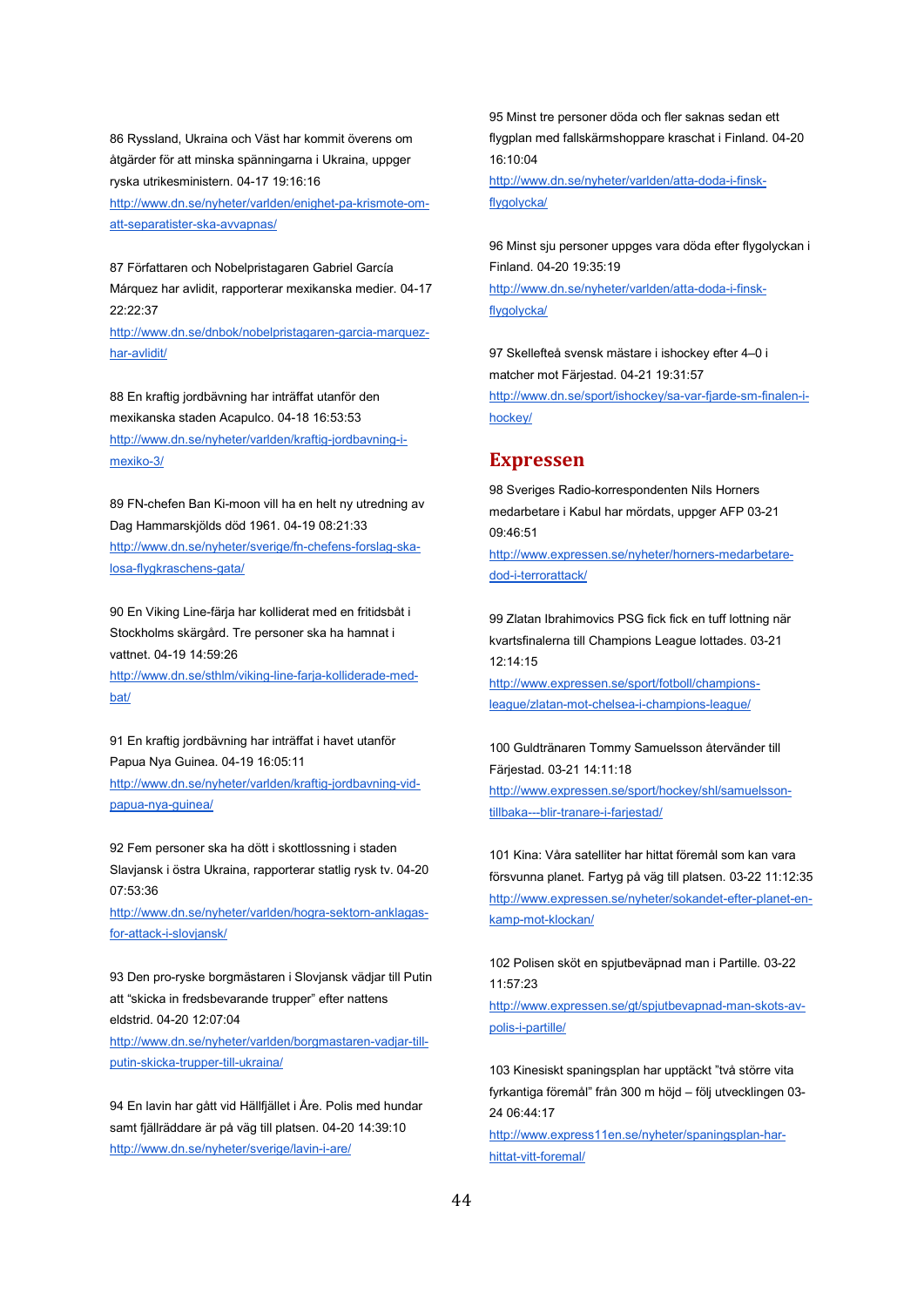104 Enligt Viasat får AIK-tränare Rikard Franzén sparken med omedelbar verkan. Rutinerad duo uppges ta över. 03- 24 09:35:40

[http://www.expressen.se/sport/hockey/shl/aik-sparkar](http://www.expressen.se/sport/hockey/shl/aik-sparkar-franzen-behover-vacka-laget/)[franzen-behover-vacka-laget/](http://www.expressen.se/sport/hockey/shl/aik-sparkar-franzen-behover-vacka-laget/)

105 Delar av flygplanet har "verifierats" i "lyckosam" sökoperation, uppger australiska flygvapnet enligt kinesiska statliga nyhetsbyrån 03-24 14:35:51 [http://www.expressen.se/nyheter/spaningsplan-har-hittat](http://www.expressen.se/nyheter/spaningsplan-har-hittat-vitt-foremal/)[vitt-foremal/](http://www.expressen.se/nyheter/spaningsplan-har-hittat-vitt-foremal/)

106 Malaysias premiärminister: "Med djupt beklagande visar nya data att planet kraschat i Indiska oceanen" 03-24 15:02:56

[http://www.expressen.se/nyheter/spaningsplan-har-hittat](http://www.expressen.se/nyheter/spaningsplan-har-hittat-vitt-foremal/)[vitt-foremal/](http://www.expressen.se/nyheter/spaningsplan-har-hittat-vitt-foremal/)

107 Ryssland utesluts ur G8-gruppen efter konflikten på Krimhalvön, rapporterar amerikanska medier 03-24 21:54:09

[http://www.expressen.se/nyheter/ryssland-utesluts-fran-g8](http://www.expressen.se/nyheter/ryssland-utesluts-fran-g8-samarbetet/) [samarbetet/](http://www.expressen.se/nyheter/ryssland-utesluts-fran-g8-samarbetet/)

108 Nazister döms till fängelse för attacken i Kärrtorp 03- 26 11:05:36 [http://www.expressen.se/nyheter/fangelse-for-tre-av-de](http://www.expressen.se/nyheter/fangelse-for-tre-av-de-atalade-nazisterna/)[atalade-nazisterna/](http://www.expressen.se/nyheter/fangelse-for-tre-av-de-atalade-nazisterna/)

109 Jönköpings Södras tränare Mats Gren är ny sportchef i IFK Göteborg och efterträder Håkan Mild 03-26 14:03:34 [http://www.expressen.se/gt/sport/blavitt-presenterar-milds](http://www.expressen.se/gt/sport/blavitt-presenterar-milds-ersattare-i-dag/)[ersattare-i-dag/](http://www.expressen.se/gt/sport/blavitt-presenterar-milds-ersattare-i-dag/)

110 KLART: Andreas Johansson är ny huvudtränare i HV 71. SHL-klubben har presenterat sin nya tränarlösning 03- 27 09:47:37

[http://www.expressen.se/sport/hockey/shl/andreas](http://www.expressen.se/sport/hockey/shl/andreas-johansson-blir-ny-tranare-i-hv-71/)[johansson-blir-ny-tranare-i-hv-71/](http://www.expressen.se/sport/hockey/shl/andreas-johansson-blir-ny-tranare-i-hv-71/)

111 Hilda dog när läkare vägrade att göra kejsarsnitt. Nu meddelas att åtalet ogillas och läkaren frias. 03-27 11:06:27 [http://www.expressen.se/gt/hilda-dog-vid-fodseln--](http://www.expressen.se/gt/hilda-dog-vid-fodseln--ansvariga-lakaren-frias/)

[ansvariga-lakaren-frias/](http://www.expressen.se/gt/hilda-dog-vid-fodseln--ansvariga-lakaren-frias/)

112 Ett Boeing 737 har nödlandat i havet vid Kanarieöarna, uppger Reuters. 03-27 16:21:12 [http://www.expressen.se/nyheter/falskt-alarm-om](http://www.expressen.se/nyheter/falskt-alarm-om-flygolycka/)[flygolycka/](http://www.expressen.se/nyheter/falskt-alarm-om-flygolycka/)

113 Diplomatpar döms till fängelse för barnmisshandel. 03- 28 11:09:29

[http://www.expressen.se/nyheter/paret-far-fangelse-for](http://www.expressen.se/nyheter/paret-far-fangelse-for-barnmisshandel/)[barnmisshandel/](http://www.expressen.se/nyheter/paret-far-fangelse-for-barnmisshandel/)

114 Självmordsattack på hotell i Kabul. 03-28 15:22:02 [http://www.expressen.se/nyheter/sjalvmordsattack-pa](http://www.expressen.se/nyheter/sjalvmordsattack-pa-hotell-i-kabul/)[hotell-i-kabul/](http://www.expressen.se/nyheter/sjalvmordsattack-pa-hotell-i-kabul/)

115 Svenske travikonen Tommy Hanné är död, 67 år gammal. 03-28 21:35:17 [http://www.expressen.se/sport/trav/svenske-travikonen](http://www.expressen.se/sport/trav/svenske-travikonen-tommy-hanne-ar-dod/)[tommy-hanne-ar-dod/](http://www.expressen.se/sport/trav/svenske-travikonen-tommy-hanne-ar-dod/)

116 Hund attackerade och bet spädbarn som låg i barnvagnen. Händelsen inträffade på på Stora Torget i Härnösand. 03-29 13:25:49 [http://www.expressen.se/nyheter/hund-attackerade-och](http://www.expressen.se/nyheter/hund-attackerade-och-bet-spadbarn/)[bet-spadbarn/](http://www.expressen.se/nyheter/hund-attackerade-och-bet-spadbarn/)

117 En man har hittats död i bil i Stockholm – polis misstänker mord. 03-29 14:55:20 [http://www.expressen.se/nyheter/man-hittad-dod-i-bil-i](http://www.expressen.se/nyheter/man-hittad-dod-i-bil-i-stockholm/)[stockholm/](http://www.expressen.se/nyheter/man-hittad-dod-i-bil-i-stockholm/)

118 En supporter från Djurgården uppges ha förts till Sjukhus i Helsingborg med svåra skador. 03-30 15:28:08 [http://www.expressen.se/kvallsposten/djurgardssupporter](http://www.expressen.se/kvallsposten/djurgardssupporter-avliden-efter-brak/)[avliden-efter-brak/](http://www.expressen.se/kvallsposten/djurgardssupporter-avliden-efter-brak/)

119 Allsvenska premiären mellan Helsingborg-Djurgården avbryts efter att supportrar stormat planen. 03-30 15:50:41 [http://www.expressen.se/kvp/sport/djurgardssupporter](http://www.expressen.se/kvp/sport/djurgardssupporter-dod---matchen-brots/)[dod---matchen-brots/](http://www.expressen.se/kvp/sport/djurgardssupporter-dod---matchen-brots/)

120 Matchen mellan Helsingborg och Djurgården kommer inte spelas klart, meddelar C More. Läs mer på SportExpressen.se/Kvp.se 03-30 16:03:49 [http://www.expressen.se/sport/fotboll/allsvenskan/det-ar](http://www.expressen.se/sport/fotboll/allsvenskan/det-ar-en-sorgens-dag-for-fotbollen/)[en-sorgens-dag-for-fotbollen/](http://www.expressen.se/sport/fotboll/allsvenskan/det-ar-en-sorgens-dag-for-fotbollen/)

121 En fotbollssupporter har avlidit efter bråk i Helsingborg. 03-30 16:20:24 [http://www.expressen.se/kvallsposten/djurgardssupporter](http://www.expressen.se/kvallsposten/djurgardssupporter-avliden-efter-brak/)[avliden-efter-brak/](http://www.expressen.se/kvallsposten/djurgardssupporter-avliden-efter-brak/)

122 Matchen avbröts på Friends Arena efter brandlarm. Den kommer att återupptas. 03-31 20:28:12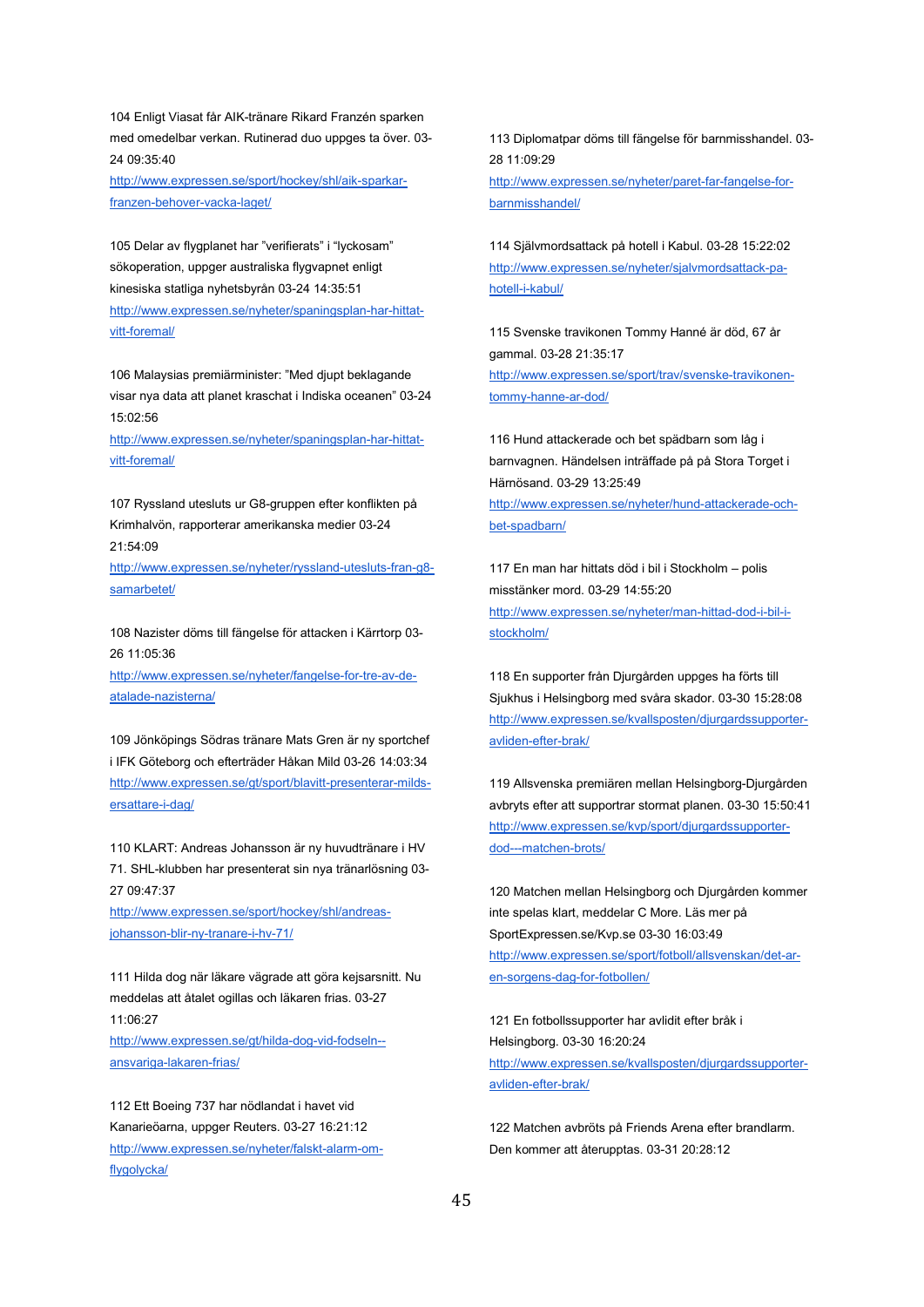[http://www.expressen.se/sport/fotboll/allsvenskan/rokkaos](http://www.expressen.se/sport/fotboll/allsvenskan/rokkaos-pa-friends-publiken-evakuerades/)[pa-friends-publiken-evakuerades/](http://www.expressen.se/sport/fotboll/allsvenskan/rokkaos-pa-friends-publiken-evakuerades/)

123 En man har gripits för misstänkta dråpet på en fotbollssupporter 04-01 00:17:52 [http://www.expressen.se/kvallsposten/28-arig-man](http://www.expressen.se/kvallsposten/28-arig-man-anhallen-for-supporterdod/)[anhallen-for-supporterdod/](http://www.expressen.se/kvallsposten/28-arig-man-anhallen-for-supporterdod/)

124 Carola är klar för nya säsongen av "Så mycket bättre". 04-01 13:38:02 [http://www.expressen.se/noje/carola-ar-klar-for-nya-sa](http://www.expressen.se/noje/carola-ar-klar-for-nya-sa-mycket-battre/)[mycket-battre/](http://www.expressen.se/noje/carola-ar-klar-for-nya-sa-mycket-battre/)

125 Ändrad brottsrubricering för supporterdöd: Den gripne 28-åringen misstänks inte längre för dråp 04-01 17:03:48 [http://www.expressen.se/kvallsposten/28-arig-man](http://www.expressen.se/kvallsposten/28-arig-man-anhallen-for-supporterdod/)[anhallen-for-supporterdod/](http://www.expressen.se/kvallsposten/28-arig-man-anhallen-for-supporterdod/)

126 Ett kraftigt jordskalv utanför Chile har utöst en tsunami – följ utvecklingen 04-02 02:52:38 [http://www.expressen.se/nyheter/tsunamivarning-efter](http://www.expressen.se/nyheter/tsunamivarning-efter-kraftigt-skalv-i-chile/)[kraftigt-skalv-i-chile/](http://www.expressen.se/nyheter/tsunamivarning-efter-kraftigt-skalv-i-chile/)

127 Barcelona straffas hårt av Fifa och får värvningsförbud av nya spelare fram till sommaren 2015. 04-02 12:23:09 [http://www.expressen.se/sport/fotboll/la-liga/fifas-dom](http://www.expressen.se/sport/fotboll/la-liga/fifas-dom-barcelona-far-inte-varva-spelare/)[barcelona-far-inte-varva-spelare/](http://www.expressen.se/sport/fotboll/la-liga/fifas-dom-barcelona-far-inte-varva-spelare/)

128 Staten tänker rösta mot ansvarsfrihet för förre Teliavd:n Lars Nyberg för räkenskapsåret 2013, uppger statssekreterare Erik Thedéen 04-02 15:45:32 [http://www.expressen.se/nyheter/telia-soneras-forra-vd-far](http://www.expressen.se/nyheter/telia-soneras-forra-vd-far-ingen-ansvarsfrihet/)[ingen-ansvarsfrihet/](http://www.expressen.se/nyheter/telia-soneras-forra-vd-far-ingen-ansvarsfrihet/)

129 28-åringen som misstänks för dödsmisshandeln i Helsingborg har häktats. 04-02 18:16:41 [http://www.expressen.se/kvallsposten/28-aringen-haktad](http://www.expressen.se/kvallsposten/28-aringen-haktad-for-fyrbarnspappans-dod/)[for-fyrbarnspappans-dod/](http://www.expressen.se/kvallsposten/28-aringen-haktad-for-fyrbarnspappans-dod/)

130 Zlatan byts ut skadad. Känning i baksida lår vid ställning 2-1 till PSG. 04-02 22:50:13 [http://www.expressen.se/sport/fotboll/champions](http://www.expressen.se/sport/fotboll/champions-league/har-skadar-sig-zlatan---tvingades-lamna-plan/)[league/har-skadar-sig-zlatan---tvingades-lamna-plan/](http://www.expressen.se/sport/fotboll/champions-league/har-skadar-sig-zlatan---tvingades-lamna-plan/)

131 Skottlossning i Fort Hood i USA – en bekräftad död. 04-03 01:14:07 [http://www.expressen.se/nyheter/skottlossning-i-fort-hood--](http://www.expressen.se/nyheter/skottlossning-i-fort-hood--fyra-doda/)

[fyra-doda/](http://www.expressen.se/nyheter/skottlossning-i-fort-hood--fyra-doda/)

132 Två utländska journalister har skjutits i Afghanistan. 04-04 09:29:28

[http://www.expressen.se/nyheter/journalister-skjutna-i](http://www.expressen.se/nyheter/journalister-skjutna-i-afghanistan--en-dod/)[afghanistan--en-dod/](http://www.expressen.se/nyheter/journalister-skjutna-i-afghanistan--en-dod/)

133 Förre formel 1-stjärnan Michael Schumacher visar tecken på medvetande efter tre månader i koma. 04-04 12:17:10

[http://www.expressen.se/sport/motor/lakaren-om-schumi](http://www.expressen.se/sport/motor/lakaren-om-schumi-maste-vara-forsiktiga/)[maste-vara-forsiktiga/](http://www.expressen.se/sport/motor/lakaren-om-schumi-maste-vara-forsiktiga/)

134 Se bilderna på Malexander-mördaren Jackie Arklöv i frihet. 04-04 15:31:05 [http://www.expressen.se/gt/har-ar-jackie-arklov-pa](http://www.expressen.se/gt/har-ar-jackie-arklov-pa-permission-i-boras/)[permission-i-boras/](http://www.expressen.se/gt/har-ar-jackie-arklov-pa-permission-i-boras/)

135 Nyhetsbyrå rapporterar att ett patrullskepp, som söker efter det försvunna planet, fångat upp signaler. 04-05 13:56:19

[http://www.expressen.se/nyheter/signal-fran-havet-har](http://www.expressen.se/nyheter/signal-fran-havet-har-fangats-upp/)[fangats-upp/](http://www.expressen.se/nyheter/signal-fran-havet-har-fangats-upp/)

136 Filmlegenden Mickey Rooney har avlidit, 93 år gammal. 04-07 06:51:29 [http://www.expressen.se/noje/filmlegendaren-mickey](http://www.expressen.se/noje/filmlegendaren-mickey-rooney-dod/)[rooney-dod/](http://www.expressen.se/noje/filmlegendaren-mickey-rooney-dod/)

137 Se live-TV och följ liverapport nu när mordmisstänkte friidrottsstjärnan Oscar Pistorius vittnar i rätten. 04-07 12:10:49

[http://www.expressen.se/sport/folj-oscars-pistorius](http://www.expressen.se/sport/folj-oscars-pistorius-forsvarstal-i-ratten/)[forsvarstal-i-ratten/](http://www.expressen.se/sport/folj-oscars-pistorius-forsvarstal-i-ratten/)

138 Skidåkaren Johan Olsson fortsätter sin karriär över VM i Falun 2015. Beskedet kom på en presskonferens. 04- 07 12:52:37

[http://www.expressen.se/sport/langdskidor/johan-olsson](http://www.expressen.se/sport/langdskidor/johan-olsson-tavlar-vidare-over-vm-i-falun/)[tavlar-vidare-over-vm-i-falun/](http://www.expressen.se/sport/langdskidor/johan-olsson-tavlar-vidare-over-vm-i-falun/)

139 En allsvensk fotbollsstjärna har anhållits misstänkt för grov kvinnofridskränkning. 04-07 15:47:38 [http://www.expressen.se/sport/fotboll/allsvenskan/allsvens](http://www.expressen.se/sport/fotboll/allsvenskan/allsvensk-toppspelare-utreds-for-grovt-brott/) [k-toppspelare-utreds-for-grovt-brott/](http://www.expressen.se/sport/fotboll/allsvenskan/allsvensk-toppspelare-utreds-for-grovt-brott/)

140 Bob Geldofs dotter Peaches hittad död uppger flera brittiska medier. Hon blev 25 år gammal. 04-07 15:47:38 [http://www.expressen.se/noje/bob-geldofs-dotter-peaches](http://www.expressen.se/noje/bob-geldofs-dotter-peaches-geldof-ar-dod/)[geldof-ar-dod/](http://www.expressen.se/noje/bob-geldofs-dotter-peaches-geldof-ar-dod/)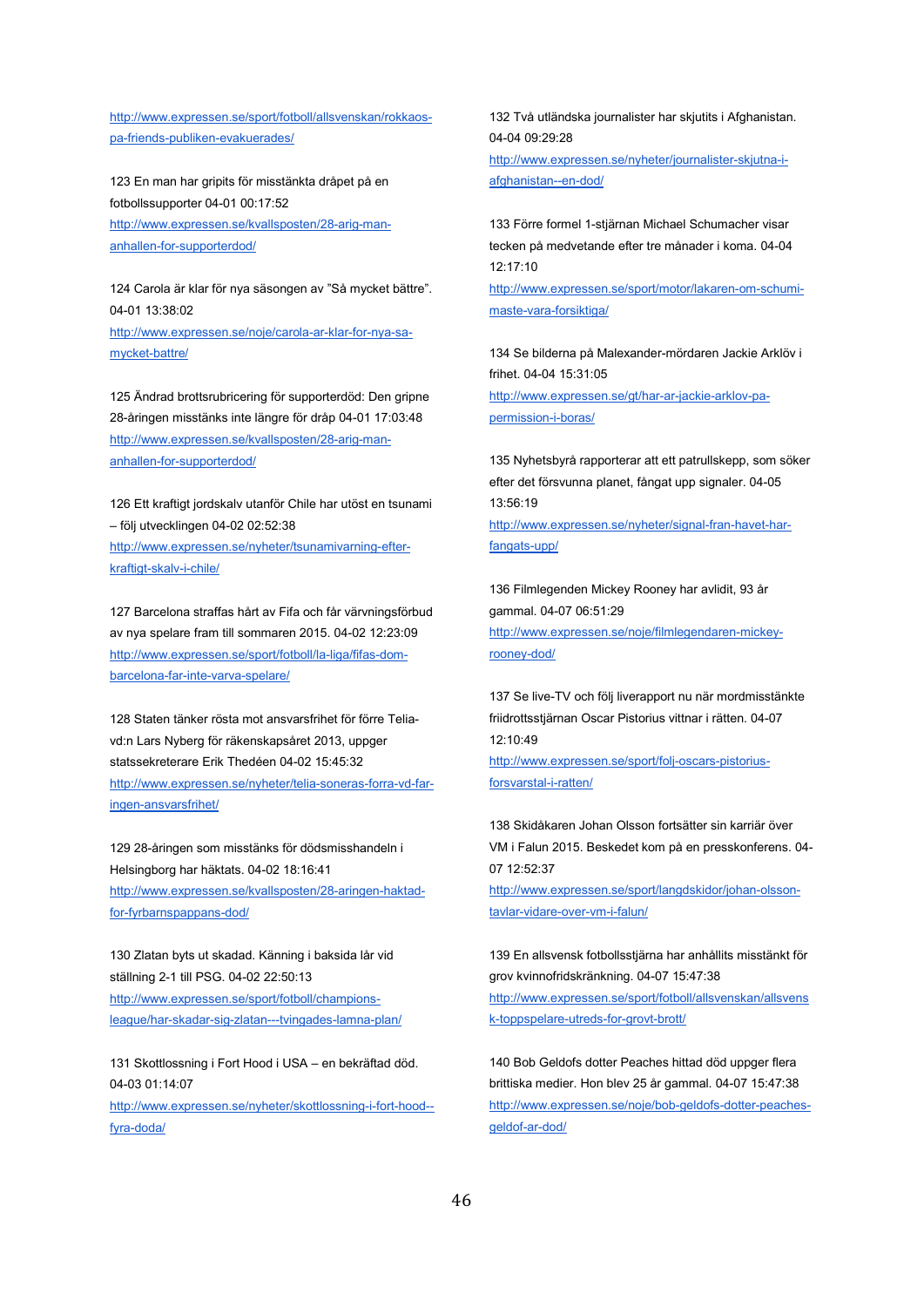141 Djurgården är klart för SHL efter 6-2 mot Västerås. 04- 07 21:17:41

[http://www.expressen.se/sport/hockey/kvalserien/djurgarde](http://www.expressen.se/sport/hockey/kvalserien/djurgarden-tillbaka-i-shl---efter-storkross/) [n-tillbaka-i-shl---efter-storkross/](http://www.expressen.se/sport/hockey/kvalserien/djurgarden-tillbaka-i-shl---efter-storkross/)

142 En knivbeväpnad man har skjutits med flera skott av polisen i Uppsala, uppger UNT. 04-08 06:57:31

[http://www.expressen.se/nyheter/knivman-skjuten-av-polis](http://www.expressen.se/nyheter/knivman-skjuten-av-polis-i-uppsala/)[i-uppsala/](http://www.expressen.se/nyheter/knivman-skjuten-av-polis-i-uppsala/)

143 En knivbeväpnad man har skjutits till döds av polisen i Uppsala. 04-08 07:20:21

[http://www.expressen.se/nyheter/knivman-skjuten-av-polis](http://www.expressen.se/nyheter/knivman-skjuten-av-polis-i-uppsala/)[i-uppsala/](http://www.expressen.se/nyheter/knivman-skjuten-av-polis-i-uppsala/)

144 Det var Fadime Sahindals yngre bror Mesut Sahindal som sköts ihjäl av polis i morse. 04-08 11:55:18 [http://www.expressen.se/nyheter/fadimes-bror-skots-till](http://www.expressen.se/nyheter/fadimes-bror-skots-till-dods-av-polisen/)[dods-av-polisen/](http://www.expressen.se/nyheter/fadimes-bror-skots-till-dods-av-polisen/)

145 Skellefteå är klart för SM-final i ishockey efter 7-3 mot Linköping 04-08 21:34:13

[http://www.expressen.se/sport/hockey/shl/skellefteas](http://www.expressen.se/sport/hockey/shl/skellefteas-kross---klart-for-sm-final/)[kross---klart-for-sm-final/](http://www.expressen.se/sport/hockey/shl/skellefteas-kross---klart-for-sm-final/)

146 6-årig flicka försvunnen. Stort sökpådrag pågår. 04-08 22:26:02

[http://www.expressen.se/nyheter/forsvunnen-sexarig](http://www.expressen.se/nyheter/forsvunnen-sexarig-flicka-i-sollentuna/)[flicka-i-sollentuna/](http://www.expressen.se/nyheter/forsvunnen-sexarig-flicka-i-sollentuna/)

147 Den allsvenska spelaren som greps misstänkt för grov kvinnofridskränkning är inte längre misstänkt för brott. 04- 09 11:49:12

[http://www.expressen.se/sport/fotboll/allsvenskan/allsvens](http://www.expressen.se/sport/fotboll/allsvenskan/allsvenske-stjarnan-inte-langre-misstankt/) [ke-stjarnan-inte-langre-misstankt/](http://www.expressen.se/sport/fotboll/allsvenskan/allsvenske-stjarnan-inte-langre-misstankt/)

148 Luleå Hockey har presenterat klubbens nya tränare, Joakim Fagervall får huvudansvaret. 04-09 12:07:50 [http://www.expressen.se/sport/hockey/shl/fagervall-tar](http://www.expressen.se/sport/hockey/shl/fagervall-tar-over-som-huvudtranare-i-lulea/)[over-som-huvudtranare-i-lulea/](http://www.expressen.se/sport/hockey/shl/fagervall-tar-over-som-huvudtranare-i-lulea/)

149 JUST NU: Svarta lådan till försvunna planet uppges vara lokaliserad. Följ händelseutvecklingen på Expressen.se 04-11 06:02:40

[http://www.expressen.se/nyheter/abbott-signalerna](http://www.expressen.se/nyheter/abbott-signalerna-kommer-fran-planet/)[kommer-fran-planet/](http://www.expressen.se/nyheter/abbott-signalerna-kommer-fran-planet/)

150 Real Madrid ställs mot Bayern München - så lottades semifinalerna i Champions League. 04-11 12:36:19 [http://www.expressen.se/sport/fotboll/champions](http://www.expressen.se/sport/fotboll/champions-league/storfavoriterna-stalls-mot-varandra-i-semi/)[league/storfavoriterna-stalls-mot-varandra-i-semi/](http://www.expressen.se/sport/fotboll/champions-league/storfavoriterna-stalls-mot-varandra-i-semi/) cbv

151 Förskolepraktikanten misstänks för två nya fall av barnövergrepp, totalt elva fall, uppger polisen 04-11 13:14:51

[http://www.expressen.se/kvallsposten/misstanks-for-tva](http://www.expressen.se/kvallsposten/misstanks-for-tva-nya-fall-av-barnovergrepp/)[nya-fall-av-barnovergrepp/](http://www.expressen.se/kvallsposten/misstanks-for-tva-nya-fall-av-barnovergrepp/)

152 Färjestad till SM-final. Richard Wallin avgjorde i förlängning mot Växjö. 04-11 22:02:03 [http://www.expressen.se/kvp/sport/sam-hallam-besviken](http://www.expressen.se/kvp/sport/sam-hallam-besviken-efter-vaxjos-finalmiss/)[efter-vaxjos-finalmiss/](http://www.expressen.se/kvp/sport/sam-hallam-besviken-efter-vaxjos-finalmiss/)

153 Djurgården vann SM-finalen i innebandy för damer efter att avgjort i förlänglingen. 04-12 14:42:13 [http://www.expressen.se/sport/djurgardens-hjalte-kanns](http://www.expressen.se/sport/djurgardens-hjalte-kanns-sa-javla-skont/)[sa-javla-skont/](http://www.expressen.se/sport/djurgardens-hjalte-kanns-sa-javla-skont/)

154 Pro-ryska aktivister skjuter mot polisstationer 04-12 19:27:51 [http://www.expressen.se/nyheter/pro-ryska-aktivister-har](http://www.expressen.se/nyheter/pro-ryska-aktivister-har-tagit-flera-polishus/)[tagit-flera-polishus/](http://www.expressen.se/nyheter/pro-ryska-aktivister-har-tagit-flera-polishus/)

155 Tsunamivarning i Stilla havet efter jordbävning med 8,3 på richterskalan, uppger Reuters 04-12 22:42:07 [http://www.expressen.se/nyheter/tsunamivarning-efter](http://www.expressen.se/nyheter/tsunamivarning-efter-skalv-i-stilla-havet-1/)[skalv-i-stilla-havet-1/](http://www.expressen.se/nyheter/tsunamivarning-efter-skalv-i-stilla-havet-1/)

156 Dödsoffer på båda sidor rapporteras från Slovjansk i Ukraina. 04-13 12:08:41 [http://www.expressen.se/nyheter/dodsoffer-har-kravts-pa](http://www.expressen.se/nyheter/dodsoffer-har-kravts-pa-bada-sidor-i-ukraina/)[bada-sidor-i-ukraina/](http://www.expressen.se/nyheter/dodsoffer-har-kravts-pa-bada-sidor-i-ukraina/)

157 Expressen.se sänder live om stridshandlingarna i östra Ukraina. 04-13 12:36:09

158 Ukraina sätter in armén i en "fullskalig antiterroroperation" i landets östra del, rapporterar Reuters. 04-13 17:44:54

[http://www.expressen.se/nyheter/bilden-kan-ge-putin](http://www.expressen.se/nyheter/bilden-kan-ge-putin-motiv-for-angrepp/)[motiv-for-angrepp/](http://www.expressen.se/nyheter/bilden-kan-ge-putin-motiv-for-angrepp/)

159 Disciplinnämndens beslut om avbrutna premiärmötet i allsvenskan: Helsingborg-Djurgården slutar 1-1. 04-14 11:37:17 [http://www.expressen.se/sport/fotboll/allsvenskan/beskede](http://www.expressen.se/sport/fotboll/allsvenskan/beskedet-oavgjort-i-avbrutna-premiaren/) [t-oavgjort-i-avbrutna-premiaren/](http://www.expressen.se/sport/fotboll/allsvenskan/beskedet-oavgjort-i-avbrutna-premiaren/)

160 Ukraina har satt igång militär operation i östra Ukraina, meddelar presidenten enligt Interfax. 04-15 09:50:07